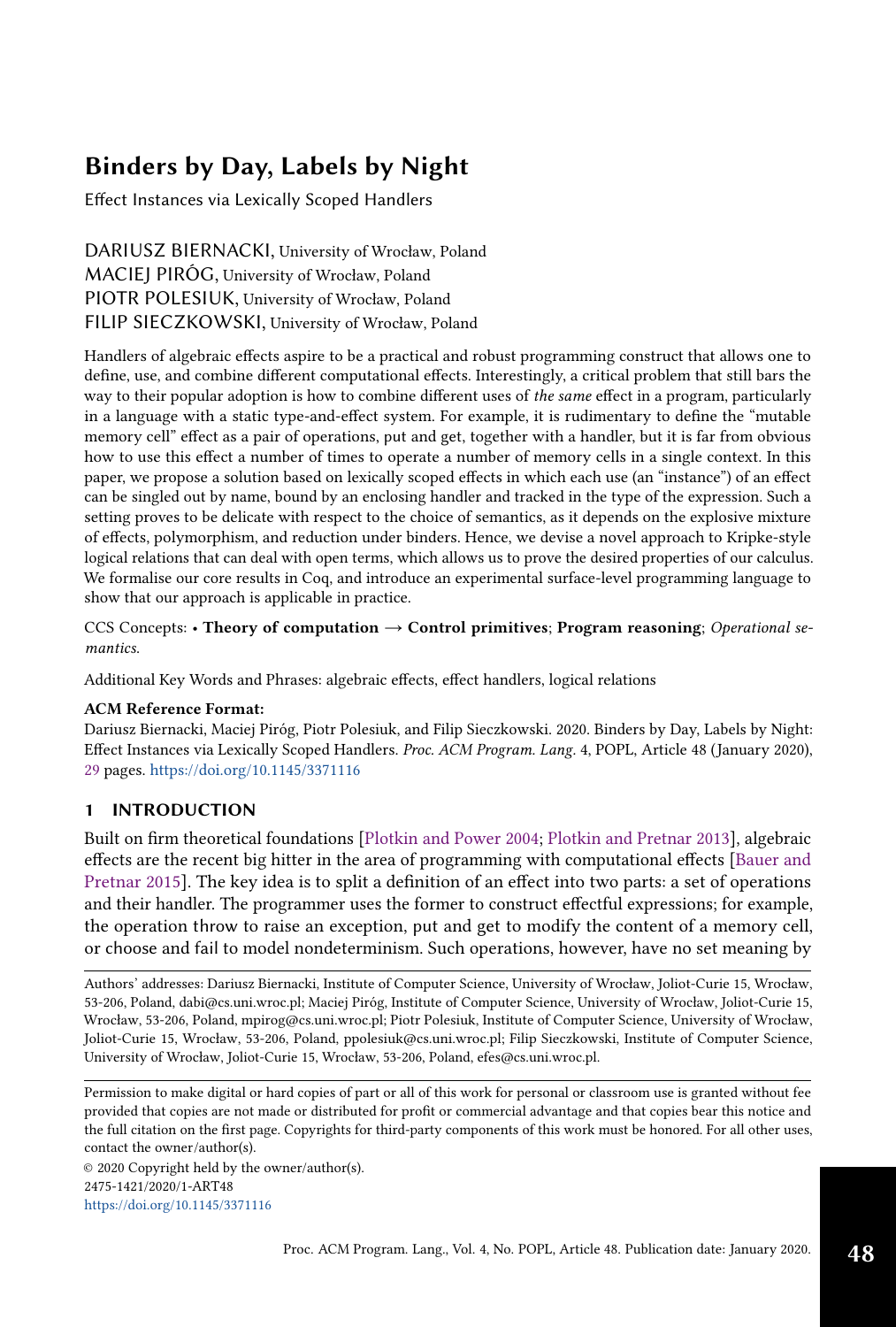themselves – it is an enclosing handler that specifies their concrete semantics. This approach opens new avenues of modular effectful programming. If one wants to construct a computation that makes use of two different effects, they simply use operations from both effects in the code, and then enclose it with two handlers, one for each effect. Moreover, the programmer can define custom handlers, yielding lightweight, bespoke effectful abstractions.

To classify these new modes of expression, languages with effect handlers usually come equipped with a type-and-effect system [\[Bauer and Pretnar](#page-26-1) [2014;](#page-26-1) [Hillerström and Lindley](#page-27-2) [2016\]](#page-27-2), which gives static guarantees on the effects that each expression can perform. This way, the programmer is always aware of what can happen behind the scenes: whether a function is pure, does any I/O, throws a particular kind of exceptions – and if all of them are always caught. Such systems can be quite complex, and allow for features like effect polymorphism [\[Leijen](#page-27-3) [2014\]](#page-27-3), existential effects [\[Biernacki et al.](#page-26-2) [2019\]](#page-26-2) (useful for combining algebraic effects with built-in effects), or linearity [\[Leijen](#page-27-4) [2018\]](#page-27-4) (useful for physical resource management).

With all this, algebraic effects and handlers are well on their way to becoming a de facto standard of dealing with computational effects in non-pure applicative programming, especially since they have already proven their worth in the wild [\[Bingham et al.](#page-26-3) [2018;](#page-26-3) [Dolan et al.](#page-26-4) [2015;](#page-26-4) [Leijen](#page-27-5) [2017a](#page-27-5)[,b\]](#page-27-6). One of the final hurdles is the problem that we tackle in this paper: while programming with distinct effects simultaneously is easy (because each handler knows which effect it should take care of), we often want to program with different instances of the same effect, for example a number of mutable memory cells, different sources of random values, and so on; see Section [2](#page-3-0) for examples and a more technical overview. In this paper, we propose a mechanism that would allow the programmer to match operations to the intended handler more directly.

While this problem might seem innocent at first glance, its importance and difficulty is witnessed by the fact that most of the existing implementations of languages with effect handlers address it one way or another, but none of the solutions is entirely satisfactory. For example, an earlier iteration of Eff [\[Bauer and Pretnar](#page-26-0) [2015\]](#page-26-0) used to be equipped with instances as first-class values paired with operation names and handlers. This gives the programmer a lot of expressiveness, but it is not possible to track such instances using a type-and-effect system, since it is impossible to statically determine which instances will be handled and when. Biernacki et al. [\[2019\]](#page-26-2) introduced effect coercions, which are similar to the slightly more expressive *adaptors* proposed later by Convent et al. [\[2019\]](#page-26-5). These two solutions boil down to recognising each use of an effect by its position in the row of effects, resulting in something akin to de Bruijn indices on the level of types, which is rather expressive and well-behaved on the theoretical side, but quite impractical in real life. As another example, the Links language [\[Hillerström and Lindley](#page-27-2) [2016\]](#page-27-2) avoids the issue altogether by explicitly disallowing two handlers for the same effect in a single context as a type-level constraint. This severely limits expressivity, but provides the desired static guarantees.

From a technical standpoint, the problems with instances stem from the fiddly semantics of effect handlers, which involves reifying evaluation contexts as first-class values; see Section [2](#page-3-0) for a more detailed overview. In addition, the more polymorphism a language allows, the more involved the type-and-effect system must be in order to track the effects in such values, as it creates more opportunities to smuggle effects around by instantiating universal or existential quantifiers.

In this paper, we propose a solution that is simple, practical, and expressive – and which still enjoys a static type-and-effect discipline. Building on the insight that coercions/adaptors correspond very closely to the structural rules of intuitionistic logic, we use variables to denote the various instances of the effects visible in a given evaluation context. The use of variables, complete with lexical scoping rules, provides a notion of instances that is easy to grasp intuitively and fits well with the functional programming paradigm. Section [3](#page-5-0) defines the syntax and type system of our calculus.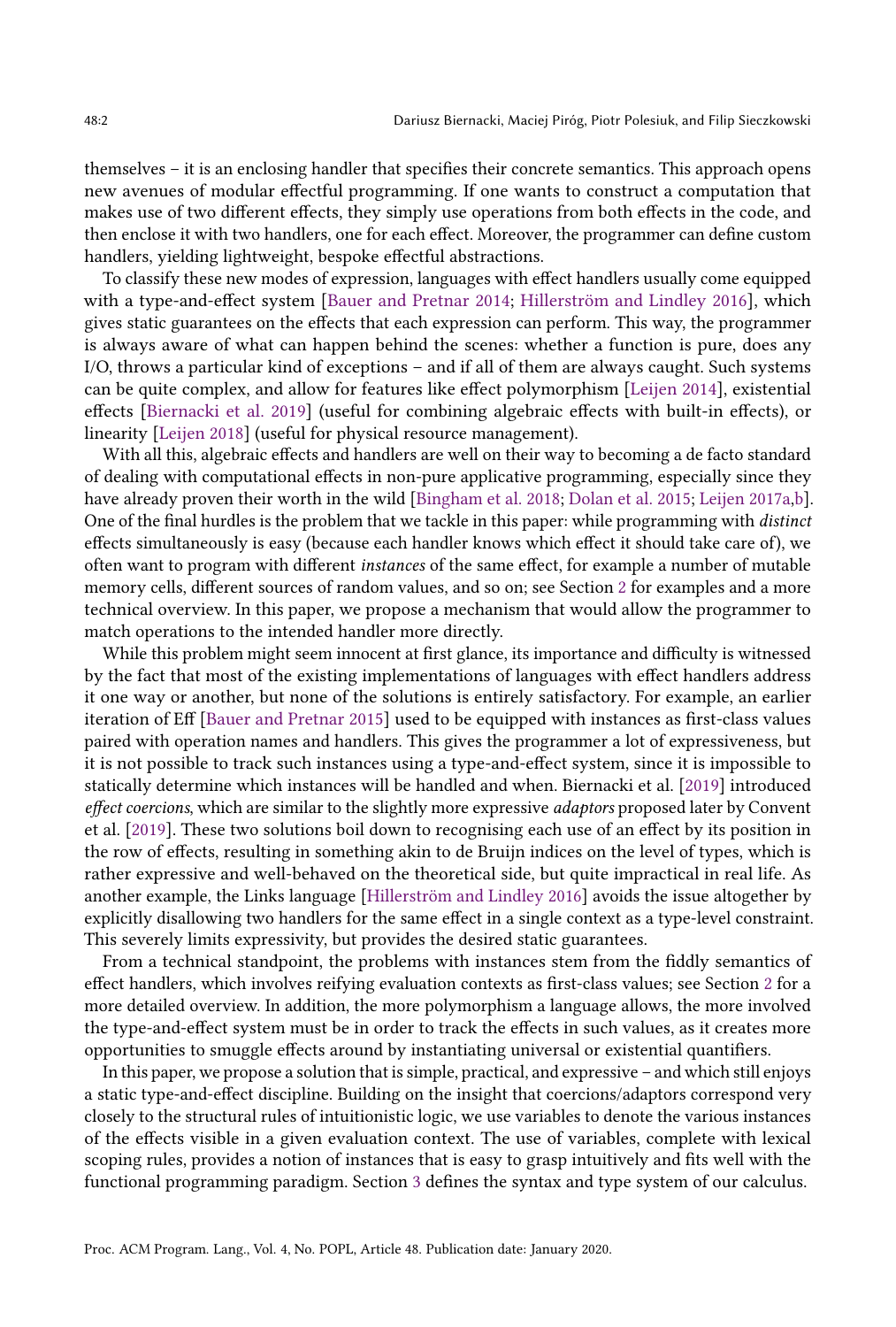We furnish our calculus with two operational semantics, which we call open and generative respectively. The first one, defined in Section [4,](#page-8-0) closely follows the understanding of instances as variables, bound by a handler or a  $\lambda$ -abstraction, and performs reductions under variable-binding handlers using standard capture-avoiding substitution. The second one, defined in Section [5,](#page-11-0) is closer in spirit to the dynamically allocated instances of Eff. It turns out that each approach has strengths and weaknesses. In particular, while the first semantics is more intuitive, it is difficult to implement efficiently, and does not scale to some advanced features of the type-and-effect systems actually used for programming with algebraic effects, namely polymorphic effect signatures. On the other hand, the dynamically allocated instances are difficult to think about in intuitive terms, even though they scale well and are easy to implement efficiently. Thus, in Section [6,](#page-13-0) we relate the two: we show that in the absence of the advanced modes of polymorphism, the two semantics are equivalent. This means that we may often reason about our programs intuitively using the open semantics, and actually compute using the more robust and efficient generative semantics.

Since this equivalence does not hold in general, we use types to ensure that the two semantics coincide for programs that are well-typed without the advanced modes of polymorphism mentioned above. To this end, we introduce a novel Kripke-style logical relation that bridges the gap between the two semantics, building on the work of Biernacki et al. [\[2018\]](#page-26-6). An interesting technical challenge stems from the fact that one of the semantics reduces open terms (which might be given open types), thus proscribing the usual tactic of closing-off of the free variables with arbitrary matching substitutions. In order to solve this problem and provide a correct relational interpretation, we use a somewhat complex Kripke structure that makes it possible to track the evolution of free variables, and ensure that they are appropriately closed by the evaluation contexts, thus allowing us to relate computations in the open semantics to computations in the generative semantics. To the best of our knowledge, this is the first logical relation that uses the Kripke worlds in such a way, which by itself is a technical contribution of this paper. We also provide a logical relation that justifies parametricity of the fully-fledged polymorphic calculus under the generative semantics; this is more standard, following the approach to delimited control of Biernacki et al. [\[2018\]](#page-26-6), but certain aspects of the relation are simpler and more uniform than in the previous attempts.

A matter that we consider with equal attention is the practical angle of the proposed calculus, that is, if it is possible to build a usable programming language on top of it. Since instances have proven elusive and hinging on minor, seemingly unrelated details of the type system, such a logical-relation-oriented design of a programming language appears to be crucial to provide the coveted strong guarantees, especially in the nontrivial aspect of coupling effects and polymorphism. Meanwhile, one should not forget that the primary goal of instances is to give the programmer a handy tool to manage effects in a program, so the question remains if a language based on the proposed calculus can actually be more convenient than, say, working with coercions/adaptors. In practice, such issues can be evaluated only by going through a number of examples. For this, we implement an experimental programming language and show a couple of examples in Section [7.](#page-22-0) The goal of our implementation is to provide a system of instances with a minimal overhead, in which the management of instances is kept implicit as much as possible, especially if there is only one instance of a particular effect in scope.

Our contributions offer some more general insights into operational semantics and type-andeffect systems for algebraic effects and handlers. For example, we do not need row types in our calculus, as finite sets of (instances of) effects are sufficient – in our view, such an approach is easier to grasp by the programmer and is more modular. The results can also be extended to alternative approaches to effect handlers. A thorough inspection of our logical relation reveals more permissive conditions on where one can allocate an instance of an effect – in particular, it does not have to be a handler, as long as there are no effect abstractions between the binder and the handler. This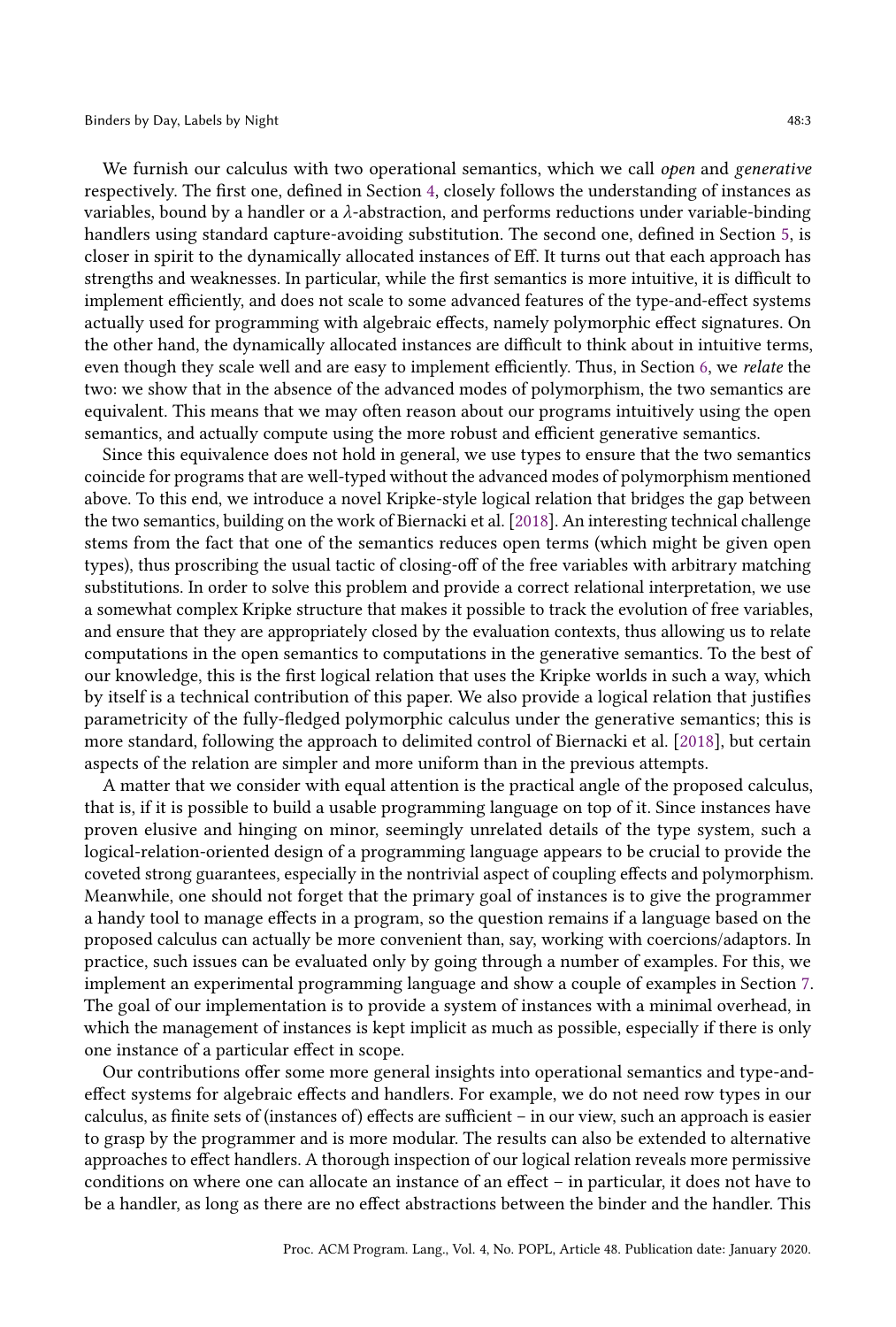observation readily allows one to generalise our results to languages with shallow handlers, such as Frank [\[Convent et al.](#page-26-5) [2019\]](#page-26-5), in which it is the recursive structure of a function that should carry an instance annotation rather than the short-lived handler inside the function.

We note that the concept of lexically scoped effects is not new in itself, as it goes back at least to Birkedal et al.'s [\[1996\]](#page-26-7) regions for mutable store. In the context of effect handlers, Brachthäuser et al. [\[2018\]](#page-26-8) use lexical scoping in their Java library, which, however, is not equipped with a typeand-effect system. Moreover, they concentrate solely on the implementation, and do not provide a core calculus or any metatheoretic results. Zhang and Myers [\[2019\]](#page-28-1) solve a related problem of ensuring parametricity of effect polymorphism, which is subsumed by our solution. However, Zhang and Myers' calculus relies on certain restrictions on types and effects that prevent it from scaling directly to type-and-effect systems used in practice.

The paper is accompanied by a surface-level language, based on the implementation by Biernacki et al. [\[2019\]](#page-26-2).<sup>[1](#page-3-1)</sup> Moreover, we formalise our calculus and meta results in Coq.<sup>[2](#page-3-2)</sup>

## Contributions

- We introduce a core calculus (syntax and a type-and-effect system) with instances of algebraic effects, in which an instance is effectively a lexically scoped variable. It is a first such calculus in "direct style" (that is, similar to the core calculi of Koka [\[Leijen](#page-27-7) [2017c\]](#page-27-7) and Links [\[Hillerström](#page-27-2) [and Lindley](#page-27-2) [2016\]](#page-27-2)), as opposed to the previous "handler-passing" approach [\[Brachthäuser](#page-26-8) [et al.](#page-26-8) [2018;](#page-26-8) [Zhang and Myers](#page-28-1) [2019\]](#page-28-1).
- We compare two styles of operational semantics for lexically scoped effects: open, which is more natural, but requires reduction under instance-variable-binding handlers, and generative, in which no such reductions occur, but the semantics is much less intuitive.
- We show that if we restrict type and effect polymorphism to expressions (disallowing polymorphic operations), the two semantics are equivalent for well-typed programs.
- We introduce a novel approach to Kripke-style logical relations that allows us to reason about the open semantics, and prove type soundness and the equivalence of the two semantics.
- Using more standard techniques, we prove parametricity under the generative semantics.
- We formalise our calculus, the two operational semantics, and the logical relations in Coq.
- We introduce an experimental programming language that allows one to program with effect instances in a practical and type-safe manner.

## <span id="page-3-0"></span>2 BACKGROUND: WHICH EFFECT A HANDLER HANDLES?

In this section, we give an informal overview of the operational semantics of (deep) effect handlers. Then, we explain why we believe that the problem of instances is not trivial. For a more slow-paced but in-depth introduction to handlers, consult, for example, a tutorial by Pretnar [\[2015\]](#page-27-8).

Roughly speaking, effect handlers are a form of delimited control operators generalising exception handlers, in particular those with the additional continuation branch [\[Benton and Kennedy](#page-26-9) [2001\]](#page-26-9). Indeed, effect handlers are closely related to the  $\frac{\sin\theta_0}{\csc\theta}$  reset control operators [\[Forster et al.](#page-26-10) [2017;](#page-26-10) [Piróg et al.](#page-27-9) [2019\]](#page-27-9). The main difference is that in the case of handlers, the control effect is interpreted by the delimiter and not the point where the continuation is captured.

In this paper, we consider the left-to-right call-by-value setting. Operations can be used as single-argument functions, but applying them to a value makes the evaluation stuck, except when it happens within a handler that can interpret this particular operation. For illustrative purposes, we write throw, ask, etc. for operations in this section, while later on in the paper, we use a more

<span id="page-3-1"></span><sup>1</sup>Available at [https://bitbucket.org/pl-uwr/helium/src/popl20.](https://bitbucket.org/pl-uwr/helium/src/popl20)

<span id="page-3-2"></span><sup>2</sup>Available at [https://bitbucket.org/pl-uwr/aleff-lex.](https://bitbucket.org/pl-uwr/aleff-lex)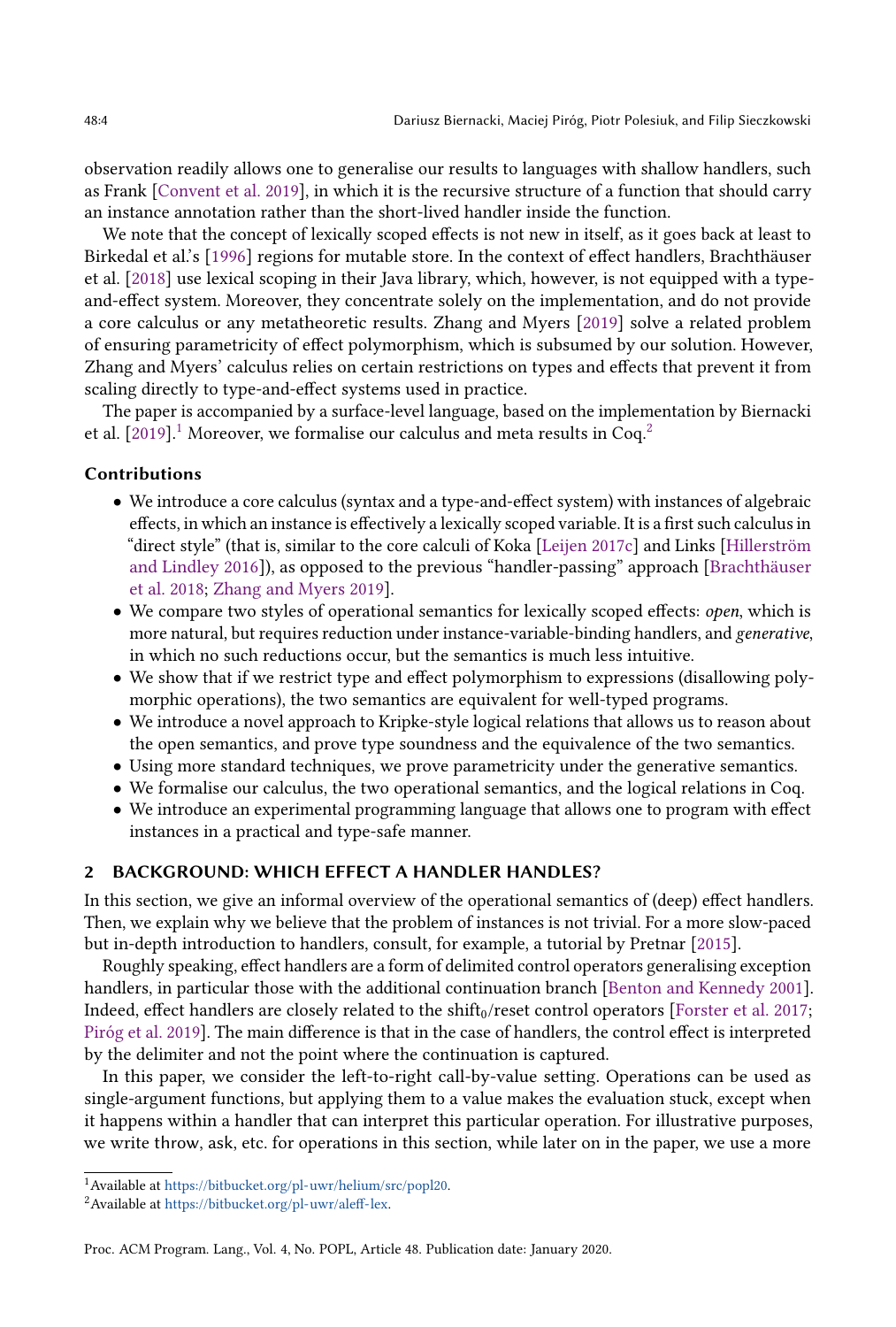condensed notation. The syntax for a handler is **handle**  $e \{h, r\}$ , where e is the handled expression, which can use the operations from the effect interpreted by the handler,  $r$  is a return clause of the form **return** x,  $e_r$ , which binds a variable x inside the expression  $e_r$ , while h is a list of clauses of the form on  $x \mid k$ , each interpreting one operation on from the effect, where the variable x stands for form op  $x, k, e_h$ , each interpreting one operation op from the effect, where the variable x stands for the value of the argument of the operation, k is the captured continuation, while  $e_h$  interprets the entire handled expression. The following reduction rules explain the basic operational semantics of handlers, where  $E$  is an evaluation context,  $v$  is a value, and  $e$  is an expression:

**handle** 
$$
v
$$
 { $h$ ; **return**  $x$ ,  $e_r$   $\rightarrow e_r$  { $v / x$ }

**handle** 
$$
E[op \, v]
$$
 { $h; r$ }  $\rightarrow e_h\{v/x\}\{\lambda z\text{. handle } E[z] \{h; r\}/k\}$  where  $op \, x, k, e_h \in h$   
Thus, the result of handling a value is specified by the return clause, which can depend on this

value. The result of handling an expression with an operation at the evaluation position is given by the value of the expression  $e_h$  defined in the appropriate clause in the handler, which can use the value of the argument of the operation and the captured continuation (a "resumption"). The continuation is delimited by the handler, and accepts values to be put in place of the operation call.

The expression  $e_h$  may use the resumption, but it does not have to. For example, consider an effect with one operation throw, modelling a single exception. Then, to obtain the behaviour of exceptions, we can define a handler that simply discards the resumption and replaces the entire handled computation with a value:

## **handle** 2 + throw () {throw (),  $k$ , 42; **return**  $x$ ,  $x$ }  $\rightarrow$  42

We can also continue the evaluation using the resumption. For example, consider the Reader effect, in which the operation ask is used to retrieve some ambient value. For this, we use  $h \stackrel{\triangle}{=}$  ask (), k. k 42 and  $r_{\text{id}} \stackrel{\Delta}{=} \textbf{return } x \textbf{. } x$ :

**handle** ask () + ask () {*h*; 
$$
r_{\text{id}}
$$
}  $\rightarrow$ <sup>\*</sup> **handle** 42 + ask () {*h*;  $r_{\text{id}}$ }  $\rightarrow$ <sup>\*</sup> 84

We can also use the resumption a number of times, for example to model nondeterminism equipped with the operation pick, which takes as its argument a list of possible values. We can define a handler that collects all possible results of the entire computation on a list as follows:

**handle** pick  $[1, 2]$  + pick  $[10, 40]$  {pick xs, k. concatMap k xs; return x.  $[x]$ } → \*  $[11, 41, 12, 42]$ 

Another standard example is the effect of a single mutable memory cell. Its signature consists of two operations, put and get, which can be interpreted using the following handler:

{get (),  $k$ ,  $\lambda$  s,  $k$  s s; put s',  $k$ ,  $\lambda$  s,  $k$  () s'; return  $x$ ,  $\lambda$  s,  $x$ }

To program with a number of distinct effects, we simply use the operations that we need, and put the expression in two nested handlers:

**handle handle** ask () + throw () {ask (), k, k 42;  $r_{\text{id}}$ } {throw (), k, 43;  $r_{\text{id}}$ }  $\rightarrow^*$  43

As specified by the reduction rules, each handler deals with the operations that it knows how to interpret. The situation becomes more ambiguous if we use the same effect twice:

**handle handle** ask () + ask () {ask (),  $k$ ,  $k$  42;  $r_{id}$ } {ask (),  $k$ ,  $k$  43;  $r_{id}$ }

According to the reduction rules above, the behaviour of this program is not deterministic, as each handler can claim the ask operations. To make the semantics deterministic and more systematic, virtually all implementations of existing languages assume that by default it is the innermost handler that interprets each matching operation. It is quite arbitrary, and (without some additional language constructs) it makes it difficult to work with two distinct ambient values in the example above, and different instances of the same effect in general.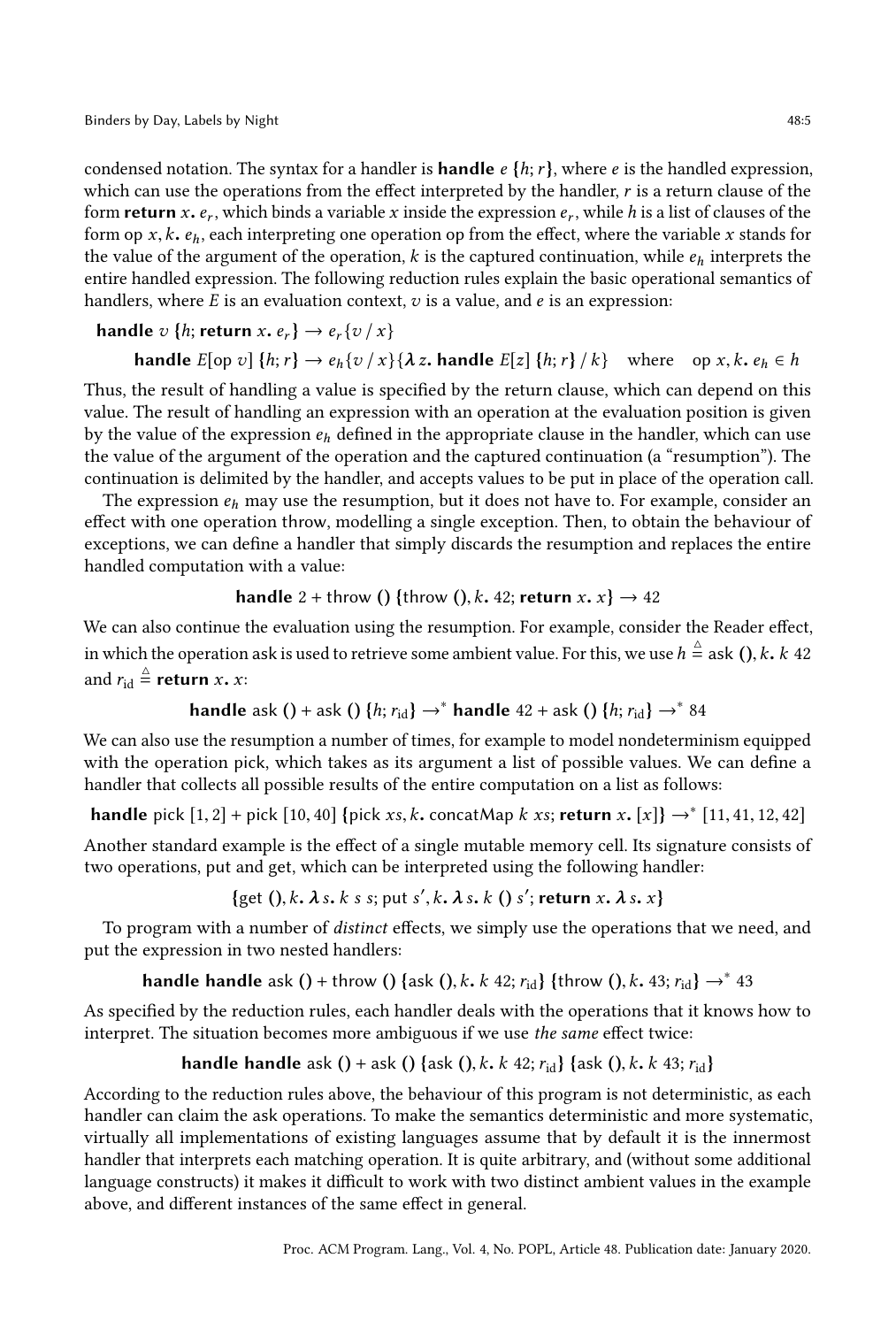One ad hoc solution would be to use two different effects with similar signatures. But this can be done only if all the instances can be statically determined, which is not possible, for example, when writing a library code, which should work with all possible clients, no matter how many instances they need; see Section [7](#page-22-0) for an example of a tiny library for the mutable state cell effect. Thus, we need a way to distinguish between different instances of the same effect, and this paper explores the simple idea of naming each instance, both the handler and the operations. With this, one can define the following program:

# handle<sub>a</sub> handle<sub>b</sub> ask<sub>a</sub> () + ask<sub>b</sub> () {ask (), k, k 42;  $r_{\text{id}}$ } {ask (), k, k 43;  $r_{\text{id}}$ }  $\rightarrow^*$  85

Using names, however, turns out to be surprisingly delicate. Consider the following example, which uses an effect with a single operation op, where  $E$  is an evaluation context,  $r$  is arbitrary, and  $h \stackrel{\triangle}{=}$  op x, k, k ( $\lambda$  (), k ( $\lambda$  (), ())):

# handle $_{a}E[\text{op}_{a} ( ) ) ]$   $\{h;r\} \rightarrow^*$  handle $_{a}E[\text{handle}_{a} E[() ]$   $\{h;r\} ]$   $\{h;r\}$

Since the resumption captures the entire evaluation context together with the handler, we managed to duplicate it. Thus, if a is an entity that is static or dynamically-generated earlier in the program, we seem to be back where we started: we have two nested handlers, each for the same effect and the same instance.

The solution that we adopt in this paper is to name instances with variables, which are bound by handlers. This way, operations are lexically scoped, so no ambiguities occur, but there is a price: the naive extension of the operational semantics (that is, the open semantics defined in Section [4\)](#page-8-0) reduces expressions under binders. This, especially in the presence of parametric polymorphism, is a walk on thin ice. To illustrate the subtleties, let us reveal that if we employ the naive semantics, the ice breaks when we allow for polymorphic types of operations. This can be alleviated by a more involved operational semantics (the generative semantics in Section [5\)](#page-11-0), but the equivalence of the two semantics in the basic setting seems to require rather heavyweight relational machinery.

## <span id="page-5-0"></span>3 CORE CALCULUS: SYNTAX AND TYPES

In this section, we introduce the syntax and type-and-effect system of our core calculus. We actually introduce two calculi: one with type and effect polymorphism available only in expressions, and its extension in which polymorphism is available also in signatures specifying types of operations. The latter form of polymorphism is not only useful in real-life programming (the most basic example is the throw operation, which in the latter system can be given the signature  $\forall \alpha :: T$ . unit  $\Rightarrow \alpha$ ), but it also adds significant power of expression [\[Piróg et al.](#page-27-9) [2019\]](#page-27-9), which means that it is not a feature that can always be safely omitted for the sake of brevity of presentation. Our two calculi have the same syntax of terms and types, and the difference between them is that the latter has a couple of additional typing rules, marked with  $(\star)$ .

To avoid clutter in the presentation, we assume that each effect consists of only one operation, called do, which is not an uncommon formulation [\[Piróg et al.](#page-27-9) [2019;](#page-27-9) [Zhang and Myers](#page-28-1) [2019\]](#page-28-1). In our case, the operational semantics couples an operation with the right handler using an instance, so the name of the operation does not really matter, while having a number of operations in an effect is obviously desired in the surface-level language, but is usually orthogonal to the features that one wants to capture in a core calculus; see the discussion in [\[Piróg et al.](#page-27-9) [2019\]](#page-27-9).

The peculiarity of our calculus is the presence of instances. Each occurrence of the operation is tagged with a variable that specifies the handler in the evaluation context that is supposed to interpret the operation. Handlers, on the other hand, are binders, so that an instance is local to the handled expression. In the case of library code that is not in a handler, one can use an instance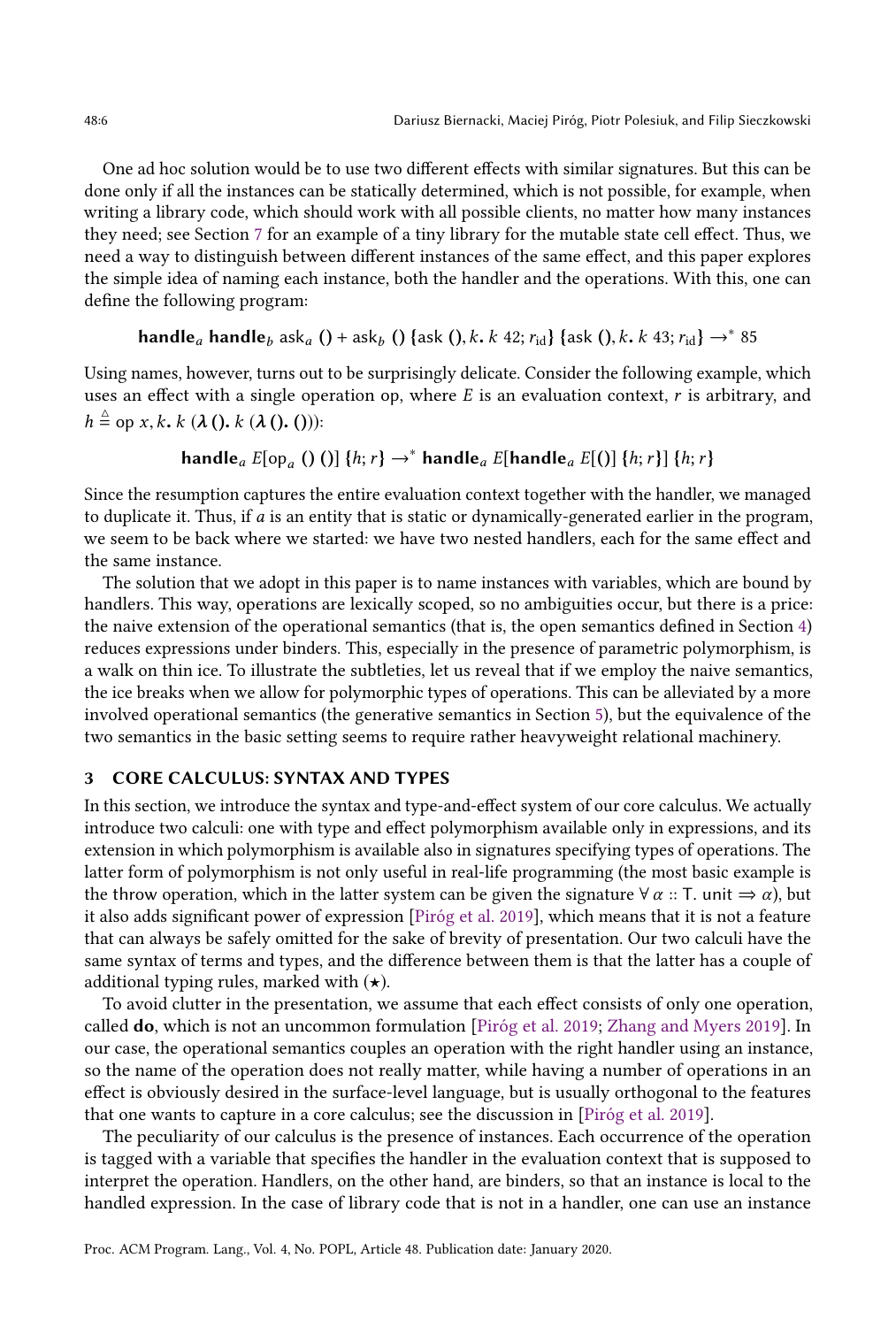<span id="page-6-0"></span>TVar  $\exists \alpha, \ldots$  (type variables) IVar  $\exists$  a, b, ... (instance variables) (instance variables) Var  $\exists f, k, x, y, \ldots$  (variables) Kind ∋  $\kappa ::=$  T | E | S (kinds) Typelike  $\exists \sigma, \tau, \varepsilon ::= \alpha \mid \text{unit} \mid \tau \rightarrow_{\varepsilon} \tau \mid \forall \alpha :: \kappa. \tau \mid \forall a : \sigma. \tau$  (types, effects, signatures)  $| l | \varepsilon \cdot \varepsilon | a | \tau \Rightarrow \tau$ Val  $\exists u, v ::= x \mid () \mid$  fun f x, e  $\mid \Lambda \alpha$ , e  $\mid \lambda a$ , e  $\mid$  (values) Exp  $\exists e ::= v \mid \textbf{let } x = e \textbf{ in } e \mid v \ v \mid v * \mid v \ a \mid \textbf{do}_a v \mid \textbf{handle}_a e \{h; r\}$  (expressions)  $h ::= x, k, e$  $r ::=$  return  $x$ . e



abstraction, which can be instantiated with any instance bound by a handler later on, when the library code is actually used.

Syntax. We present the syntax of terms and types in Figure [1.](#page-6-0) We assume infinite sets of variables that stand for types, effects, and signatures (TVar), instances (IVar), and values in terms (Var). Note that instance variables form a separate syntactic category from term-level variables, and by themselves do not form expressions. This entails that even though one can abstract over instances and pass them as arguments to functions, they never mix with actual expressions, hence one cannot perform any run-time computation on instances.

There are three kinds in the calculus: types (T), effects (E), and signatures (S). In the core calculus, one does not declare effects (in contrast to, e.g., [\[Biernacki et al.](#page-26-2) [2019\]](#page-26-2)), and signatures play a role similar to type schemes in the Hindley–Milner type system: kept in the context, they describe the (possibly polymorphic) type of a particular instance, which is instantiated every time the operation is used. Note that there is no kind for instances: in the syntax and type system of the core calculus, instances exist only as variables coupling operations and handlers, and are never instantiated with anything else than other instance variables (this is no longer the case in the generative operational semantics in Section [5,](#page-11-0) which needs some additional syntactic elements).

There are nine constructors of type-level objects. We keep them in a single syntactic category for efficiency of presentation; for example, the universal quantifier for typelikes,  $\forall \alpha :: \kappa. \tau$ , is used both in types and signatures. By convention, the variable we use provides a hint of the object's kind – we use  $\tau$  for types and typelikes of any kind,  $\varepsilon$  for effects, and  $\sigma$  for signatures – while the well-formedness relation is made precise in Figure [2,](#page-7-0) where it is defined in two contexts: ∆, which assigns kinds to type variables, and X, which is a set of available instance variables.

The proper types are constructed from: type variables of kind T, the base type unit, arrow type  $\tau \rightarrow_{\epsilon} \tau$  (where  $\epsilon$  is the effect that may occur when the function is applied to an argument), universal quantifier for typelikes  $\forall \alpha :: \kappa$ . *τ* (which provides both type and effect polymorphism in expressions), and instance quantifier  $\forall a : \sigma$ . τ (which describes expressions that are parametric in an instance of the given signature). The effects we considered are formed by the empty effect  $\iota$ (which is the effect of pure computations), effect composition  $\varepsilon \cdot \varepsilon$ , instance variables and type variables of kind E. While the syntax forms binary trees, we implicitly work up to a type equivalence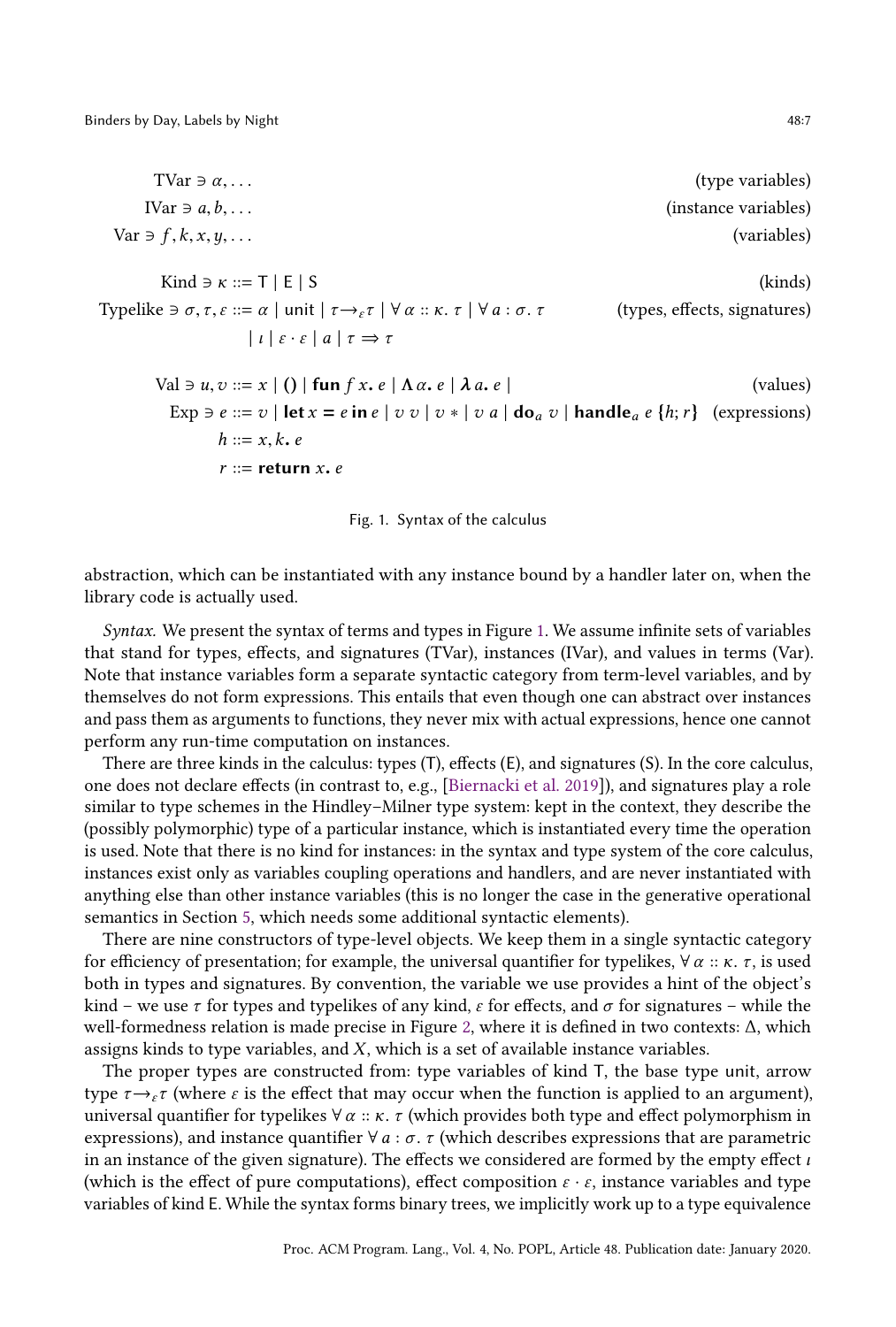<span id="page-7-0"></span>Well-formedness of types.  
\n
$$
\alpha :: \kappa \in \Delta
$$
\n
$$
\alpha :: \kappa \in \Delta
$$
\n
$$
\Delta; X \vdash \alpha :: \kappa
$$
\n
$$
\Delta; X \vdash \text{unit} :: T
$$
\n
$$
\Delta; X \vdash \tau_1 :: T
$$
\n
$$
\Delta; X \vdash \tau_1 \rightarrow_{\varepsilon} \tau_2 :: T
$$
\n
$$
\Delta; X \vdash \tau_2 :: T
$$
\n
$$
\Delta; X \vdash \tau_1 \rightarrow_{\varepsilon} \tau_2 :: T
$$
\n
$$
\Delta; X \vdash \tau_1 \rightarrow_{\varepsilon} \tau_2 :: T
$$
\n
$$
\Delta; X \vdash \tau_1 :: T
$$
\n
$$
\Delta; X \vdash \tau_1 \vdash_{\varepsilon} \tau_2 :: T
$$
\n
$$
\Delta; X \vdash \sigma :: S
$$
\n
$$
\Delta; X \vdash \forall a : \sigma. \tau :: T
$$
\n
$$
\Delta; X \vdash \forall a : \sigma. \tau :: T
$$
\n
$$
\Delta; X \vdash \forall a : \sigma. \tau :: T
$$
\n
$$
\Delta; X \vdash \varepsilon_1 :: E
$$
\n
$$
\Delta; X \vdash \varepsilon_2 :: E
$$
\n
$$
\Delta; X \vdash \varepsilon_1 \vdash \varepsilon_2 :: E
$$
\n
$$
\Delta; X \vdash \varepsilon_1 \vdash \varepsilon_2 :: E
$$

$$
\frac{\Delta; X \vdash \tau_1 :: T \qquad \Delta; X \vdash \tau_2 :: T}{\Delta; X \vdash \tau_1 \Rightarrow \tau_2 :: S} \qquad \qquad \frac{\Delta, \alpha :: \kappa; X \vdash \tau :: S}{\Delta; X \vdash \forall \alpha :: \kappa. \tau :: S} \quad (*)
$$

#### Fig. 2. Well-formedness of types

relation that ensures that  $(E, \cdot, \iota)$  is a free idempotent, commutative monoid – in other words, a finite set. We choose this presentation, rather than an explicit collection of instances (which would be more akin to, say [\[Talpin and Jouvelot](#page-27-10) [1994\]](#page-27-10)) due to the presence of effect variables, which themselves stand for entire sets of instances. Nonetheless, the notion of set-like effects makes our calculus much closer to those considered in other areas of effectful programming than the row-based systems commonly found in effect handler literature [\[Hillerström and Lindley](#page-27-2) [2016;](#page-27-2) [Leijen](#page-27-3) [2014\]](#page-27-3). In particular, the effect  $a \cdot \alpha \cdot \beta$ , where a is an instance variable, while  $\alpha$  and  $\beta$  are effect variables is a well-formed effect, while rows allow at most one effect (row) variable. Signatures are constructed using the bold arrow  $\tau \Rightarrow \tau$  and the type variables of kind S, possibly preceded by the universal quantifier for type-level objects in the  $(\star)$  variant of the calculus.

Term-level values are given by variables, the base type value (), and three different abstractions. The first one, fun  $f x$ .  $e$ , is a recursive function  $f$  with a formal argument  $x$  and a body  $e$ . We need recursive functions, because otherwise the type system would make both operational semantics always terminate, but we still use the usual notation  $\lambda x$ . e as syntactic sugar for non-recursive functions. Next, we use  $\Lambda \alpha$ . *e* to abstract over typelikes of any kind. Finally, we have the instance abstraction,  $\lambda$  a. e. Note that since instance variables form a separate syntactic category, instance abstractions are always distinguishable from the sugar for  $\lambda$ -abstractions. Other expressions include let-expressions, applications corresponding to the respective abstractions (we use type and effect instantiation in the style of Ahmed [\[2006\]](#page-26-11)), the do operation, and handlers. Arguments in applications and operations are values, in the style of fine-grained call-by-value [\[Levy et al.](#page-27-11) [2003\]](#page-27-11). Since there is only one operation, the body of each handler consists of one clause for the operation and the return clause, that is, it is of the shape  $\{x, k, e\}$ ; return x. e' }. Both operations and handlers are decorated with variables coming from  $\text{W}$ ar. Importantly, a handler binds this variable inside are decorated with variables coming from IVar. Importantly, a handler binds this variable inside the handled expression, that is, in the expression **handle**  $\alpha$  e {h; r}, the instance variable  $\alpha$  is bound in e, where it can occur as a subscript of the operation or as an argument to an instance abstraction. Note that we also consider non-binding handlers in Section [5,](#page-11-0) but we formulate them as a separate syntactic form.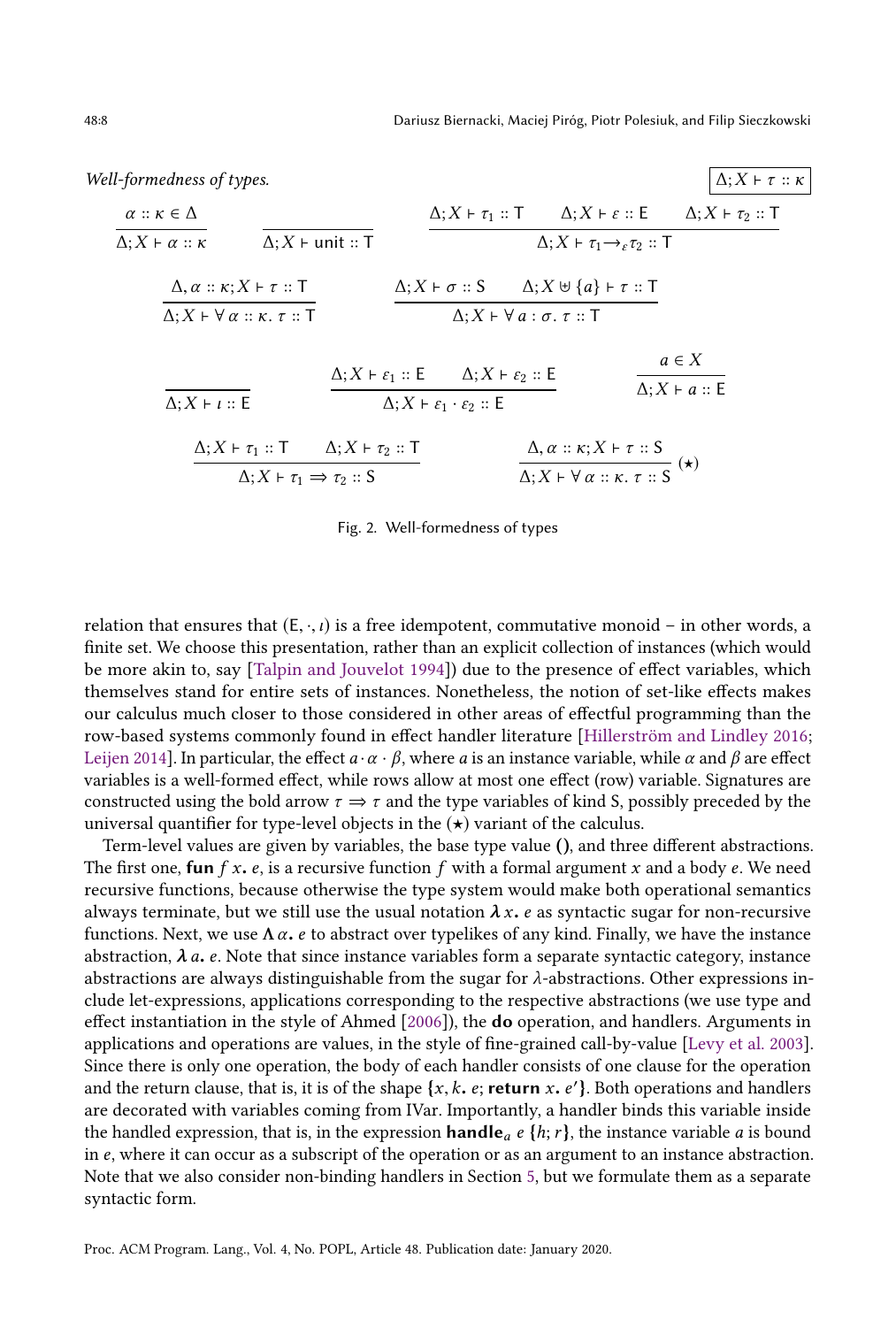Binders by Day, Labels by Night 48:9

Subtyping. The set-like structure of effects induces the natural notion of extension ordering, which corresponds to set inclusion. This induces a subtyping relation on types, effects and signatures, which we write  $\Delta$ ;  $X \vdash \tau \prec : \tau$ . The extension ordering mentioned above states that  $\Delta$ ;  $X \vdash \varepsilon_1 \prec :$  $\varepsilon_1 \cdot \varepsilon_2$  for any  $\varepsilon_2$  well-formed in  $\Delta$  and X. We close this rule with respect to type and effect formation rules, with the usual contravariance on the left-hand side of the arrow, as well as the type equivalence relation described above. By design, we do not allow (nontrivial) subtyping of signatures. As the rules are fairly standard, we elide them in this presentation.

Signature instantiation. Effect signatures can be instantiated as a pair of a type of the argument and a result type of the operation. This is captured by the relation  $\Delta$ ; X ⊢  $\sigma \rightarrow \tau_1 \Rightarrow \tau_2$ , which is defined below. As with the well-formedness,  $(\star)$  marks the rule that we add when considering the calculus with polymorphic signatures. Note that without it, the relation becomes trivial, but overall this relation gives us a uniform and judgemental way of expressing the two cases.

$$
\Delta; X \vdash \tau_1 \Rightarrow \tau_2 \rightsquigarrow \tau_1 \Rightarrow \tau_2
$$
\n
$$
\Delta; X \vdash \tau :: \kappa \qquad \Delta; X \vdash \sigma \{\tau / \alpha\} \rightsquigarrow \tau_1 \Rightarrow \tau_2
$$
\n
$$
\Delta; X \vdash \forall \alpha :: \kappa. \sigma \rightsquigarrow \tau_1 \Rightarrow \tau_2
$$
\n
$$
(*)
$$

Typing relations. We give the typing rules of our calculus in Figure [3.](#page-9-0) The relations are defined in three contexts: ∆ assigns kinds to type variables that are in scope, much like in the well-formedness relation, Θ assigns signatures to instance variables, and Γ assigns proper types to term variables. Note that, in contrast to the previous judgements, we need to know what signature is associated with a given instance variable: when this knowledge is not necessary (as in the premises that mention well-formedness, subtyping and signature instantiation), we take dom(Θ) as the set of instance variables in scope. Following the fine-grained call-by-value approach, a value is assigned a type, while an arbitrary expression has both a type and an effect. Handlers are annotated with a signature that they handle, as well as the type and effect of the resulting computation.

The rules for the constructs that do not really deal with effects are as usual in polymorphic lambda-calculi with kinds, except for the rather obvious propagation of effects, so we do not discuss them in detail. As for the constructs specific to effects, the type of an instance abstraction is, not too surprisingly, the quantifier for instances. Note that this yields a very limited form of a dependent product, since the instance variable a, even though not a value itself, may occur both as a part of the expression  $e$ , and as a part of its type  $\tau$ . We extend the purity restriction convention (which generalises the staple value restriction, cf. the rule for type abstraction) to this case, to avoid potential issues with instance variables escaping their scope.

The type of  $do_a v$  is given by instantiating the signature associated with the instance variable  $a$ . The handling construct is typed using the judgement for handlers: note how the signature  $\sigma$ mediates between the typing of the handler and the instance a introduced for the scope of the effectful expression, and that a is clearly disjoint from  $\varepsilon$ , as it may not appear in Θ. Finally, the rules for typing the handlers are rather innocent: the rule for the simple signatures is standard, while the rule for the polymorphic signatures matches the standard rule for polymorphic abstraction.

#### <span id="page-8-0"></span>4 EVALUATION UNDER BINDERS: THE OPEN SEMANTICS

We begin the discussion of the dynamic semantics of our calculus with the *open* semantics, where we treat handlers as binders and reduce accordingly, applying capture-avoiding substitution as needed. We believe that this is an intuitively natural approach to the operational semantics, as no additional semantic artefacts are necessary. At the same time, the semantics is bound to be nontrivial, since reductions under handlers are now reductions under binders, and the binding occurrences can be captured as resumptions. Note also that bound variables might escape their scope and become globally free as a result of reduction of the handler (both in case of return and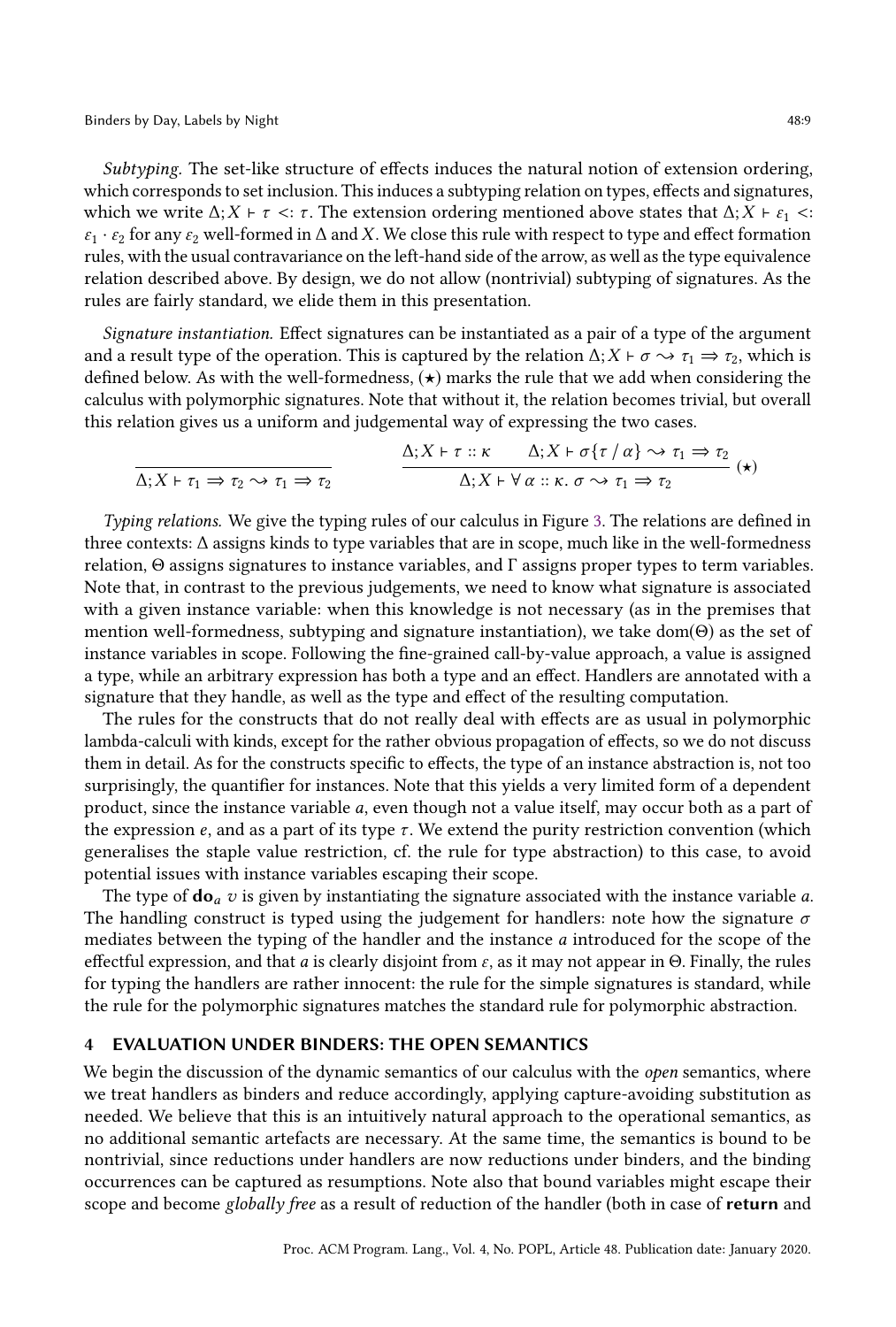48:10 Dariusz Biernacki, Maciej Piróg, Piotr Polesiuk, and Filip Sieczkowski

<span id="page-9-0"></span>Typing values.  $\Delta$ ; Θ; Γ  $\vdash_{\mathbf{v}} v : \tau$ 

$$
\frac{x:\tau \in \Gamma}{\Delta;\Theta;\Gamma \vdash_{v} x:\tau} \qquad \frac{\Delta;\text{dom}(\Theta) \vdash \sigma::S \qquad \Delta;\Theta,a:\sigma;\Gamma \vdash e:\tau / \iota}{\Delta;\Theta;\Gamma \vdash_{v} \lambda a.\ e:\forall a:\sigma,\tau}
$$

$$
\frac{\Delta; \text{dom}(\Theta) \vdash \tau_1 \rightarrow_{\varepsilon} \tau_2 :: T \qquad \Delta; \Theta; \Gamma, f :: \tau_1 \rightarrow_{\varepsilon} \tau_2, x :: \tau_1 \vdash e :: \tau_2 \;/\; \varepsilon}{\Delta; \Theta; \Gamma \vdash_v \text{fun } f x. e :: \tau_1 \rightarrow_{\varepsilon} \tau_2} \qquad \frac{\Delta, \alpha :: \kappa; \Theta; \Gamma \vdash e :: \tau \;/\; \iota}{\Delta; \Theta; \Gamma \vdash_v \Lambda \alpha. e : \forall \alpha :: \kappa. \tau}
$$

Typing expressions.  $\Delta$ ; Θ; Γ + e : τ / ε

$$
\frac{\Delta; \Theta; \Gamma \vdash_{\nu} v : \tau}{\Delta; \Theta; \Gamma \vdash v : \tau / \iota}
$$
\n
$$
\frac{\Delta; \Theta; \Gamma \vdash e_1 : \tau_1 / \varepsilon \Delta; \Theta; \Gamma, x : \tau_1 \vdash e_2 : \tau_2 / \varepsilon}{\Delta; \Theta; \Gamma \vdash \text{let } x = e_1 \text{ in } e_2 : \tau_2 / \varepsilon}
$$

 $\Delta; \Theta; \Gamma \vdash_{v} u : \tau_{1} \rightarrow_{\varepsilon} \tau_{2} \qquad \Delta; \Theta; \Gamma \vdash_{v} v : \tau_{1}$  $\Delta; \Theta; \Gamma \vdash u \ v : \tau_2 \not$   $\epsilon$  $\Delta; \Theta; \Gamma \vdash_{\mathbf{v}} v : \forall \alpha :: \kappa. \tau \qquad \Delta; \text{dom}(\Theta) \vdash \tau' :: \kappa$  $\Delta; \Theta; \Gamma \vdash v * : \tau\{\tau'\ / \alpha\} \ / \ \iota$ 

$$
\Delta; \Theta; \Gamma \vdash_{\mathbf{v}} v : \forall a : \sigma. \tau \qquad b : \sigma \in \Theta
$$
\n
$$
\Delta; \Theta; \Gamma \vdash_{\mathbf{v}} v : \tau_1 \qquad \Delta; \text{dom}(\Theta) \vdash \Theta(a) \leadsto \tau_1 \Rightarrow \tau_2
$$
\n
$$
\Delta; \Theta; \Gamma \vdash v b : \tau \{b / a\} / \iota
$$
\n
$$
\Delta; \Theta; \Gamma \vdash \textbf{do}_a v : \tau_2 / a
$$

$$
\Delta; \text{dom}(\Theta) \vdash \sigma :: S \qquad \Delta; \text{dom}(\Theta) \vdash \tau' :: T
$$
\n
$$
\Delta; \Theta, a : \sigma; \Gamma \vdash e : \tau'/a \cdot \varepsilon \qquad \Delta; \Theta; \Gamma \vdash h : \sigma \triangleright \tau / \varepsilon \qquad \Delta; \Theta; \Gamma, x : \tau' \vdash e_r : \tau / \varepsilon
$$
\n
$$
\Delta; \Theta; \Gamma \vdash \textbf{handle}_a \ e \{h; \textbf{return } x, e_r\} : \tau / \varepsilon
$$

$$
\frac{\Delta; \Theta; \Gamma \vdash e : \tau / \varepsilon \quad \Delta; \Theta \vdash \tau <: \tau' \quad \Delta; \Theta \vdash \varepsilon <: \varepsilon'}{\Delta; \Theta; \Gamma \vdash e : \tau' / \varepsilon'}
$$

Typing handlers.  $\Delta$ ; Θ; Γ + h : σ  $\triangleright \tau$  / ε

$$
\Delta; \Theta; \Gamma, x: \tau_1, r: \tau_2 \to_{\varepsilon} \tau \vdash e: \tau / \varepsilon
$$
\n
$$
\Delta; \Theta; \Gamma \vdash x, r, e: \tau_1 \Rightarrow \tau_2 \triangleright \tau / \varepsilon
$$
\n
$$
\Delta; \Theta; \Gamma \vdash h: \forall \alpha: x, \sigma \triangleright \tau / \varepsilon
$$
\n
$$
\Delta; \Theta; \Gamma \vdash h: \forall \alpha: x, \sigma \triangleright \tau / \varepsilon
$$

Fig. 3. Typing relations

do reductions). As an example, consider the following term:<sup>[3](#page-9-1)</sup>

## handle<sub>a</sub>  $\lambda$  (). do<sub>a</sub> () {x, r. r x; r<sub>id</sub>}

It reduces in one step to  $\lambda$  (). do<sub>a</sub> (), which clearly contains an unbound variable a. Due to hygienic convention, the instance variables that are freed by the reductions become inert: operations annotated by these variables can never be handled, thus behaving somewhat like dangling pointers.

The grammar of the evaluation contexts (represented inside-out) and resumptions (represented outside-in) is presented in Figure [4.](#page-10-0) Note that both the evaluation contexts and resumptions bind

<span id="page-9-1"></span> $3$ While this term does not have a type in the system we consider, it presents the general pattern in which a reduction can capture a variable under a binder. It can also be used to construct a well-typed expression with the same runtime property by hiding the type unit $\rightarrow$ <sub>a</sub>unit under an existential quantifier.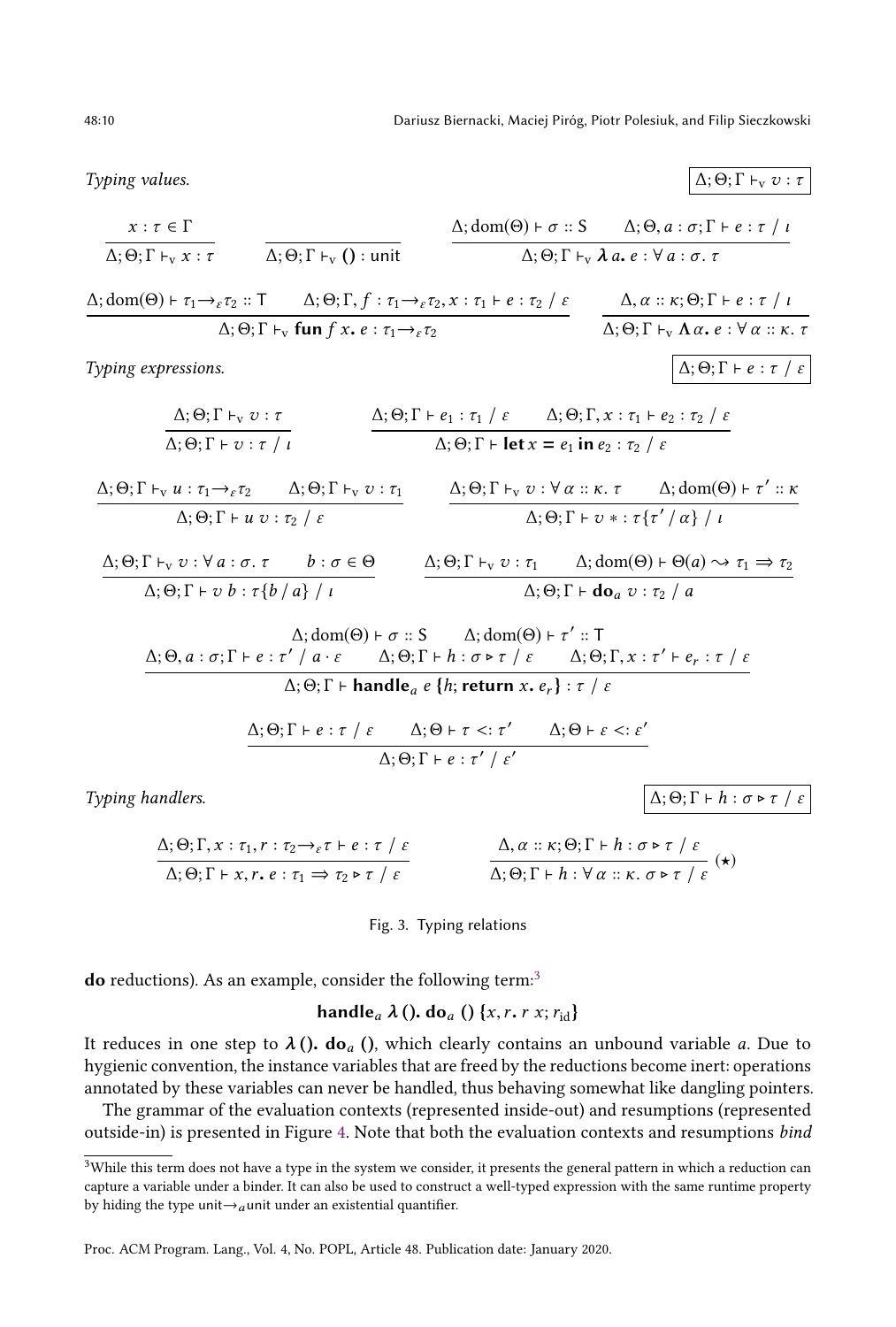<span id="page-10-0"></span>ECont 
$$
\ni E ::= \Box \mid E[\text{let } x = \Box \text{ in } e] \mid E[\text{handle}_a \Box \{h; r\}]
$$
 (evaluation contexts)  
RCont  $\ni R ::= \Box \mid \text{let } x = R \text{ in } e \mid \text{handle}_a R \{h; r\}$  (resumptions)

$$
(fun f x. e) v \mapsto e \{fun f x. e / f\} \{v / x\}
$$
\n
$$
(A \alpha. e) * \mapsto e
$$
\n
$$
(A \alpha. e) * \mapsto e
$$
\n
$$
(A \alpha. e) b \mapsto e \{b / a\}
$$
\n
$$
R = handle_a R' \{x : \tau_1, y : \tau_2, e; r\}
$$
\n
$$
R[do_a v] \mapsto e \{v / x\} \{A z. R[z] / y\}
$$
\n
$$
let x = v in e \mapsto e \{v / x\}
$$
\n
$$
E[e_1] \mapsto E[e_2]
$$

#### Fig. 4. Open semantics

the instance variables that are handled by these contexts. We consider all evaluation contexts to be complete program contexts; to keep track of the binding structure of the contexts in the rest of the paper, it is useful to stratify them into sets  $ECont<sup>X</sup>$  of evaluation contexts that bind precisely the variables found in a set  $X$ . We can extend this stratification to expressions, values and handlers, writing  $Exp<sup>X</sup>$  to mean the set of expressions that are potentially open in instance variables, whereof the ones contained in  $X$  should be handled by an evaluation context, while all the rest are considered globally free. In particular, all free instance variables of  $\mathop{\rm Exp}\nolimits^{\emptyset}$  are globally free — and this is the set of complete programs. Thus, we can set the type of plugging an expression into the evaluation context,  $-[-]$  as  $ECont^X \to Exp^X \to Exp^{\emptyset}$ , binding all variables in X and leaving those outside X as globally free.

By convention, we equate expressions of  $Exp<sup>X</sup>$  up to renaming of bound variables, as well as free variables *outside* of  $X$ : this is benign, as these are inert, and, if used, lead to an error independent of the choice of names. While this plays little active role in the operational semantics, we believe that — in this case, where binders are so dynamic — it is rather important to keep this notion precise.

We treat values and handlers analogous to expressions — but what of the resumptions? It turns out that it is useful to annotate them with two sets: the set Y of the variables that we expect to be bound by an evaluation context, and the set  $X$  that is bound by the handlers within  $R$ . Thus we take sets RCont<sup>X</sup>, and the type of the natural plugging operation as  $RCont_X^X \to Exp^{X \oplus Y} \to Exp^Y$ .<br>Now we can see how the variables become globally free; since by the last rule, a reduction is a

Y Now we can see how the variables become globally free: since, by the last rule, a reduction is a contraction within an evaluation context, we need to consider a contraction on expressions with the "interesting" free instance variables given by some set  $X$  that matches the variables bound by the evaluation context E. Most contractions do not interact with this set, and are rather standard; the rule for reduction of the application of instance lambda to an instance also does not introduce any new free instance variables. Unsurprisingly, the only two rules that can make a variable globally free are the contractions of a handler. If we see a value within the handler, we use the expression provided by the return clause, as explained in Section [2.](#page-3-0) However, note that the variable a may appear within  $v$  (say, in a body of a returned function) and, by hygienic convention, is not a member of X. Thus, it may become globally free, and thus inert, after the reduction. A similar effect, but on a somewhat larger scale, may occur in the contraction rule for the operation: assume that  $R \in \text{RCont}_{X}^{Y}$ , i.e., that it binds some set of variables Y (which includes a in particular), which, by hygiene, is disjoint from X. Clearly, we have  $v \in Exp^{X\oplus Y}$ , but at the same time  $e \in Exp^X$ , since it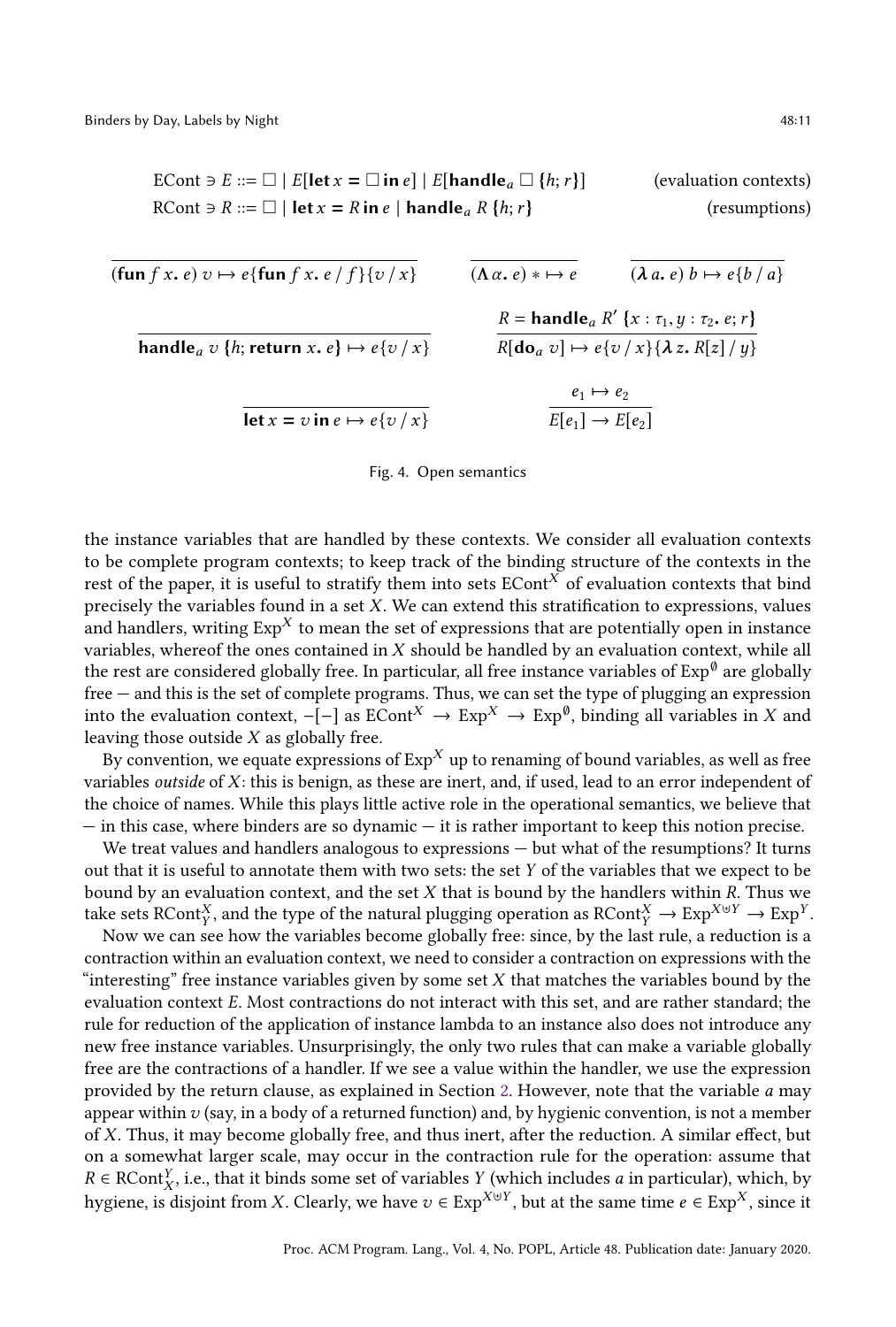is located on the outside of the resumption. Thus, the reduction needs to set the variables of Y as globally free — and implicitly rename their bound occurrences in the reified resumption,  $\lambda z$ .  $R[z]$ — if our assumptions of hygiene are to be maintained.

While this semantics meshes well with the intuitive understanding of effect instances as lexically scoped, there are two significant limitations. Firstly, the fact that the argument of the operation escapes from the scope of the handlers in the resumption makes it unsound in the presence of the universal quantifiers in the signature. Consider the identity handler,  $h_{id} \stackrel{\Delta}{=} x, r, r, x$ , which simply passes its arguments to the resumption. Clearly, we have

$$
\Delta; \Theta; \Gamma \vdash h_{\text{id}} : (\forall \alpha :: \mathsf{T}.\ \alpha \Rightarrow \alpha) \triangleright \tau \ / \ \varepsilon,
$$

for any contexts, result types, and effects. Now, consider the following expression:

#### handle<sub>a</sub> handle<sub>b</sub> (do<sub>a</sub> ( $\lambda$  (). do<sub>b</sub> ())) () { $h_{\text{id}}$ ;  $r_{\text{id}}$ } { $h_{\text{id}}$ ;  $r_{\text{id}}$ },

where  $r_{id}$  is the identity return clause. The signatures associated with the two instances are both polymorphic, but while the type of the operation's argument associated with  $b$  is instantiated with unit, the one associated with a is instantiated by the operation with the effectful type unit $\rightarrow$ bunit. Still, the entire expression typechecks with return type unit and no remaining effects. However, consider how the open semantics reduces this term: when the outer do operation is encountered, the matching handler is found in the evaluation context, and the argument of the operation (the suspended call to  $\mathbf{d}\mathbf{o}_b$  is passed, along with the resumption, as an argument to the body of the handler. Thus, we obtain the following reduct:

## $(\lambda z. \text{ handle}_a \text{ handle}_b z ()$  { $h_{\text{id}}; r_{\text{id}}$ } { $h_{\text{id}}; r_{\text{id}}$ }) ( $\lambda$  (). do<sub>b</sub> ()).

Note how b has escaped its lexical scope: with the following beta reduction, it will re-enter the scope of the handler, but the hygienic convention will force us to rename the binding occurrence to some other variable, say,  $b'$  – and after another step, the reduction will get stuck. Note that the use of resumptions is crucial here: mere exceptions, which may not use the resumption, would never lead to such a problem, even if we allow polymorphic quantification.

Since polymorphic signatures are an important aspect of programming with effect handlers (for example, the operations throw and pick from Section [2](#page-3-0) both have natural polymorphic types), this semantics is clearly restrictive. Moreover, and this is the second limitation, the necessary refreshing of variables bound by resumptions makes it at best unclear whether this semantics can be efficiently implemented. Nonetheless, we believe that this semantics is still very useful as a specification, or a model that one can take advantage of when not using polymorphic signatures; hence our attempt to establish a correspondence with the generative semantics, to which we now turn.

#### <span id="page-11-0"></span>5 TURNING BINDERS INTO LABELS: THE GENERATIVE SEMANTICS

We now investigate an alternative semantics for our calculus, one that does not suffer from the problems encountered in the preceding section. To this end, we generate runtime instances that replace the binders rather than reducing under them. The idea is somewhat similar to the generative exceptions of the ML language family or certain region calculi: when a handler is encountered in an evaluation position, we pick a globally fresh runtime instance and substitute it for the instance variable. These runtime instances are global labels without any binder structure, which ensures that the evaluation of complete programs always reduces closed expressions, more in line with classic programming language semantics. The definition is presented in Figure [5.](#page-12-0)

As we can see from the definition, we assume a set of runtime instance labels, Inst, and three new forms of runtime expressions, as is usual in calculi that generate objects at runtime. In this case, instance application and operation are merely variants of the forms found in the source calculi,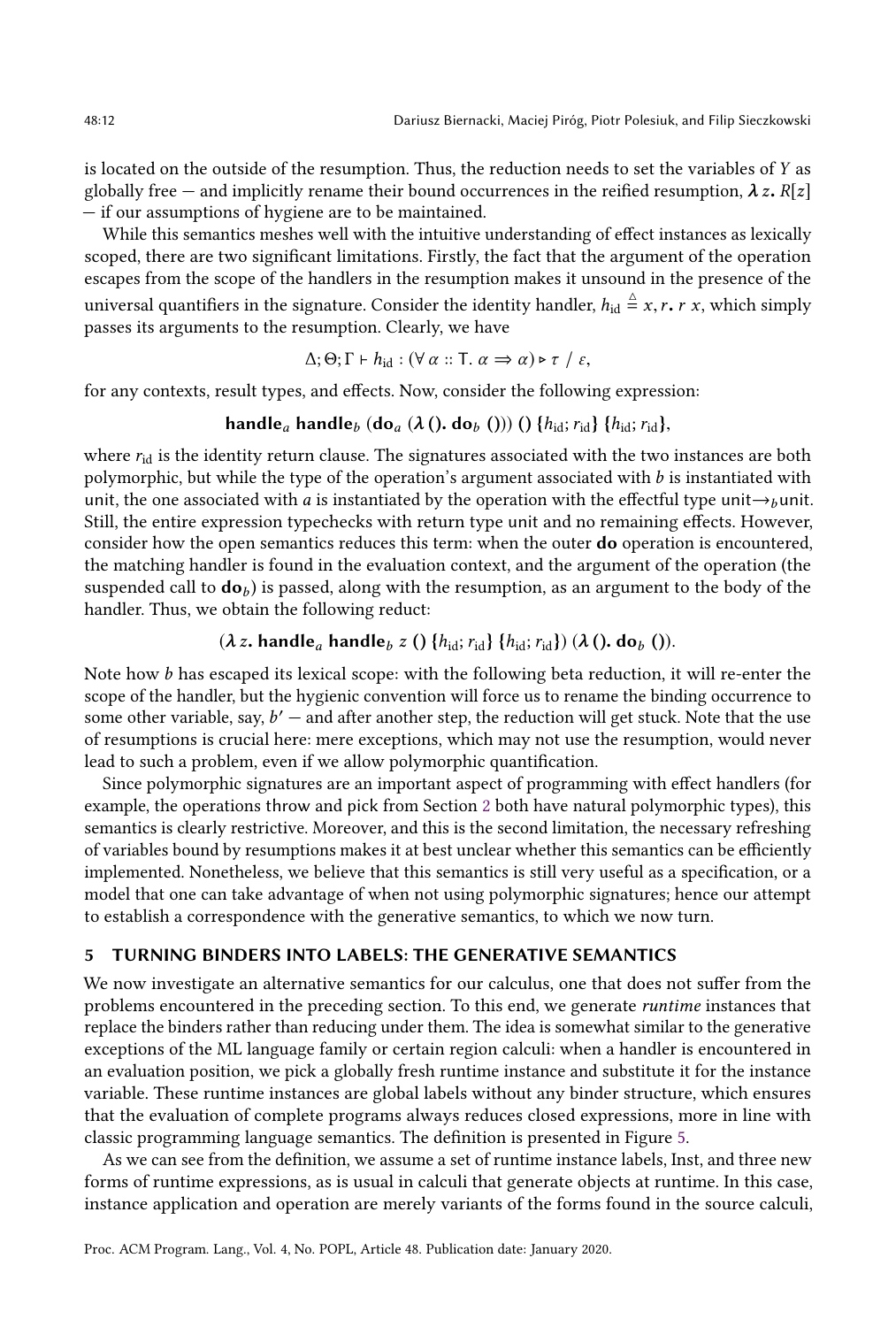<span id="page-12-0"></span>Inst  $\exists l \dots$  (instance labels) Exp  $\exists e ::= \dots | \mathbf{handle}_l e \{h; r\} | v l | \mathbf{do}_l v$ ECont  $\ni E ::= \Box | E[let x = \Box in e] | E[handle] \Box \{h; r\}]$ RCont  $\ni$  R ::=  $\Box$  | let  $x = R$  in e | handle<sub>l</sub> R {h; r}

$$
\overline{t(\text{fun } f x, e) v \mapsto e\{\text{fun } f x, e/f\} \{v/x\}} \qquad \overline{(\Lambda \alpha, e) * \mapsto e} \qquad \overline{(\lambda a, e) l \mapsto e\{l/a\}}
$$
\n
$$
\overline{\text{handle}_l v \{h; \text{return } x, e\} \mapsto e\{v/x\}} \qquad \overline{R = \text{handle}_l R' \{x, k, e; r\} \qquad \text{free}(l, R')
$$
\n
$$
\overline{\text{let } x = v \text{ in } e \mapsto e\{v/x\}} \qquad \overline{R[\text{do}_l v] \mapsto e\{v/x\} \{\lambda z, R[z]/k\}}
$$
\n
$$
\frac{e_1 \mapsto e_2}{E[e_1] \mapsto E[e_2]} \qquad \overline{E[\text{handle}_a e \{h; r\}] \mapsto E[\text{handle}_l e\{l/a\} \{h; r\}]}
$$

Fig. 5. Generative semantics

but using instance labels rather than instance variables. The final one, a new form of handler, is different in that it no longer binds an instance, but rather is tagged with a label — similar to calculi with static handler identities. The reduction rules for this runtime handler match closely with those found in earlier calculi: an operation finds the nearest enclosing handler with its label (through the simple free predicate) and continues the evaluation in the handler's body. The reduction rule for the instance application is also rather unsurprising: the runtime instance  $l$  is simply substituted for the instance variable  $a$  in the body of the function. What brings new power to the semantics is the fact that these instances are generated at runtime, in the final rule of the semantics.

In this rule, we generate an instance l, fresh with respect to the entire program, and substitute it throughout the expression for the bound occurrences of  $a$ ; we also replace the lexically scoped handler of our source calculus with the more standard runtime handler. Note also that only the runtime handler and let expression generate evaluation contexts (or resumptions), and thus we can never reduce under binders.

In order to observe the behaviour of this calculus in more detail, let us consider the example from the previous section, of the program that is well-typed in the calculus that allows polymorphic signatures, but is ill-behaved in the open semantics. Recall we have

## handle<sub>a</sub> handle<sub>b</sub> (do<sub>a</sub> ( $\lambda$  (). do<sub>b</sub> ())) () { $h_{\text{id}}$ ;  $r_{\text{id}}$ }, { $h_{\text{id}}$ ;  $r_{\text{id}}$ },

where  $h_{\rm id}$  and  $r_{\rm id}$  are identity handlers and resumptions, respectively. The only reduction we can perform is turning the outer handler into a runtime handler, getting

handle $_{l_1}$  handle $_b$  (do $_{l_1}$  ( $\lambda$  (). do $_b$  ())) ()  $\{h_{\rm id}; r_{\rm id}\}$   $\{h_{\rm id}; r_{\rm id}\}$ ,

where  $l_1$  is a runtime instance. The runtime handler now constitutes an evaluation context, allowing us to generate a fresh instance for the inner handler — after which the do–handle reduction may fire. Its result is

 $(\lambda z. \text{ handle}_{l_1} \text{ handle}_{l_2} z() \{h_{\text{id}}; r_{\text{id}}\} \{h_{\text{id}}; r_{\text{id}}\}) (\lambda() \text{. do}_{l_2})),$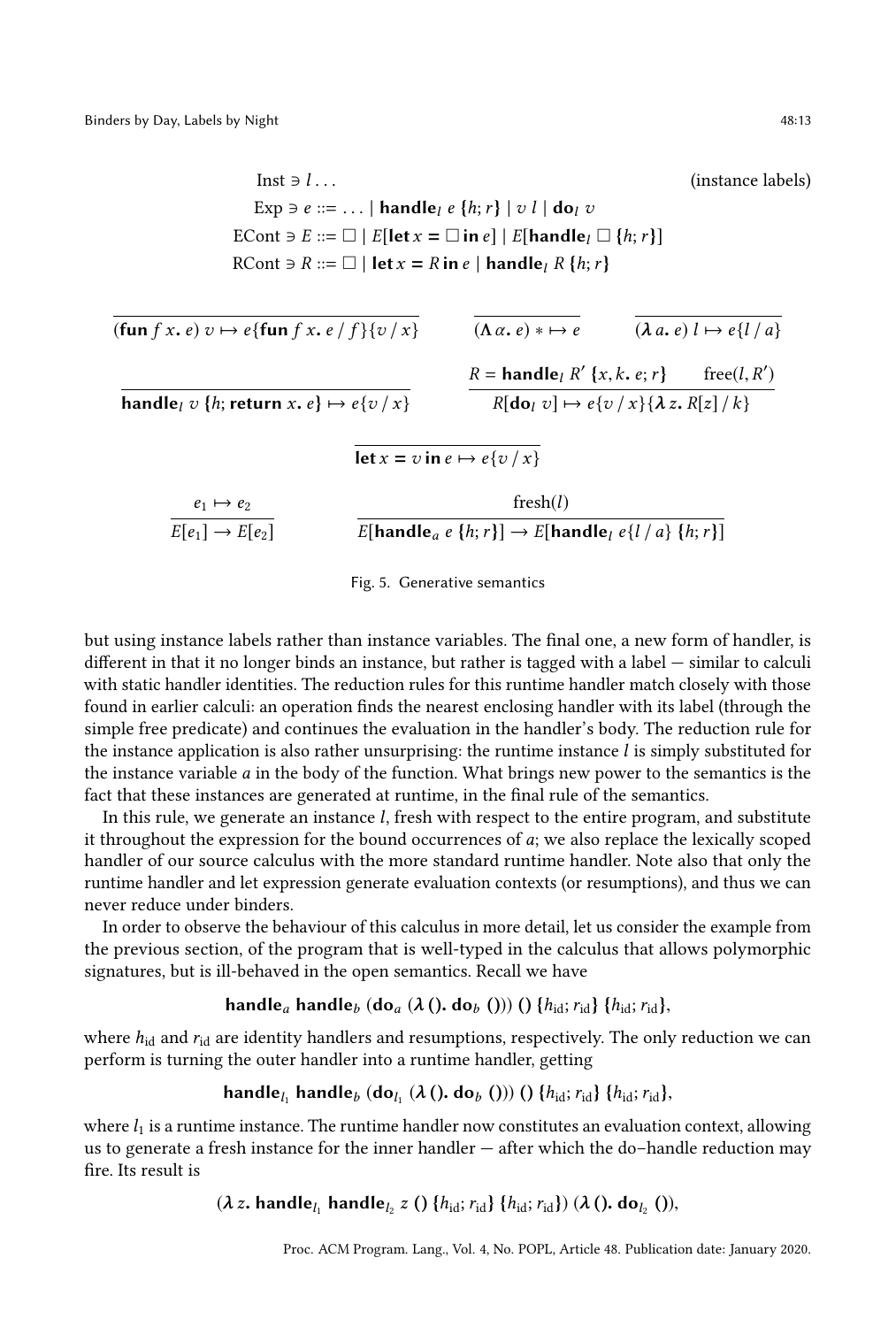which is similar to the expression obtained in the open semantics — but, crucially, without the problematic status of the instance found at the suspended do operation. Thus, after a series of beta reductions, we can safely reduce the second operation and proceed to return the unit value.

Not only does this semantics work well with signature polymorphism (cf. Section [6\)](#page-13-0), it is also quite amenable to implementation, since it is not difficult to generate globally fresh identifiers whenever necessary. We do, however, lose much of the simplicity of the open semantics by this move, and it is not clear at face value whether this semantics is even correct. The reason for this uncertainty is that the problem discussed in Section [2](#page-3-0) could potentially return. By equipping handlers in our calculus with binding structure, we have ensured that no two handlers in an enclosing context could be mistaken: they would be referred to by distinct variables. When using the generative semantics, this useful invariant is lost: as discussed before, we can duplicate resumptions, and thus handlers decorated with the same label — and we have no coercions or adaptors to distinguish them! Since we can only duplicate the same handler in this way, it is intuitively clear that this would not lead to well-typed programs that get outright stuck; however, this makes the mental model of the calculus much more complex. Moreover, it is not necessarily clear that this always leads to the intended semantics: in essence, that the calculus equipped with this semantics enjoys parametricity.

In fact, the sensible behaviour of the semantics hinges on the properties of the type system. What's more, in the case of programs without signature polymorphism, the types enforce the equivalence of the two semantics: a highly nontrivial property, given that we know, from the example in the preceding paragraphs, that when not restricted, the two semantics can be distinguished. We believe this equivalence to be a highly desirable property, as it allows us, in many cases, to think about the open semantics, while running our programs using the more robust and easier to implement efficiently generative one. Before turning to the semantic machinery that we use to build sound logical relations that ensure parametricity of the generative semantics and the equivalence of the two in the absence of signature polymorphism, let us note in passing that since this equivalence hinges on the properties of a rich type system, we find it unlikely that simpler methods, such as direct simulation arguments, would be sufficient to establish this property.

#### <span id="page-13-0"></span>6 LOGICAL RELATIONS

We now turn to the properties of our calculus with its two semantics. There are two properties that we seek to establish: firstly, equivalence of the semantics in the absence of polymorphic effect signatures, and secondly, parametricity of the calculus equipped with the generative semantics, particularly in presence of polymorphic effect signatures. The latter property gives us confidence that the generative semantics is well-behaved, and thus can be considered as a sensible foundation of an implementation, while the former (beyond being an interesting theoretical observation) serves to convince us that – at least in the restricted setting – the duplication of labels in the evaluation context, which is possible in the generative semantics, does not lead to matching different handlers than those we expect (as per the open semantics). We establish both these properties by constructing appropriate step-indexed logical relations [\[Appel and McAllester](#page-26-12) [2001\]](#page-26-12), building directly on [\[Biernacki et al.](#page-26-6) [2018\]](#page-26-6).

We begin with the model of the calculus with signature polymorphism under the generative semantics, as it is a rather straightforward extension of Biernacki et al.'s model, and then we turn to the more complex Kripke-style model that allows us to relate the two semantics. As with the model we build on, we work implicitly in the category COFE of complete ordered families of equivalences [\[Gianantonio and Miculan](#page-26-13) [2002\]](#page-26-13) and use the *later* operator, written  $\triangleright$ , to enforce a reduction of the step index [\[Appel et al.](#page-26-14) [2007;](#page-26-14) [Dreyer et al.](#page-26-15) [2011\]](#page-26-15). We define recursive predicates using the unique fixed-point operator that ensures well-foundedness through the later operator, although we elide the details for clarity of presentation.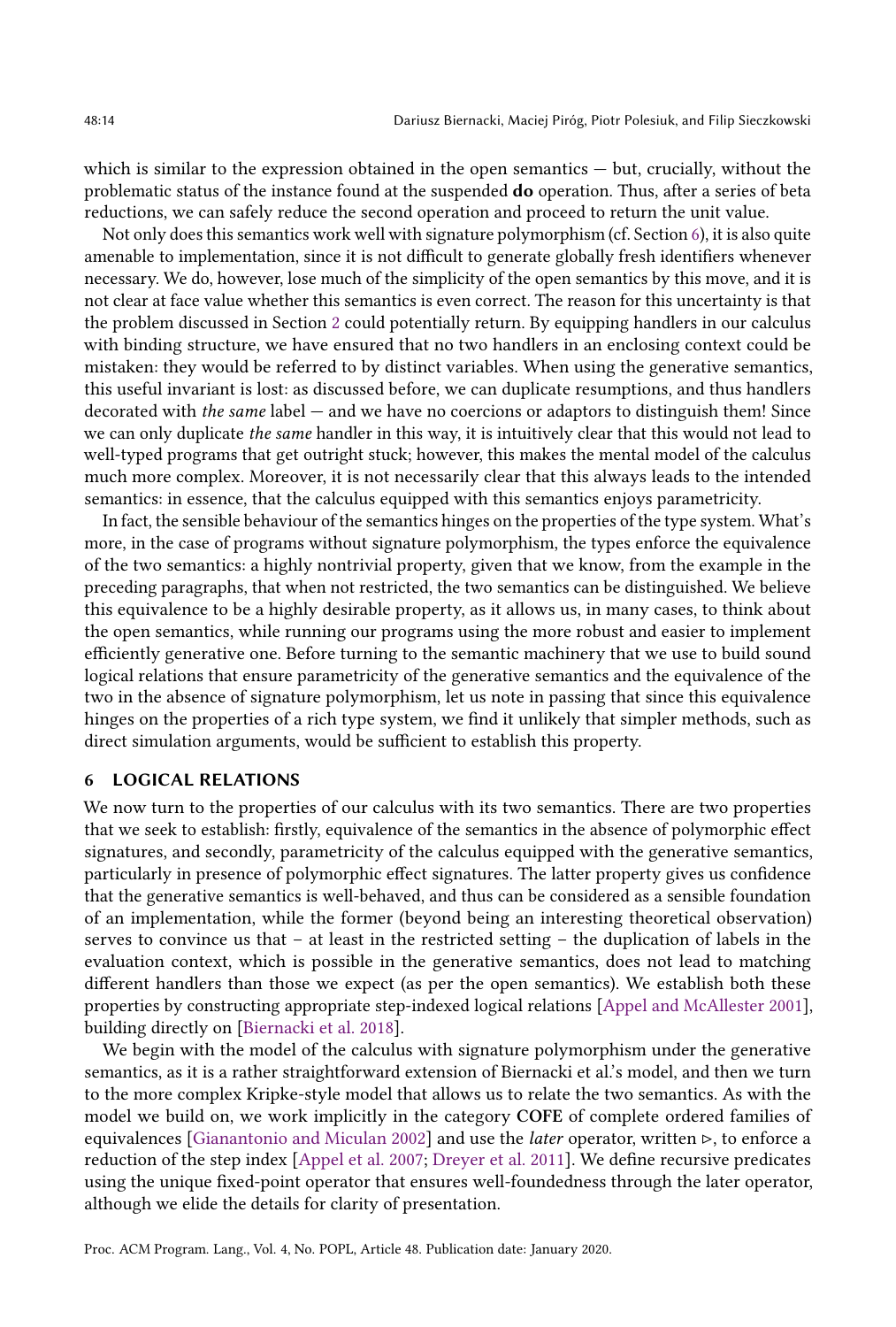Binders by Day, Labels by Night 48:15

#### <span id="page-14-0"></span>6.1 Parametricity of the Generative Semantics

While this model is closely related to the model of Biernacki et al., we still have a many-kinded system, and thus we must begin by defining the spaces that will be used as interpretations of the kinds. Thus, we define semantic types, written Type, effects, Effect, signatures, Sig, and computations Comp. We also set the former three as the interpretations of the appropriate kinds, and define the space of semantic instances, ℑ, which we use to connect the instance variables with their interpretations and runtime counterparts:

Comp 
$$
\stackrel{\triangle}{=}
$$
 UPred(Exp<sup>2</sup>)  
\n[T]  $\stackrel{\triangle}{=}$  Type  $\stackrel{\triangle}{=}$  UPred(Val<sup>2</sup>)  
\n[E]  $\stackrel{\triangle}{=}$  Effect  $\stackrel{\triangle}{=}$  { $R \in$  UPred(Exp<sup>2</sup> × P<sub>fin</sub>(Inst)<sup>2</sup> × Comp) | |R|<sub>Inst</sub> is finite}  
\n[S]  $\stackrel{\triangle}{=}$  Sig  $\stackrel{\triangle}{=}$  UPred(Val<sup>2</sup> × Type)  
\n $\mathfrak{I} \stackrel{\triangle}{=}$  Sig × Inst<sup>2</sup>

 $UPred(X)$  denotes the space of (step-indexed) predicates over a (non-indexed) set X. Since we work over operational semantics, the notions of semantic types and computations is standard: they are (step-indexed) relations over, respectively, closed values and closed expressions. The semantic signatures and effects follow the ideas of Biernacki et al., although somewhat factorised: the semantic signature relates a pair of values related as an *argument* of the **do** operation, together with a semantic type that describes the expected answers. The semantic effect relates two expressions that model control-stuck parts of a program, with a semantic computation that denotes the related answers — and two sets of instances that denote at which instance a program may be stuck. The side condition requires that any semantic effect uses only a finite set of instances; a technical measure that allows us to generate a fresh instance whenever necessary. This notion of semantic effects is close to Biernacki et al.; however, while they use finite maps to distinguish multiple uses of the same effect, we may simply refer to particular instances by name, thus simplifying the setup. On the other hand, we now require a device that links instance variables (which are a subset of open types) with runtime instances, which may appear in the expressions. To this end, we use semantic instances, which simply consist of a signature and a pair of runtime instances. This technique is quite standard for many generative aspects of programming languages, we discuss some of the related work in Section [8.](#page-23-0)

Interpretation of types, signatures, and effects. We now define an interpretation for any type (of a given kind  $\kappa$ ) that is well-defined in some context  $\Delta$ , and uses a set X of free instance variables. In order to interpret such a type, we need an interpretation for a type-variable context  $\Delta$ , as well as an interpretation for instance variables contained in X: then, the denotation of the type ought to belong to  $\lceil \kappa \rceil$ . For  $\Delta$ , we can pick a simple pointwise interpretation, setting  $\delta \in [\![\Delta]\!] \iff \forall \alpha$ .  $\delta(\alpha) \in [\![\Delta(\alpha)]\!]$ . For free instance variables we may pick any semantic instance, i.e., any map of type  $X \to \mathfrak{I}$  is a sensible interpretation of the set X of free instance variables. This leads us to the following type of the interpretation map for open types:

$$
[\![-\!] : [\![\Delta]\!] \to (X \to \mathfrak{I}) \to [\![\kappa]\!].
$$

The definition is presented in Figure [6,](#page-15-0) and we consider constructs of each kind in turn. Observe that the interpretations of the unit and arrow types, as well as the universal quantifier over types and the type variables match the standard definitions for polymorphic lambda calculus. Note also, that – in line with our design – the effect structure is set-like: we interpret the pure effect as an empty semantic effect, and the effect composition as a sum.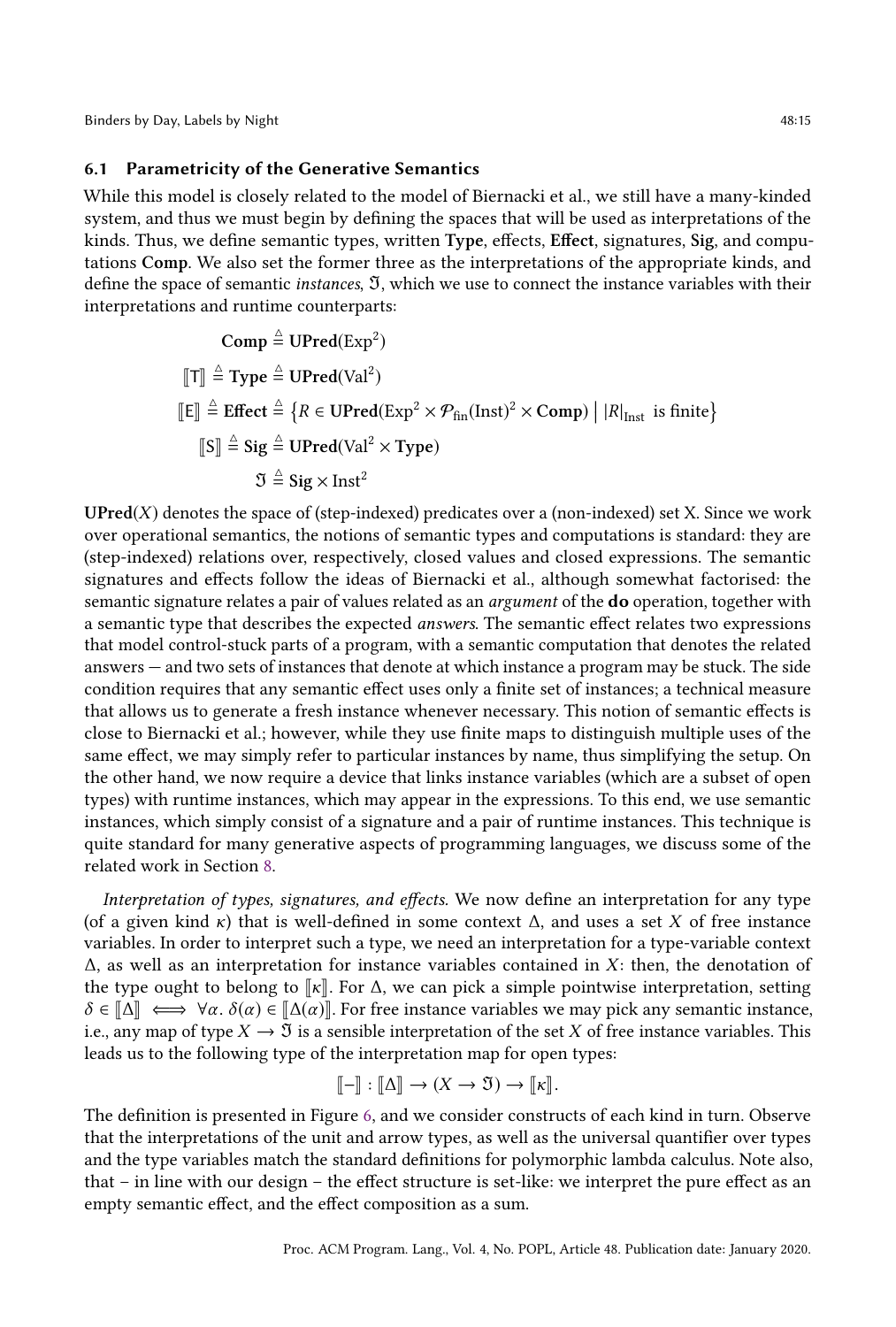$$
[\![\alpha]\!]^{\delta,\vartheta} \stackrel{\scriptscriptstyle\triangle}{=} \delta(\alpha)
$$

$$
\llbracket \text{unit} \rrbracket^{\delta, \vartheta} \triangleq \{((0, 0))\}
$$
\n
$$
\llbracket \tau_1 \rightarrow_{\varepsilon} \tau_2 \rrbracket^{\delta, \vartheta} \triangleq \Big\{ (v_1, v_2) \Big| \forall (u_1, u_2) \in \llbracket \tau_1 \rrbracket^{\delta, \vartheta} . (v_1 u_1, v_2 u_2) \in \mathcal{E} \llbracket \tau_2 / \varepsilon \rrbracket^{\delta, \vartheta} \Big\}
$$
\n
$$
\llbracket \forall \alpha :: \kappa. \tau \rrbracket^{\delta, \vartheta} \triangleq \Big\{ (v_1, v_2) \Big| \forall \mu \in \llbracket \kappa \rrbracket . (v_1 *, v_2 * ) \in \mathcal{E} \llbracket \tau / \iota \rrbracket^{\delta(\alpha \mapsto \mu], \vartheta} \Big\}
$$
\n
$$
\llbracket \forall a : \sigma. \tau \rrbracket^{\delta, \vartheta} \triangleq \Big\{ (v_1, v_2) \Big| \forall l_1, l_2, l. I = (\llbracket \sigma \rrbracket^{\delta, \vartheta}, l_1, l_2) \Rightarrow (v_1 l_1, v_2 l_2) \in \mathcal{E} \llbracket \tau / \iota \rrbracket^{\delta, \vartheta[\alpha \mapsto I]} \Big\}
$$
\n
$$
\llbracket \iota \rrbracket^{\delta, \vartheta} \triangleq \emptyset
$$
\n
$$
\llbracket \varepsilon_1 \cdot \varepsilon_2 \rrbracket^{\delta, \vartheta} \triangleq \Big\{ (\mathbf{do}_{l_1} v_1, \mathbf{do}_{l_2} v_2, \{l_1\}, \{l_2\}, \mu) \Big| \exists \nu. \vartheta(a) = (\nu, l_1, l_2) \land (v_1, v_2, \mu) \in \nu \Big\}
$$
\n
$$
\llbracket \tau_1 \Rightarrow \tau_2 \rrbracket^{\delta, \vartheta} \triangleq \Big\{ (v_1, v_2, \llbracket \tau_2 \rrbracket^{\delta, \vartheta}) \Big| (v_1, v_2) \in \llbracket \tau_1 \rrbracket^{\delta, \vartheta} \Big\}
$$
\n
$$
\llbracket \forall \alpha :: \kappa. \sigma \rrbracket^{\delta
$$

Fig. 6. Interpretation of types, effects and signatures. Throughout,  $\delta$  gives interpretation of free type variables, and  $\theta$  – the interpretation of free instance variables.

This leaves us with the features that have to do with instances and signatures. Let us first consider the singleton effect that consists of an instance variable  $a$ : clearly,  $\vartheta$  gives us a semantic instance for a, which consists of a semantic signature  $\nu$  and two runtime instances,  $l_1$  and  $l_2$ . Thus, the appropriate control-stuck terms are of the form  $\mathbf{do}_{l_i} v_i$  for some values  $v_i$  — but since we have a<br>comentic signature for a these values together with the relation on the energy should belong to semantic signature for a, these values, together with the relation on the answers, should belong to that signature  $-v$ . Let us now consider the universal quantifier over instances: we do know the signature  $\sigma$ , and its interpretation should clearly be associated with a in the interpretation of  $\tau$ . But what runtime instances should we use? The answer, appropriate for the universal quantifier, is any two, as long as we are consistent: thus, we extend  $\vartheta$  with the interpretation of  $\sigma$  and any pair of instances  $l_1$  and  $l_2$ , but also require that the values are related by this environment when applied to these particular instances.

Finally, consider the interpretation of signatures. The arrow signature requires that the arguments are related at the left-hand-side type, and specifies the interpretation of the right-hand-side type as the desired relation for the result. This, unsurprisingly, corresponds closely to the interpretation of a single effect by Biernacki et al. The surprising rule is the one for polymorphic signatures, which interprets a universal quantifier via an existential one. One intuitive reading is that it is the signatures' "elimination forms" (i.e., the handlers) that need to be parametric — and thus that the nature of a parametric signature is closer to an existential quantifier than to a universal one.

Closure operators and the logical relation. We use biorthogonality [\[Pitts and Stark](#page-27-12) [1998\]](#page-27-12) to define the closure operator for computations, with the additional closure for control-stuck expressions introduced in [\[Biernacki et al.](#page-26-6) [2018\]](#page-26-6); the definitions are presented in Figure [7.](#page-16-0) Following the latter work, we test evaluation contexts both with values and with control-stuck expressions – that is, intuitively, operations wrapped in resumptions that do not handle them. Thus, the evaluation

<span id="page-15-0"></span>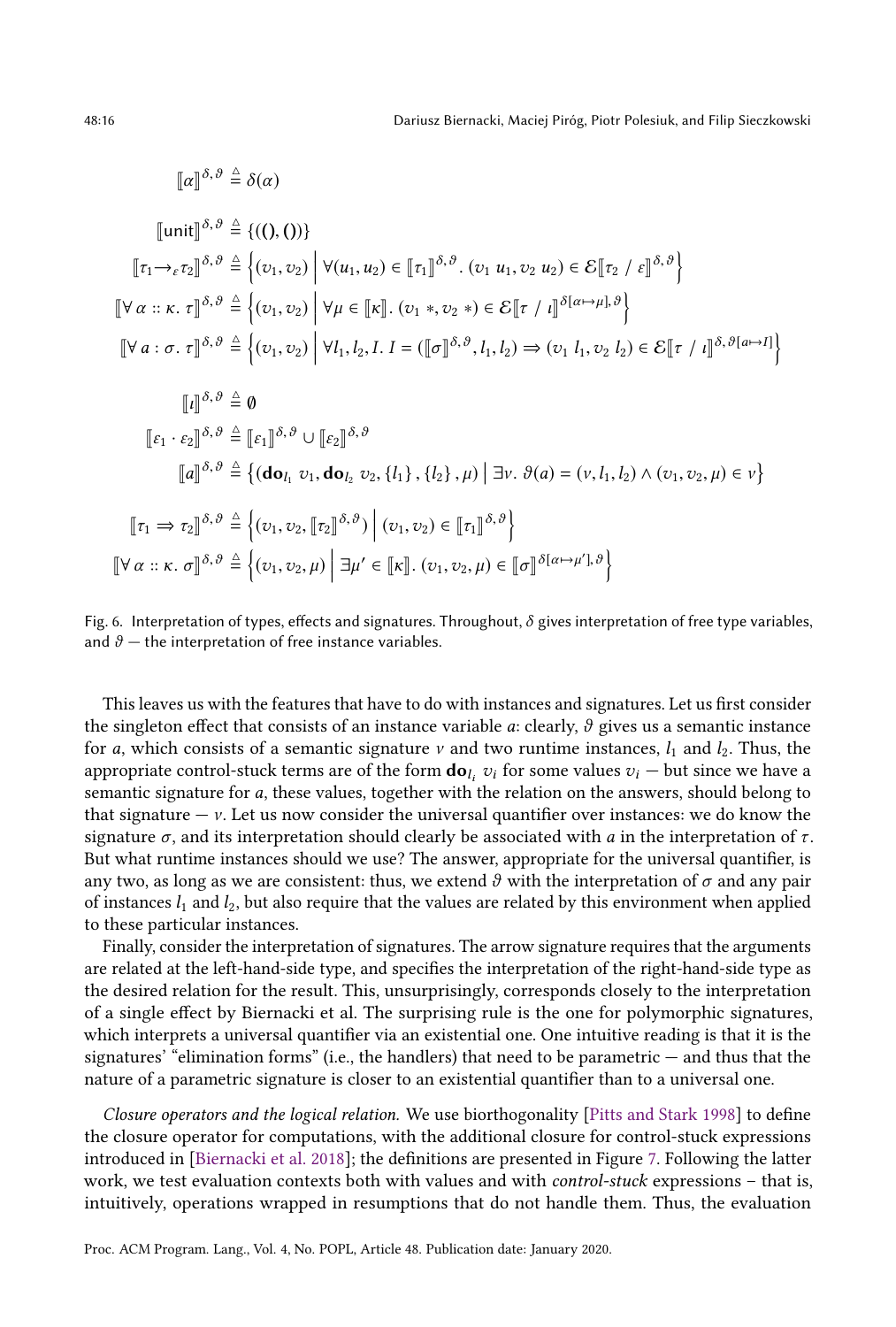<span id="page-16-0"></span>
$$
(e_1, e_2) \in \mathcal{E}[[\tau / \varepsilon]]^{\delta, \vartheta} \iff \forall (E_1, E_2) \in \mathcal{K}[[\tau / \varepsilon]]^{\delta, \vartheta}. (E_1[e_1], E_2[e_2]) \in \text{Obs}
$$
  
\n
$$
(E_1, E_2) \in \mathcal{K}[[\tau / \varepsilon]]^{\delta, \vartheta} \iff \forall (v_1, v_2) \in [\tau]^{\delta, \vartheta}. (E_1[v_1], E_2[v_2]) \in \text{Obs} \land \forall (e_1, e_2) \in \mathcal{S}[[\tau / \varepsilon]]^{\delta, \vartheta}. (E_1[e_1], E_2[e_2]) \in \text{Obs}
$$
  
\n
$$
(R_1[e_1], R_2[e_2]) \in \mathcal{S}[[\tau / \varepsilon]]^{\delta, \vartheta} \iff \exists L_1, L_2, \mu. (e_1, e_2, L_1, L_2, \mu) \in [\varepsilon]]^{\delta, \vartheta}
$$
  
\n
$$
\land (\forall l \in L_i. \text{ free}(l, R_i))_{i \in \{1, 2\}}
$$
  
\n
$$
\land \forall (e'_1, e'_2) \in \mu. (R_1[e'_1], R_2[e'_2]) \in \triangleright \mathcal{E}[[\tau / \varepsilon]]^{\delta, \vartheta}
$$
  
\n
$$
(x, k, e_1, x, k, e_2) \in \mathcal{H}[[\sigma \triangleright \tau / \varepsilon]]^{\delta, \vartheta} \iff \forall u_1, u_2, v_1, v_2, \mu. (u_1, u_2, \mu) \in [[\sigma]]^{\delta, \vartheta} \Rightarrow \forall (v_1, w_2) \in \mu. (v_1 w_1, v_2 w_2) \in \mathcal{E}[[\tau / \varepsilon]]^{\delta, \vartheta}] \Rightarrow
$$
  
\n
$$
(e_1\{u_1 / x\}\{v_1 / y\}, e_2\{u_2 / x\}\{v_2 / y\}) \in \mathcal{E}[[\tau / \varepsilon]]^{\delta, \vartheta}
$$

$$
(e_1, e_2) \in \text{Obs} \iff (e_1 = () \land e_2 \rightarrow^* () ) \lor (\exists (e'_1, e'_2) \in \text{>Obs}. e_1 \rightarrow e'_1 \land e_2 \rightarrow^* e'_2)
$$

Fig. 7. Closure operators for expressions, evaluation contexts, control-stuck expressions, and handlers

contexts should provide the interpretations to the "stuck" operations, which makes it a crucial part of the relation for contexts. To formalise the notion of control-stuck expressions, we use the interpretation of the effect, which describes the possible stuck forms. Note that even though the definitions seem circular, the use of the later operator in the interpretation of control-stuck terms ensures that the recursion is guarded, and thus well-defined. Also, note that in the relation for handlers we pick any *semantic* type  $\mu$  for the arguments of the resumption, thus allowing for handlers where  $\sigma$  is a universally quantified signature. Thus, the assertion that  $v_1$  and  $v_2$  are related reified resumptions restates the definition for the arrow type — but with the argument type  $\mu$ , rather than an interpretation of a particular syntactic type.

The only component we lack for the definition of the logical approximation relation is the interpretation of term- and instance-variable contexts. The former is standard, provided we have interpretations for type and instance variables; the latter behaves in a pattern similar to that observed in the interpretation of the instance quantifier: we take the interpretations of appropriate signatures, together with any runtime instances — but we ensure that the chosen instances will be substituted for appropriate instance variables.

$$
(\vartheta, \eta_1, \eta_2) \in [\![\Theta]\!]^\delta \iff \forall a \in \text{dom}(\Theta). \ \vartheta(a) = ([\![\Theta(a)]\!]^{\delta, \vartheta}, \eta_1(a), \eta_2(a))
$$

$$
(\gamma_1, \gamma_2) \in [\![\Gamma]\!]^{\delta, \vartheta} \iff \forall x \in \text{dom}(\Gamma). \ (\gamma_1(x), \gamma_2(x)) \in [\![\Gamma(x)]\!]^{\delta, \vartheta}
$$

Finally, we can define the logical approximation relation:<sup>[4](#page-16-1)</sup>

$$
\Delta; \Theta; \Gamma \vDash e_1 \preccurlyeq e_2 : \tau / \varepsilon \iff
$$
\n
$$
\forall \delta \in [\![\Delta]\!], (\vartheta, \eta_1, \eta_2) \in [\![\Theta]\!]^{\delta}, (\gamma_1, \gamma_2) \in [\![\Gamma]\!]^{\delta, \vartheta}. (\eta_1(\gamma_1(e_1)), \eta_2(\gamma_2(e_2))) \in \mathcal{E}[\![\tau / \varepsilon]\!]^{\delta, \vartheta}
$$

Now we can proceed in the usual way, showing that logical approximation is a compatible congruence, which gives us the fundamental property of the logical relations, and hence soundness (given the natural definition of contextual approximation).

<span id="page-16-1"></span><sup>4</sup> In the following we concentrate on expressions, eliding analogous definitions and statements for values and handlers.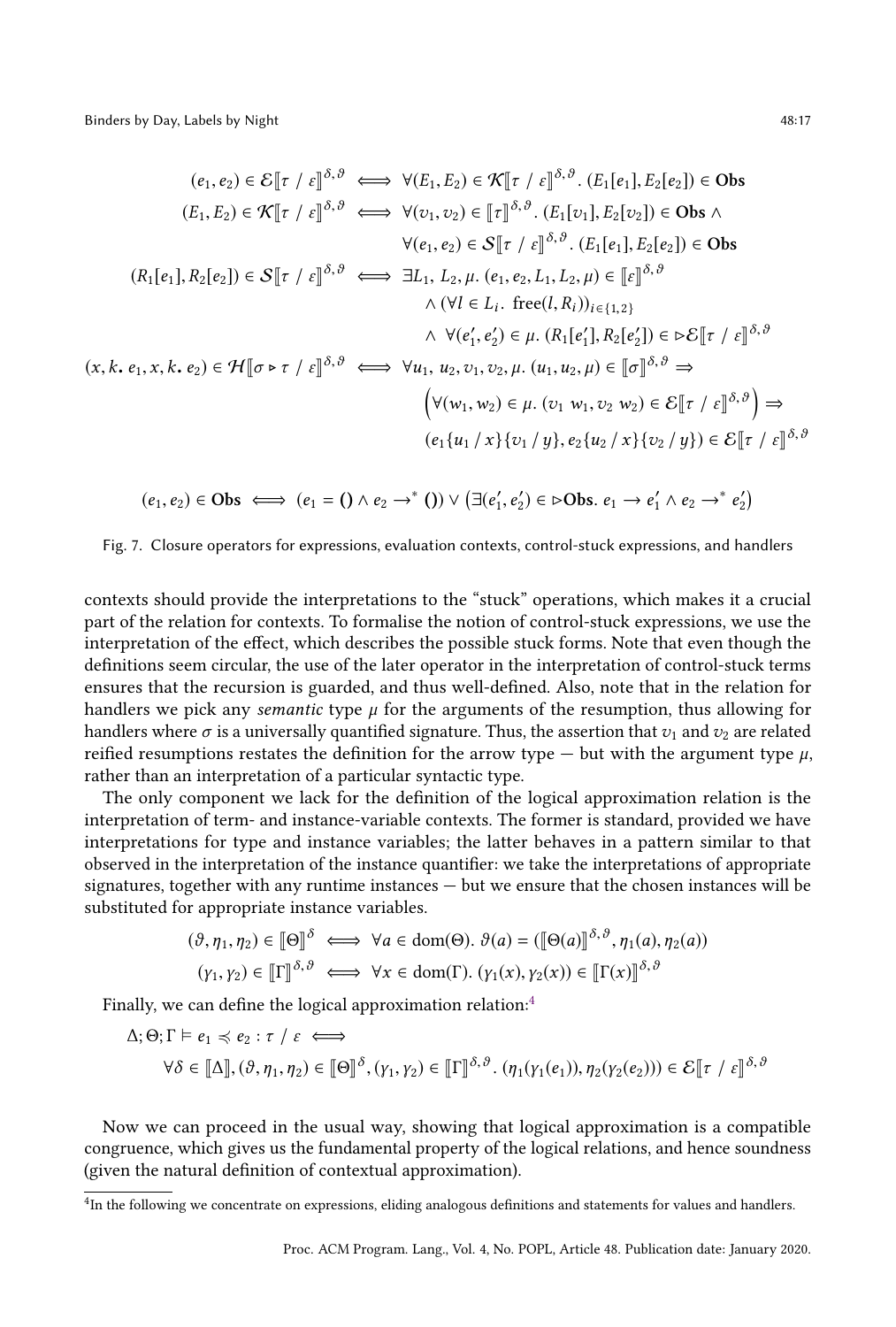THEOREM 1 (FUNDAMENTAL). Any well-typed expression e logically approximates itself, i.e., if  $\Delta; \Theta; \Gamma \vdash e : \tau \neq \varepsilon$ , then we have  $\Delta; \Theta; \Gamma \vDash e \preccurlyeq e : \tau \neq \varepsilon$ .

THEOREM 2 (TYPE SOUNDNESS). For any well-typed program e its evaluation does not get stuck, i.e., if  $\cdot; \cdot \cdot \vdash e : \tau \mid \iota$  and  $e \rightarrow^* e' \nrightarrow$ , then  $e' \in$  Val.

THEOREM 3 (SOUNDNESS). Logical approximation entails contextual approximation, i.e., if  $\Delta$ ;  $\Theta$ ;  $\Gamma \models$  $e_1 \preccurlyeq e_2 : \tau \neq \varepsilon$ , then  $\Delta; \Theta; \Gamma \vdash e_1 \leq e_2 : \tau \neq \varepsilon$ .

Note that in the definition we did not rely on the tight connection between the handlers and generation of instances. In fact, the only aspect of the proof where the generativity and the attendant freshness of the instance is important is the compatibility of the inference rule for the handle construct. There, it is used to enforce the fact that the runtime instance picked for the instance variable bound by the handler is distinct from any others that could appear in the remainder of the effect, ε. This ensures that we handle precisely these operations that the type system expects to be handled. However, this notion need not be baked into the handling construct itself. In particular, this approach should readily generalise to the case of shallow handlers, such as those found in Frank [\[Convent et al.](#page-26-5) [2019\]](#page-26-5), where instances could be provided by recursive function definitions rather than the handlers themselves. At the same time, we cannot decouple the two in general, as the separation required by the handler would not be preserved by all the constructs in our language – particularly by polymorphic abstraction. While the precise conditions required for decoupling instance generation and handlers warrant further investigation, we do not pursue this line further in the current work.

## 6.2 Equivalence of the Two Semantics

We now turn to the more novel logical relation that we use to prove that our two semantics are equivalent (in the absence of polymorphic signatures). To this end, we need to consider an interesting problem: in the previous section, our relations operated on closed values, expressions, and handlers — we have substituted away all term variables with closed values, and all instance variables with runtime instances, retaining a link between the latter two, since free instance variables did appear in types that we needed to interpret. However, the open semantics never substitutes anything for instance variables, and computes using them under (some) binders. Thus, one of the usual invariants of our methodology no longer holds: we cannot simply define a relation for closed terms and lift it to open terms via substitution. How can we proceed?

The idea behind our solution is to use a Kripke structure to track the free variable sets of the open semantics — and of their evolution under weakening, substitution or opening. These sets of variables are then used to ensure that the closing evaluation contexts give interpretation, via handlers, to precisely these variables, preserving the essence of the biorthogonal approach. There is, however, a discrepancy: while the runtime sets of available free instance variables may fluctuate with substitution and evaluation, the one in the world of types is static and never varies with time. Thus, our worlds are indexed with the starting set of instance variables: more precisely, we set

$$
\mathbf{World}^X \stackrel{\Delta}{=} \Sigma_{Y \subseteq_{fin} I \vee ar} X \longrightarrow Y
$$

for any finite  $X \subseteq \text{IVar}$ . We write our worlds  $(Y, \rho)$  when precision is needed, but often omit the set if its clear from context (as the codomain of  $\rho$ ). Note that our maps are partial: this is so, since the evolution of a program may set some instance variables globally free (cf. Section [4\)](#page-8-0): these are no longer "interesting", and surely may not be interpreted by the evaluation context.

For any pair of maps that have the same domains, we define a notion of mediation via  $\rho$ , a map between their codomains, by composition:  $\rho_1 \subseteq^{\rho} \rho_2 \iff \rho \circ \rho_1 = \rho_2$ . This, of course, induces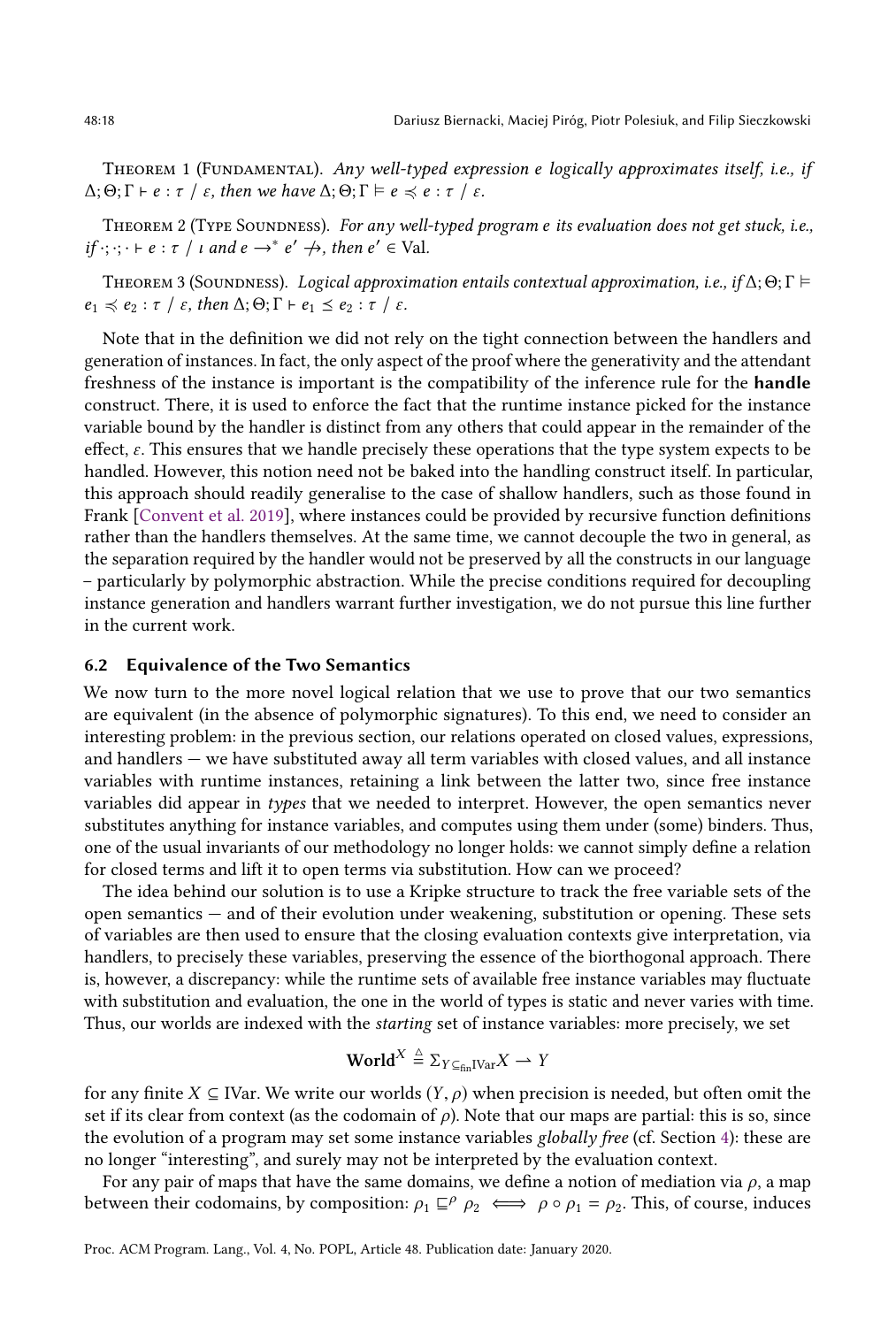Binders by Day, Labels by Night 48:19

a preorder on World<sup>X</sup>:  $\rho_1 \sqsubseteq \rho_2 \iff \exists \rho, \rho_1 \sqsubseteq^{\rho} \rho_2$ . Thus, we can treat World<sup>X</sup> as a Kripke structure — as long as we can define spaces that are appropriately closed under world evolution.

We do this in two steps: first, consider a family  $F$  of sets indexed by finite sets of instance variables that is functorial with respect to partial maps between sets of instance variables.<sup>[5](#page-18-0)</sup> Now, for any step-indexed predicate P : UPred( $F(Y)$ ) we can retract it via a map  $\rho: X \to Y$  obtaining a predicate over  $F(X)$ , as follows:

$$
e \in P \downarrow \rho \iff F(\rho)(e) \in P.
$$

This retraction is precisely what we need to define world-indexed predicates, which are closed under evolution of the world. Formally, we take  $\mathbf{WIPred}^X(F)$  for some finite set of instance variables  $X$ and a functorial family of sets  $F$  to be a  $\mathbf{World}^X\text{-}\mathrm{indexed}$  family  $R$  of step-indexed predicates over  $F$ at the given world that are closed under future-world transitions:

$$
\mathbf{WIPred}^X(F) \stackrel{\triangle}{=} \left\{ R \in \Pi_{(Y,\rho) \in \mathbf{World}^X} \mathbf{UPred}(F(Y)) \middle| \forall \rho_1 \sqsubseteq^{\rho'} \rho_2. R(\rho_1) \subseteq R(\rho_2) \downarrow \rho' \right\}.
$$

Note how the use of retraction ensures that the relation is closed without specifying much about  $F$ .

These world-indexed predicates are at the core of our definition: one useful operator that we can define for them is shifting the starting world of a predicate  $\mu$  : **WIPred**<sup>X</sup>(*F*) along a map  $\rho$  :  $X \to Y$ , as follows:

$$
(\mu \uparrow \!\!\!\!\!\uparrow \rho)(\rho') \stackrel{\scriptscriptstyle\triangle}{=} \mu(\rho' \circ \rho),
$$

where  $\rho' : Y \to Z$ , since composition preserves closure under world evolution.

Semantic domains and interpretation of kinds. With much of the machinery defined, we can retrace the steps taken in the previous sections, and build appropriate universes of semantic types, computations, signatures and effects, and use those as interpretations of kinds in our calculus. In contrast to that definition, however, our universes are again indexed by the sets of free instance variables. We set:

Comp<sup>X</sup> 
$$
\stackrel{\triangle}{=}
$$
 WIPred<sup>X</sup> ( $Y \mapsto \text{Exp} \times \text{Exp}_Y$ )  
\n $[\![T]\!]^X \stackrel{\triangle}{=}$  Type<sup>X</sup>  $\stackrel{\triangle}{=}$  WIPred<sup>X</sup> ( $Y \mapsto \text{Val} \times \text{Val}_Y$ )  
\n $[\![E]\!]^X \stackrel{\triangle}{=}$  Effect<sup>X</sup>  $\stackrel{\triangle}{=}$  { $R \in \text{WIPred}^X(Y \mapsto \text{Exp} \times \text{Exp}_Y \times \mathcal{P}_{fin}(\text{Inst}) \times \text{Comp}^Y)$  |  $|R|_{\text{Inst}}$  is finite}  
\n $[\![S]\!]^X \stackrel{\triangle}{=}$  Sig<sup>X</sup>  $\stackrel{\triangle}{=}$  WIPred<sup>X</sup> ( $Y \mapsto \text{Val} \times \text{Val}_Y \times \text{Type}^Y$ )  
\n $\mathfrak{I}^X \stackrel{\triangle}{=}$  Sig<sup>X</sup>  $\times$  Inst,

again defining semantic instances as a package that contains a semantic signature — although this time, only a single runtime instance is required, since only one of the semantics uses them. Note that our relations work across semantics: we have closed terms of the instance semantics on the left, and terms of the open semantics that are closed in term variables but that can contain free instance variables on the right-hand side. Finally, note that we use semantic computations and types, respectively, as parts of the family in the definition of semantic effects and signatures. This is well-defined, as world-indexed predicates behave functorially with respect to our maps, with the action on maps given by the ⇑ operator.

<span id="page-18-0"></span><sup>5</sup>This is a technical requirement; all the families we consider, in particular terms of the program syntax, are clearly well-behaved, so we only mention it explicitly where non-obvious.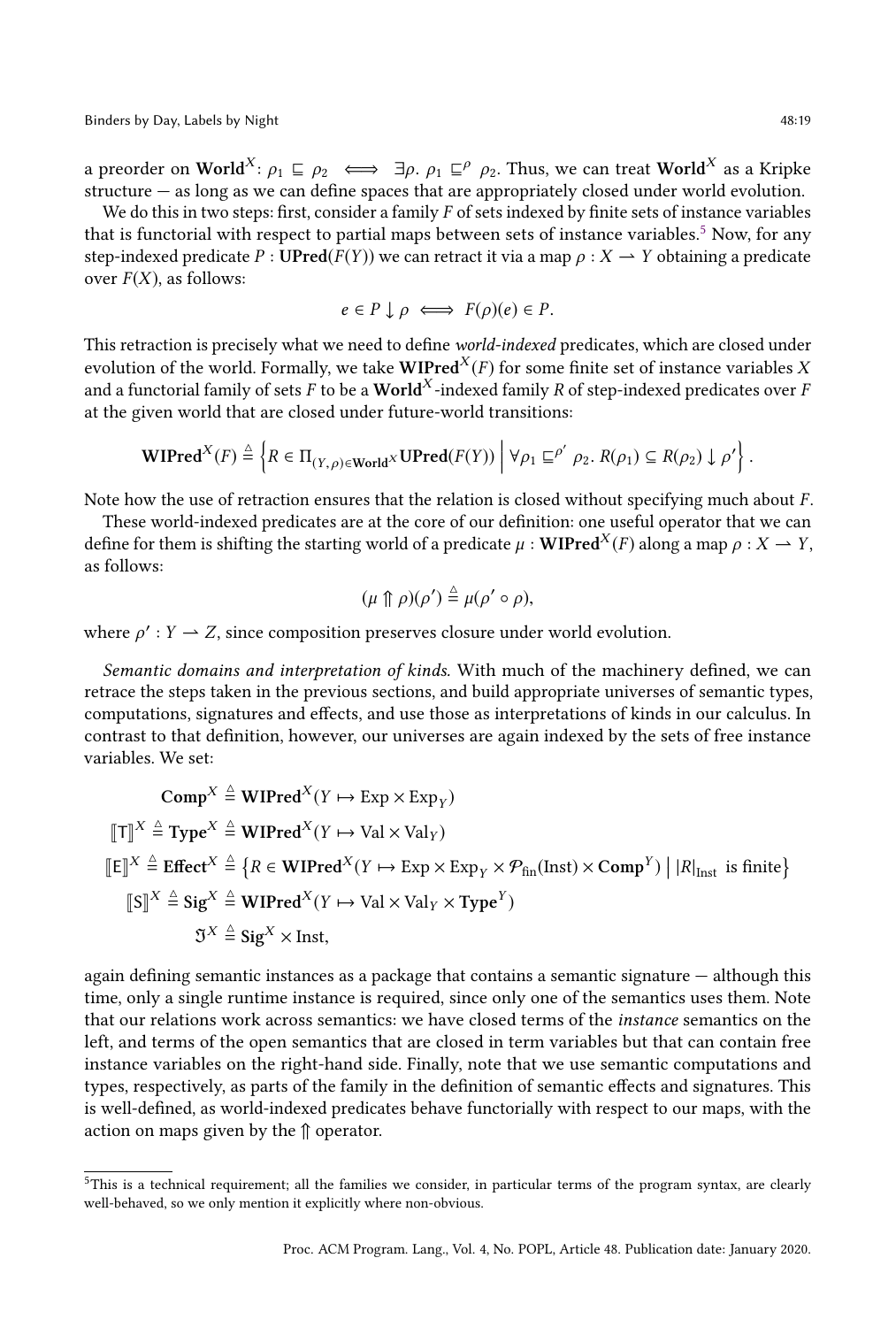Interpretation of types, signatures and effects. As before, we can now define an interpretation for types of kind <sup>κ</sup> that are well-formed in a type-variable context ∆ and use free instance variables from a set X. Since our logical relation uses Kripke worlds, we need it to be parameterised by such a world — particularly, one indexed by X. All the other elements of our interpretation need to be taken at this world, which, intuitively, describes the evolution of variables from X to its codomain. Thus, we need the interpretation of  $\Delta$  to be parameterised by a set of type variables, giving us  $\delta \in [\![\Delta]\!]^W \iff \forall \alpha. \ \delta(\alpha) \in [\![\Delta(\alpha)]\!]^W$ . This leads to the following type of the interpretation map:

$$
[\![\mathbf{-}]\!] : \Pi_{(W,\rho) \in \mathbf{World}^X} [\![\Delta]\!]^W \to (X \to \mathfrak{I}^W) \to [\![\kappa]\!]^W(\mathrm{id}).
$$

There are some things to note about this type: first, we can clearly see the distinction between the variables that may appear in the type (given by  $X$ ), and those that may appear in the terms in our interpretation (given by  $W$ ). This is particularly visible in the map that gives interpretation to variables in  $X$  as semantic instances over  $W$ . Second, the result of our interpretation is not the appropriate semantic space, but rather its underlying predicate. This is largely a matter of taste, but we believe that it results in a cleaner presentation, with less pollution caused by having to consider multiple worlds.

The definition itself, presented in Figure [8,](#page-20-0) is very reminiscent of the one we considered in previous section, albeit with additional elements. Readers familiar with Kripke-style logical relations will not be surprised that the interpretation of the arrow type needs to be explicitly closed under future worlds — this is due to a contravariant occurrence of the world in the interpretation of the argument type. Note, however, that since  $\delta$  and  $\vartheta$  are themselves world-indexed, we need to shift them to the new world: thus we interpret both the argument and result types in the world  $\rho' \circ \rho$  and use  $\delta \cap \rho'$  and  $\vartheta \cap \rho'$  as the appropriate substitutions. Moreover, this evolution of the world needs to be replicated at the term level, leading to the application of  $\rho'$  to  $v_2$ . This is a pattern repeated throughout the definition. The general shape of the interpretation of the universal quantifier is standard. However, in contrast to most Kripke-style logical relations, we require an explicit closure under future worlds. This is caused by the fact that even the interpretation of kinds is indexed by a set of instance variables, and we need to allow for the evolution of the world, even here. Leaving the instance quantification aside for the moment, we note that the interpretation of effects is mostly carried over from the relation for the generative semantics: they still behave very much set-like. The only important difference is the treatment of instance variables: for the open expressions we now use the world  $\rho$  to give the appropriate substitution for  $a$  — on the generative side, we pick the runtime instance provided by  $\vartheta$ , as before. Finally, for the effect signatures we again match the interpretation we have seen before, the difference being that we now need to construct a semantic type (and thus, a world-indexed family of predicates) from the interpretation of  $\tau_2$  — which is the result of our choice of the type of the interpretation map, and poses no technical problems.

Let us now return to the instance quantifier. As before, we need to quantify over the future world to allow for evolution. However, this time the situation is complicated by the fact that  $\tau$  has an additional free instance variable: a, which can evolve to end up within the set  $W' -$  or a globally free variable. Thus, we pick an element  $w \in W'^{\perp}$ , where the choice of bottom corresponds to the empty partial map from  $W' \uplus \{a\}$  to  $W'$ , and thus to setting a as globally free. From this point on, the definition matches the one for the generative semantics: we take a label  $l$  and the semantic instance composed of l and the interpretation of  $\sigma$  in the world  $\rho' \circ \rho$  (since a is not free in  $\sigma$ ), again, building an appropriate world-indexed predicate. Now it suffices to apply  $v_1$  to l, move  $v_2$ forward by  $\rho'$ , and apply it to a moved forward to the set W' by the chosen element w. Note that if  $w = \perp$ , then we keep a as the chosen variable — but its status changes to globally free, and thus never handled by the evaluation context. This pair of terms has to belong to the interpretation of  $\tau$ at a world that moves  $X \uplus \{a\}$  to  $W'$ , given by  $(\rho' \circ \rho)[a \mapsto w]$  and appropriately shifted  $\delta$  and  $\vartheta$ .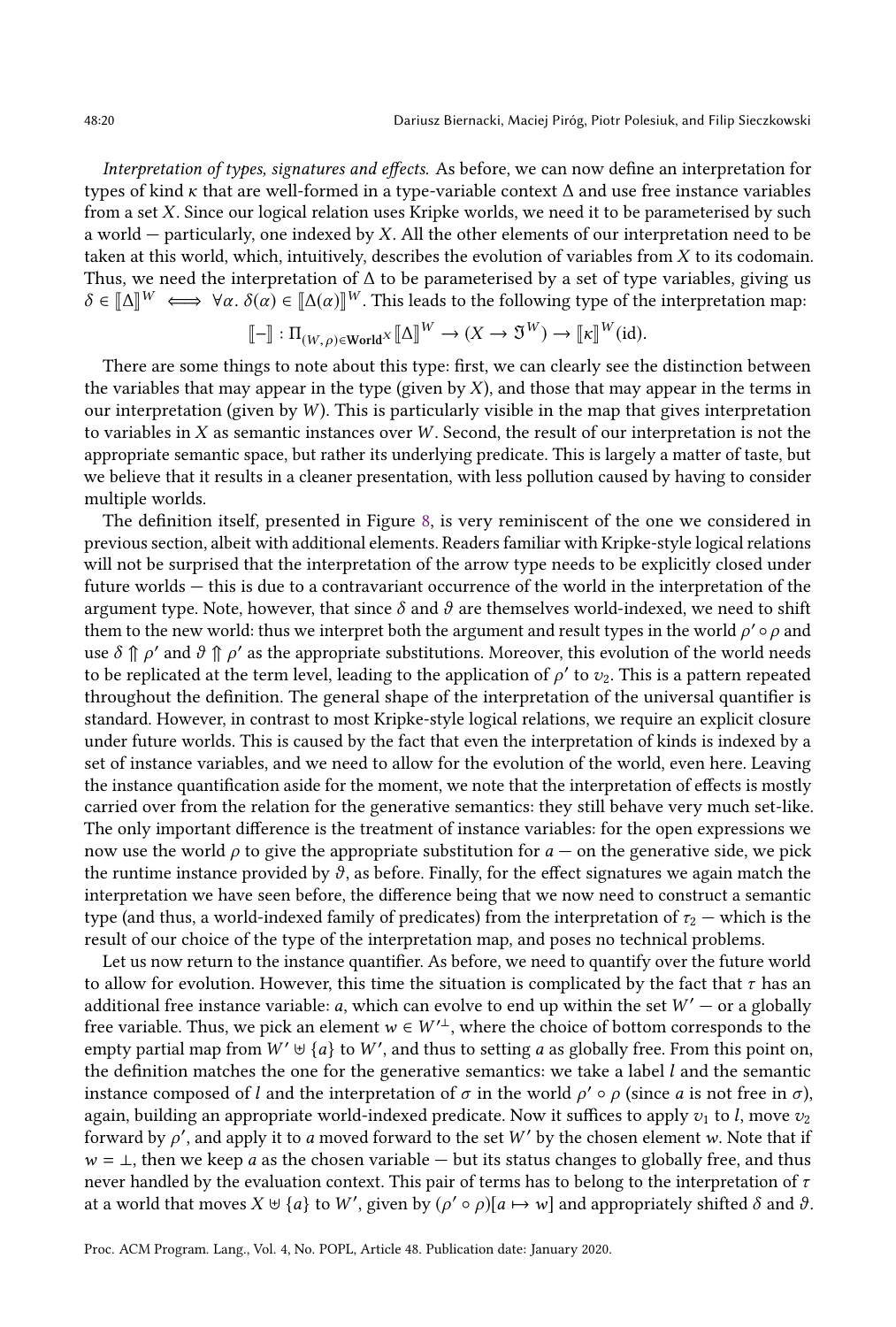<span id="page-20-0"></span>
$$
\llbracket \alpha \rrbracket_{\rho}^{\delta,\vartheta} \triangleq \delta(\alpha)(\mathrm{id})
$$
\n
$$
\llbracket \operatorname{unit} \rrbracket_{\rho}^{\delta,\vartheta} \triangleq \{(), ()\} \rrbracket
$$
\n
$$
\llbracket \tau_1 \rightarrow_{\varepsilon} \tau_2 \rrbracket_{\rho}^{\delta,\vartheta} \triangleq \left\{ (v_1, v_2) \middle| \forall \rho'. \forall (u_1, u_2) \in \llbracket \tau_1 \rrbracket_{\rho' \circ \rho}^{\delta \uparrow \rho', \vartheta \uparrow \rho'} \right. \quad (v_1 \ u_1, \rho'(v_2) \ u_2) \in \mathcal{E} \llbracket \tau_2 \middle| \mathcal{E} \rho \llbracket \tau_2 \middle|_{\rho' \circ \rho}^{\delta \uparrow \rho', \vartheta \uparrow \rho'} \right\}
$$
\n
$$
\llbracket \forall \alpha :: \kappa. \tau \rrbracket_{\rho}^{\delta,\vartheta} \triangleq \left\{ (v_1, v_2) \middle| \forall \rho'. \forall \mu \in \llbracket \kappa \rrbracket^{\text{cod}(\rho')} \right. (v_1 \ * , \rho'(v_2) \ * ) \in \mathcal{E} \llbracket \tau \middle| \mathcal{E} \parallel_{\rho' \circ \rho}^{\delta \uparrow \rho', \vartheta \uparrow \rho'} \right\}
$$
\n
$$
\llbracket \forall a : \sigma. \tau \rrbracket_{\rho}^{\delta,\vartheta} \triangleq \left\{ (v_1, v_2) \middle| \forall W', \rho' : W \rightarrow W', w : W'^\perp \cdot \forall l, I, I = (\rho' \mapsto \llbracket \sigma \rrbracket_{\rho' \circ \rho}^{\delta \uparrow \rho', \vartheta \uparrow \rho'} \right. \land (v_1 \ l, \rho'(v_2) \ a \{w / a\}) \in \mathcal{E} \llbracket \tau \middle| \mathcal{E} \parallel_{(\rho' \circ \rho)[a \mapsto \nu]}^{\delta \uparrow \rho', \vartheta \uparrow \rho'} \right\}
$$
\n
$$
\llbracket \iota \rrbracket_{\rho}^{\delta,\vartheta} \triangleq \vartheta
$$
\n
$$
\llbracket \epsilon_1 \cdot \epsilon_2 \rrbracket_{\rho}^{\delta,\vartheta} \triangleq \left\{ \
$$

Fig. 8. Interpretation of types, effects, and signatures in the inter-semantic logical relation. We assume  $\rho: X \to W$  throughout.

Closure operators and the logical relation. We can now define the closure operators, analogous to those defined for the generative semantics; these are presented in Figure [9.](#page-21-0) The closure for expressions is a standard biorthogonal definition, although expanded with the explicit future-world closure we have seen in the interpretation of types. Note that since the observation relation works on complete — and thus, closed — programs, it is not indexed with any particular world. The relation for evaluation contexts follows the pattern of Biernacki et al., with two observations, one for values, and one for control-stuck expressions. The final two operators are more involved. In the relation for control-stuck expressions, recall that the resumption  $R_2$  may well bind some variables *in addition* to the set W given by the world; let's call this set  $X$  — and thus have  $R_2 \in \text{RCont}_{W}^X$ .<br>Thus we need to interpret the effect  $\varepsilon$  in a *larger* world with a codomain of  $W \uplus X$  which we can Thus, we need to interpret the effect  $\varepsilon$  in a *larger* world with a codomain of  $W \uplus X$ , which we can achieve by composing  $\rho$  with an inclusion map: we denote this composition with  $\rho_R$ . We then need to take some map  $\rho' : W \to W'$  to ensure future-world closure — but the response type  $\mu$  is defined<br>at  $W \vDash X$ . Thus, we take  $\rho' : W \vDash Y \to W' \vDash X$  to be the obvious lifting of  $\rho'$ . This allows us to at  $W \uplus X$ . Thus, we take  $\rho'_R : W \uplus X \to W' \uplus X$  to be the obvious lifting of  $\rho'$ . This allows us to take expressions related by u which we can now plug back into resumptions. As before the later take expressions related by  $\mu$ , which we can now plug back into resumptions. As before, the later operator ensures the entire definition is well-formed.

Before turning to the relation for handlers, let us consider the observation relation, as it is not the standard notion of approximation as used in step-indexed relations. Usually, one builds an asymmetric observation relation, which gives rise to a logical approximation relation — like we did for the generative semantics. If one wants to reason about equivalence, it then suffices to take a symmetric closure of the logical approximation. However, this is not the case here  $-$  as our relation works across two semantics. What's more, at the present we merely want to show that the two semantics are equivalent. Thus, we introduce a weaker relation, that requires that the two programs proceed in lock-step (at least for the reductions that actually require step-indexing).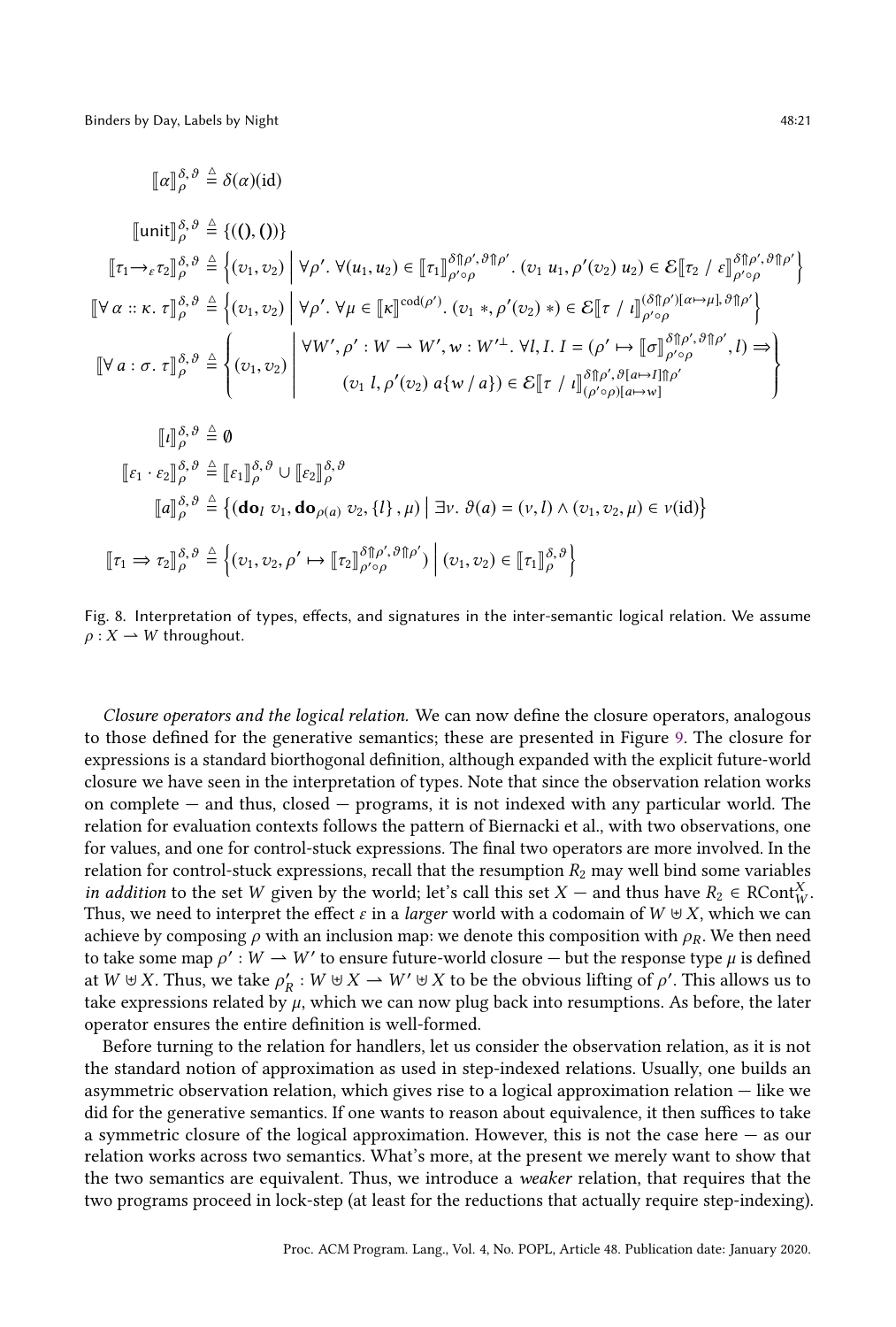<span id="page-21-0"></span>
$$
(v_1, v_2) \in \text{Arrow}(\mu, v) \iff \forall \rho. \forall (u_1, u_2) \in \mu(\rho). (v_1 u_1, \rho(v_2) u_2) \in v(\rho)
$$
\n
$$
(e_1, e_2) \in \mathcal{E}[\tau \mid \varepsilon]_{\rho}^{\delta, \theta} \iff \forall \rho'. \forall (E_1, E_2) \in \mathcal{K}[\tau \mid \varepsilon]_{\rho' \circ \rho}^{\delta, \beta' \circ \beta'} \quad (E_1[e_1], E_2[e_2]) \in \text{Obs}
$$
\n
$$
(E_1, E_2) \in \mathcal{K}[\tau \mid \varepsilon]_{\rho}^{\delta, \theta} \iff \forall (v_1, v_2) \in [\tau]_{\rho}^{\delta, \theta}. (E_1[v_1], E_2[v_2]) \in \text{Obs}
$$
\n
$$
\land \forall (e_1, e_2) \in \mathcal{S}[\tau \mid \varepsilon]_{\rho}^{\delta, \theta}. (E_1[v_1], E_2[v_2]) \in \text{Obs}
$$
\n
$$
(R_1[e_1], R_2[e_2]) \in \mathcal{S}[[\tau \mid \varepsilon]]_{\rho}^{\delta, \theta} \iff \exists L, \mu. (e_1, e_2, L, \mu) \in [\varepsilon]_{\rho_R \circ \rho}^{\delta, \beta} \quad (\forall l \in L. \text{ free}(l, R_1))
$$
\n
$$
\land \forall \rho'. \forall (e_1', e_2') \in \mu(\rho_R'). (R_1[e_1'], \rho'(R_2)[e_2']) \in \triangleright \mathcal{E}[[\tau \mid \varepsilon]]_{\rho' \circ \rho}^{\delta, \beta} \quad (\forall u_1, u_2, \mu) \in [\sigma]_{\rho' \circ \rho}^{\delta, \beta} \quad \forall \rho'. \rho^{\dagger}, \rho^{\dagger} \circ \rho^{\dagger} \in \sigma] \Rightarrow
$$
\n
$$
\forall (u_1, u_2, \mu) \in [\sigma]_{\rho' \circ \rho}^{\delta, \beta} \quad (\exists \mu'. \mu = \mu' \parallel \rho^{\dagger})
$$
\n
$$
\land \forall (v_1, v_2) \in \text{Arrow}(\mu', \rho'' \mapsto \mathcal{E}[[\tau \mid
$$

Fig. 9. Closure operators for expressions, evaluation contexts, control-stuck expressions, and handlers. In the relation for control-stuck expressions  $\rho_R$  denotes the inclusion map induced by  $R_2$ , and  $\rho'_R$  — the lifting of  $\rho'$ <br>by this inclusion by this inclusion.

This is sufficient for our purpose, as the two semantics can reduce on both sides save for the labelgenerating reduction in the generative semantics, which is simple from the reduction behaviour point of view. If, on the other hand, we took the traditional approach, we would have to define virtually the entire relation twice, for very little gain, at least given our goal.

Let us finally consider the relation for handlers. Note, first, that until now there was no point where some technical obstacle could prevent us from extending the calculus  $-$  and the relation — with signature polymorphism. The relation for handlers is the final place where something could prevent us from successfully relating polymorphic signatures: and indeed, this is the case. The problem stems from a similar issue as the one we explored with control-stuck terms. Now, the arguments of the handler,  $u_1$  and  $u_2$ , passed by the **do** operation, come from within some resumption — and thus, from a *larger* world. Moreover, this is also the case for the response type  $\mu$ . However, the reified resumptions,  $v_1$  and  $v_2$ , need to be interpreted at the smaller world, even though their arguments should be related by  $\mu$ . How to square this circle? We require that  $u_1, u_2$ and  $\mu$  come from a world given by a composition of maps, the last of which is *invertible* on the left — which matches the intuition that it stems from an inclusion induced by the resumption. Then, for the handlers to be related, we require that  $\mu$  is equal to some semantic type moved forward by  $\rho^{\uparrow}$ . This is the case if  $\sigma$  is a simple signature (of the form  $\tau_1 \Rightarrow \tau_2$ ), but not if it were polymorphic — as in that case we are free to use the variables introduced by  $\rho^{\uparrow}$  in the instantiation of the quantifier. Once we have  $\mu'$  on hand, we can assume that the reified resumptions are related at the appropriate type — for the sake of clarity, we introduce an auxiliary definition of "semantic arrows" — and prove that the bodies of the handlers are related, given the related arguments and resumptions.

Like in the simpler relation, we need to give the interpretations of the term- and instance-variable contexts, which differs little from the previous case. The only distinction is the fact that we only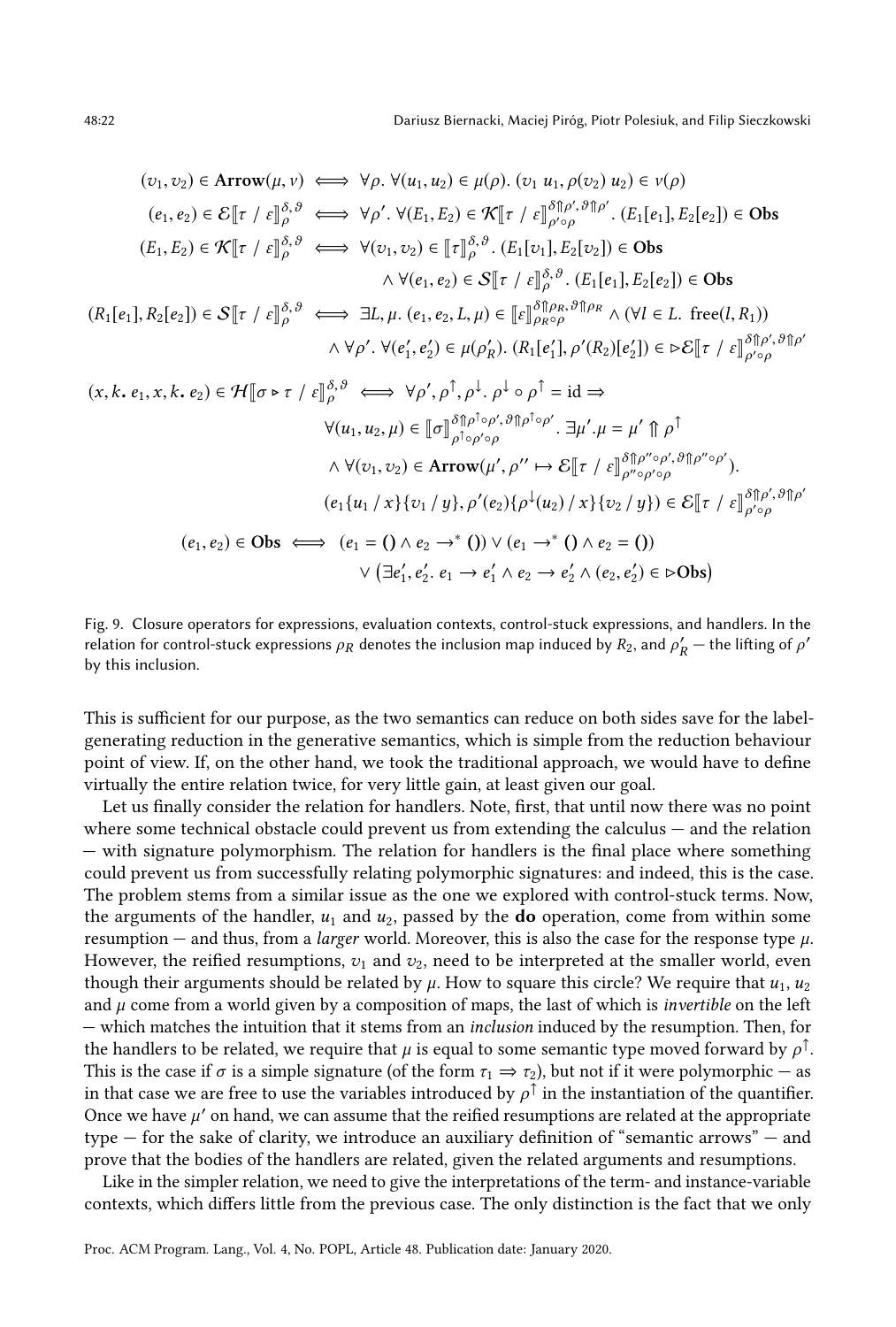Binders by Day, Labels by Night 48:23

```
signature State (X : Type) =
| put : X = => Unit
| get : Unit => X
let update f = put(f(get()))handle 'x in handle 'y in
                                        put 'y False;
                                         update 'x (fn s => if get 'y () then s - 6 else s + 29);
                                         get 'x ()
                                     with hState True with hState 13
```


need one substitution of runtime instances for instance variables, for the generative component of our relation. We get:

$$
\begin{aligned}\n\llbracket \Theta \rrbracket_{\rho}^{\delta} &\stackrel{\Delta}{=} \left\{ (\vartheta, \eta) \middle| \forall a \in \text{dom}(\Theta). \ \vartheta(a) = (\llbracket \Theta(a) \rrbracket_{\rho}^{\delta, \vartheta}, \eta(a)) \right\} \\
\llbracket \Gamma \rrbracket_{\rho}^{\delta, \vartheta} &\stackrel{\Delta}{=} \left\{ (\gamma_1, \gamma_2) \middle| \forall x \in \text{dom}(\Gamma). \ (\gamma_1(x), \gamma_2(x)) \in \llbracket \Gamma(x) \rrbracket_{\rho}^{\delta, \vartheta} \right\},\n\end{aligned}
$$

and finally we can define the logical relation (as previously, we only give the relation for the expressions, eliding values and handlers):

$$
\Delta; \Theta; \Gamma \vDash e_1 \approx e_2 : \tau \mid \varepsilon \iff \forall (W, \rho) \in \text{World}^{\text{dom}(\Theta)}.
$$

$$
\forall \delta \in [\![\Delta]\!]^W, (\vartheta, \eta) \in [\![\Theta]\!]_{\rho}^{\delta}, (\gamma_1, \gamma_2) \in [\![\Gamma]\!]_{\rho}^{\delta, \vartheta}.
$$

$$
(\eta(\gamma_1(e_1)), \gamma_2(e_2)) \in \mathcal{E}[[\![\tau \mid \varepsilon]\!]_{\rho}^{\delta, \vartheta})
$$
We can now show that our relation is a compatible congruence, getting the fundamental theorem

of logical relations, and, as its corollary (together with adequacy of our observation), the equivalence of the two semantics:

THEOREM 4 (FUNDAMENTAL). Any well-typed source expression e is logically related with itself across the two semantics, i.e., if  $\Delta; \Theta; \Gamma \vdash e : \tau \neq \varepsilon$ , then we have  $\Delta; \Theta; \Gamma \models e \approx e : \tau \neq \varepsilon$ .

THEOREM 5 (EQUIVALENCE). For any well-typed, closed, pure program e, its evaluation in open semantics terminates iff its evaluation in the generative semantics terminates, i.e., if  $\cdot$ ;  $\cdot$ ;  $\cdot \cdot \in \in \tau / \tau$ , then  $(\exists v. e \rightarrow_o^* v) \iff (\exists v. e \rightarrow_g^* v)$ .

## <span id="page-22-0"></span>7 PROGRAMMING WITH SCOPED EFFECTS

Having established the sensible behaviour of our generative semantics, we have implemented an experimental programming language based on our calculus. Thus, we can offer some preliminary observations regarding the practicality of our approach. In this section, we consider some simple examples that highlight how programming with lexically scoped effects can be cleaner and more modular, if somewhat more restrictive than the full power of dynamically scoped effects.

We begin with a simple example that uses two cells of mutable state, presented in Figure [10.](#page-22-1) The definition of the signature for state is standard: it consists of two operations, put and get, respectively setting and getting the state cell. We then define a function update, which calls its argument with the current value of the state cell, and stores the result. Note that since this function only uses a single instance of state, we never need to mention it: it is clear from the context that update should introduce an implicit instance of the state effect, and call both get and put with this instance. The type of update could be given, in the syntax of our calculus, as  $\forall \alpha :: T. \forall \beta :: E. \forall a :$  State  $\alpha. (\alpha \rightarrow_{\beta} \alpha) \rightarrow_{\alpha.\beta}$  unit. Note that the instantiation of  $\beta$ , and thus the potential interaction between the modified cell of state and the function passed as an argument is left to the callee. In the client code snippet that follows, we introduce two instance variables, 'x and 'y (a backtick before an identifier makes it an instance variable), for two cells of state, and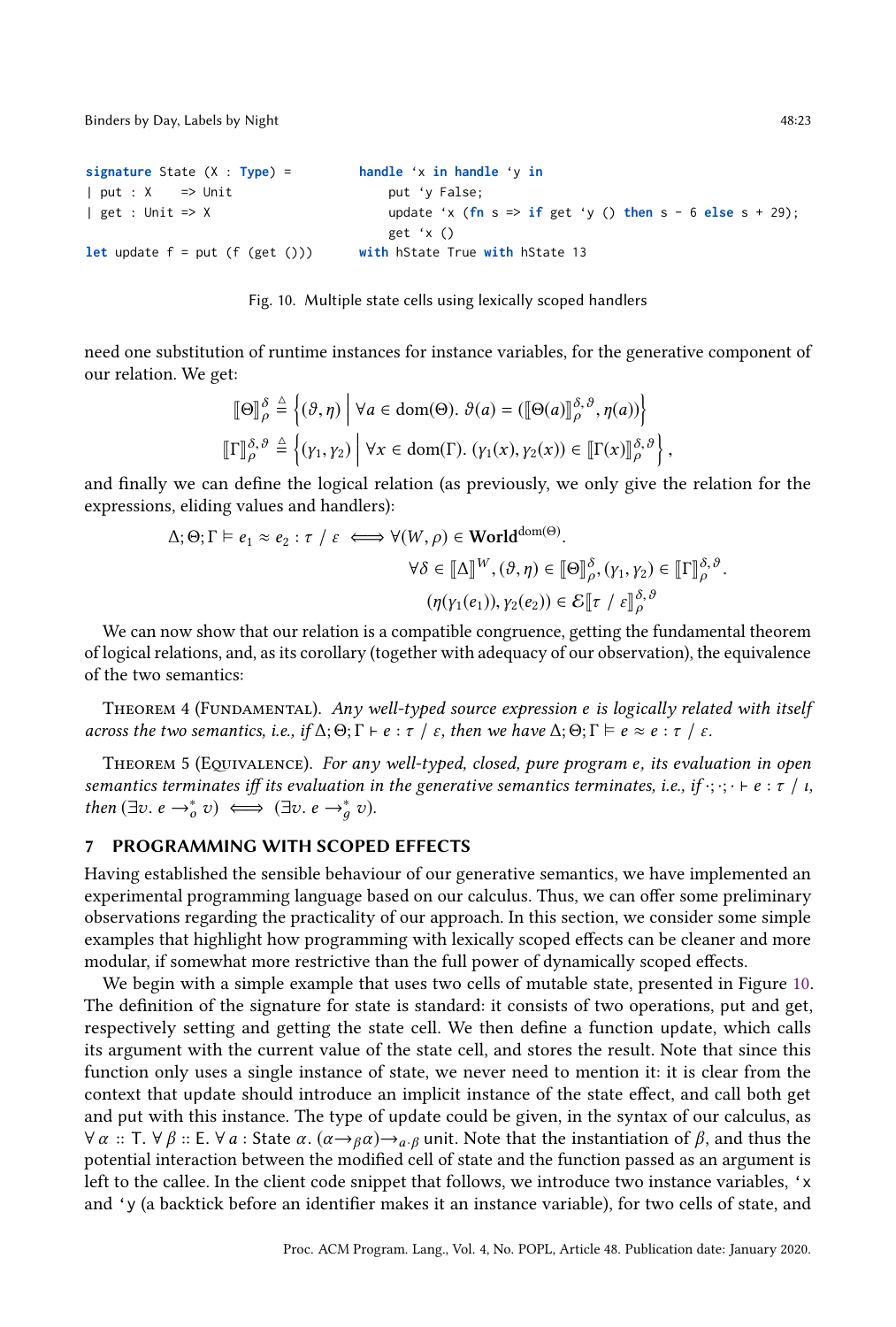```
signature rec CMT (E : Effect) =
| fork : (forall ('cmt : CMT E),
              Unit ->['cmt, E] Unit) => Unit
| yield : Unit => Unit
data rec Process (E : Effect) =
| Proc of (Unit -> Queue (Process E) ->[E] Unit)
let continue pq =
  match Queue.pop pq with
  | None \Rightarrow ()
  | Some(pq, Proc proc) => proc () pq
  end
                                                      let hCMT () =
                                                        let rec hCMT_rec pq =
                                                           handler
                                                           | fork proc \Rightarrow fn pq \Rightarrowhandle proc () with
                                                               hCMT_rec (Queue.push (Proc resume) pq)
                                                           | yield () \Rightarrow fn pq \Rightarrowcontinue (Queue.push (Proc resume) pq)
                                                           | return () => fn pq => continue pq
                                                           | finally f => f pq
                                                           end
                                                         in
                                                        hCMT_rec Queue.empty
```
Fig. 11. Simple cooperative multithreading via effect handlers

use both operations of the state effect, and update – but this time necessarily giving the instance arguments explicitly. Since in this case, under a pair of handlers, the instance used would not necessarily be clear from context, our typechecking algorithm would protest if we omitted the instance arguments.<sup>[6](#page-23-1)</sup> Note also that the argument passed to the update function itself uses a state  $$ but we can be certain that the two cells do not interfere by virtue of their different names bound by the two handlers: thus, with the standard definition of handlers for state, hState, discussed in Section [1,](#page-0-0) the snippet evaluates to 42.

As a more sophisticated example, let us consider a simple cooperative concurrency effect, adapted from [\[Convent et al.](#page-26-5) [2019\]](#page-26-5), presented in Figure [11.](#page-23-2) The signature is parameterised by the type of effects that the concurrent processes can raise (which allows for communication channels), and consists of two operations: fork, which takes a thunk (itself parameterised with an instance of the concurrency effect) as an argument, and yield, which allows the scheduler to interfere. The scheduler is implemented using a queue of suspended processes, which are started in a breadth-first pattern and stopped at yield signals. Note that the somewhat sophisticated handler is not annotated with signatures, since, once again, the single instance considered in its definition is clear from context. This form of concurrency can be used to implement sophisticated patterns when used in conjunction with other effects: Convent et al. show an implementation of communicating actors, and one could easily encode groups of processes that can be terminated simultaneously and other similar patterns.

## <span id="page-23-0"></span>8 RELATED WORK

## 8.1 Managing Effects in Different Settings

The problem of managing effects is not specific to handlers of algebraic effects. It arises whenever one deals with user-defined effects or any form of instances of predefined effects. A well-known example are generative polymorphic exceptions in SML [\[Milner et al.](#page-27-13) [1997\]](#page-27-13). To ensure type safety, each time a declaration of an exception is evaluated, it actually gives a new type of exceptions, quite similarly to our generative semantics.

<span id="page-23-1"></span> $^6\mathrm{A}$  sufficiently sophisticated algorithm might be able to determine that the two cells of state have incompatible types, and the instances could potentially be deduced automatically. Part of the appeal of the instance approach is that irrespective of the algorithm, this remains a mere optimisation: we can always fall back to passing the instances explicitly when this would increase readability or the type-checker cannot ensure that the instances are clear from context.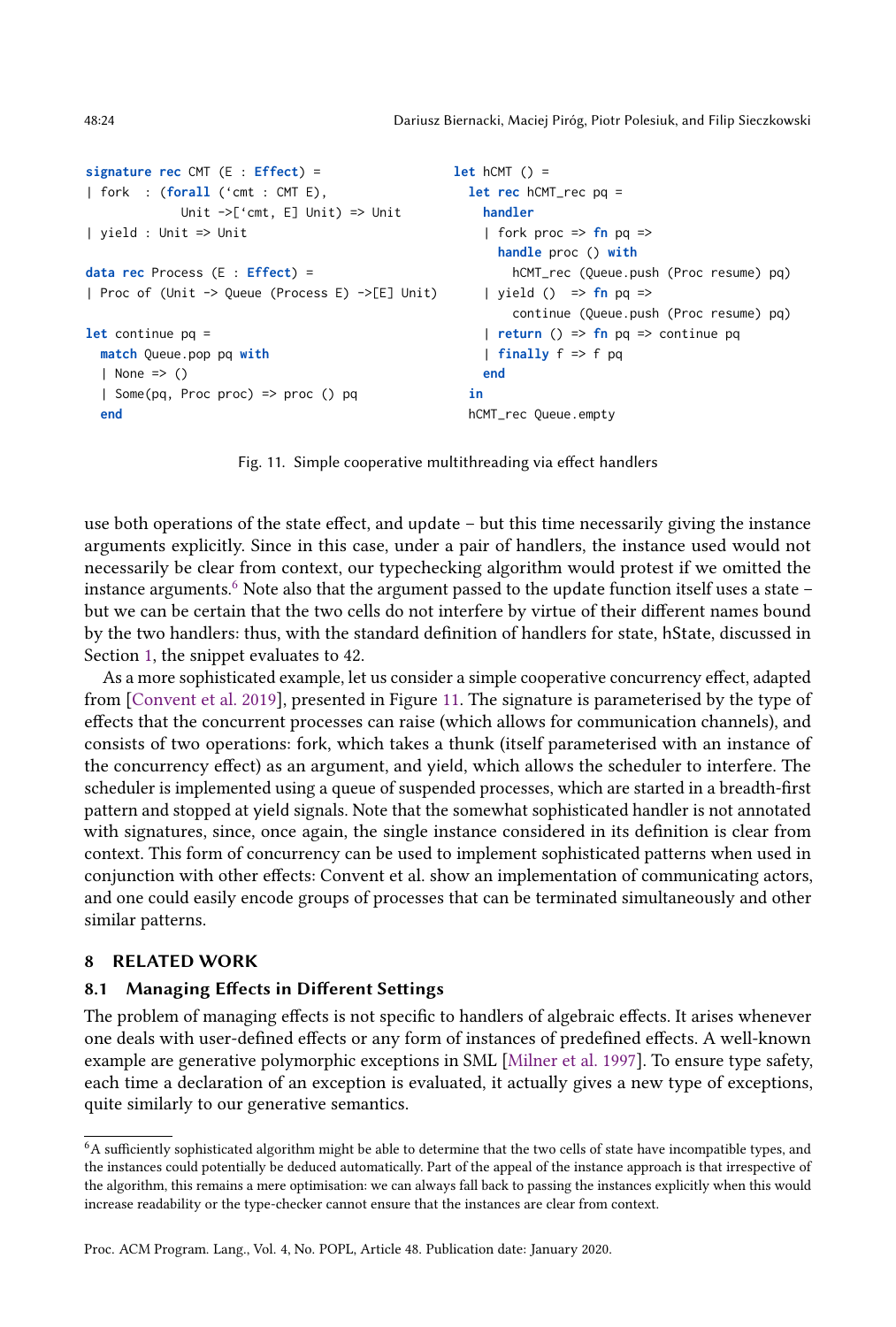The problem of managing effects was often taken into account when considering type-and-effect systems for particular built-in effects [\[Lucassen and Gifford](#page-27-14) [1988;](#page-27-14) [Talpin and Jouvelot](#page-27-10) [1994\]](#page-27-10). One example is region-based mutable store, in which one wants to be able to dynamically allocate, deallocate, and refer to regions, while statically keeping track of their liveness via a type-and-effect system. The fact that liveness can be tracked via lexically scoped region variables is explored, for instance, by Birkedal et al. [\[1996\]](#page-26-7).

Another approach to effects is given by monads, first used to give a denotational semantics of effects by Moggi [\[1991\]](#page-27-15), and later popularised as a programming abstraction by Wadler [\[1990;](#page-28-2) [1992\]](#page-28-3). The usual way to achieve modularity in programming with monads is rather ad hoc by using monad transformers [\[Liang et al.](#page-27-16) [1995\]](#page-27-16). One way to think about a stack of monad transformers is that it corresponds to a row of effects in a row-based type-and-effect system. The n-th layer of the stack can be accessed via an n-fold composition of the lift function. One can also access the first "instance" of a particular effect using type classes that couple particular operations and particular monads using the á la carte technique [\[Swierstra](#page-27-17) [2008\]](#page-27-17); see also [\[Gibbons and Hinze](#page-27-18) [2011\]](#page-27-18). To manage multiple occurrences of the same monad on the stack, Snyder and Alexander [\[2010\]](#page-27-19) introduced a technique based on global names implemented with phantom types, while Schrijvers and Oliveira [\[2011\]](#page-27-20) introduced monad views that allow functionality similar to effect subtyping. Recently, Devriese [\[2019\]](#page-26-16) proposed a technique of managing effects in Haskell based on effect polymorphism and explicit type-class dictionary applications to distinguished between instances of effects. We leave a more detailed comparison with this approach as future work.

#### 8.2 Managing Algebraic Effects

Row-based type-and-effect systems distinguish "instances" of effects by their position in the effect row. One way to manage them is to use coercions [\[Biernacki et al.](#page-26-2) [2019\]](#page-26-2) or adaptors [\[Convent et al.](#page-26-5) [2019\]](#page-26-5), which, however, place the burden of keeping track of which operation is meant for which position, as well as manually permuting the row to agree the effects of two subcomputations, on the programmer. Simply using names, as in our approach, makes the code much more readable and modular. It is also more amenable for efficient implementation, as coercions/adaptors have nontrivial computational content. On the flip side, our instances are a bit less expressive; for example, it is not immediately clear how to use them to implement the encoding of state via reader and writer, which relies on dynamic switching of handlers [\[Biernacki et al.](#page-26-6) [2018\]](#page-26-6).

We also note that polymorphism in ML-style type systems, especially in the context of value and purity restrictions, is an active area of research [\[Kammar and Pretnar](#page-27-21) [2017;](#page-27-21) [Sekiyama and Igarashi](#page-27-22) [2019\]](#page-27-22). In our calculus, we employ the purity restriction, as described in Section [3.](#page-5-0)

Except for the languages with built-in effect handlers mentioned in the introduction, we should also note an implementation of a DSL embedded in Idris by Brady [\[2013\]](#page-26-17), which supports effect tracking through dependent types. In order to make it possible to program consciously with different instances of the same effect, the DSL allows for static labelling of the effects listed in the type of a given expression. Such a solution is applicable in simple cases, but suffers from the problems described in Section [2.](#page-3-0)

#### 8.3 Lexically Scoped Effects

As mentioned in the introduction, lexically scoped effects are not a novel idea in general, but they have been employed to effect handlers only recently. The examples that we are aware of are a Java library by Brachthäuser et al. [\[2018\]](#page-26-8) and the calculus for effect tunnelling by Zhang and Myers [\[2019\]](#page-28-1). Both these solutions are given in a "handler-passing" style, in which a handler lives inside the delimited context, making these calculi similar in feeling to the shift $_0$ /reset control operators rather than effect handlers as usually presented in the literature.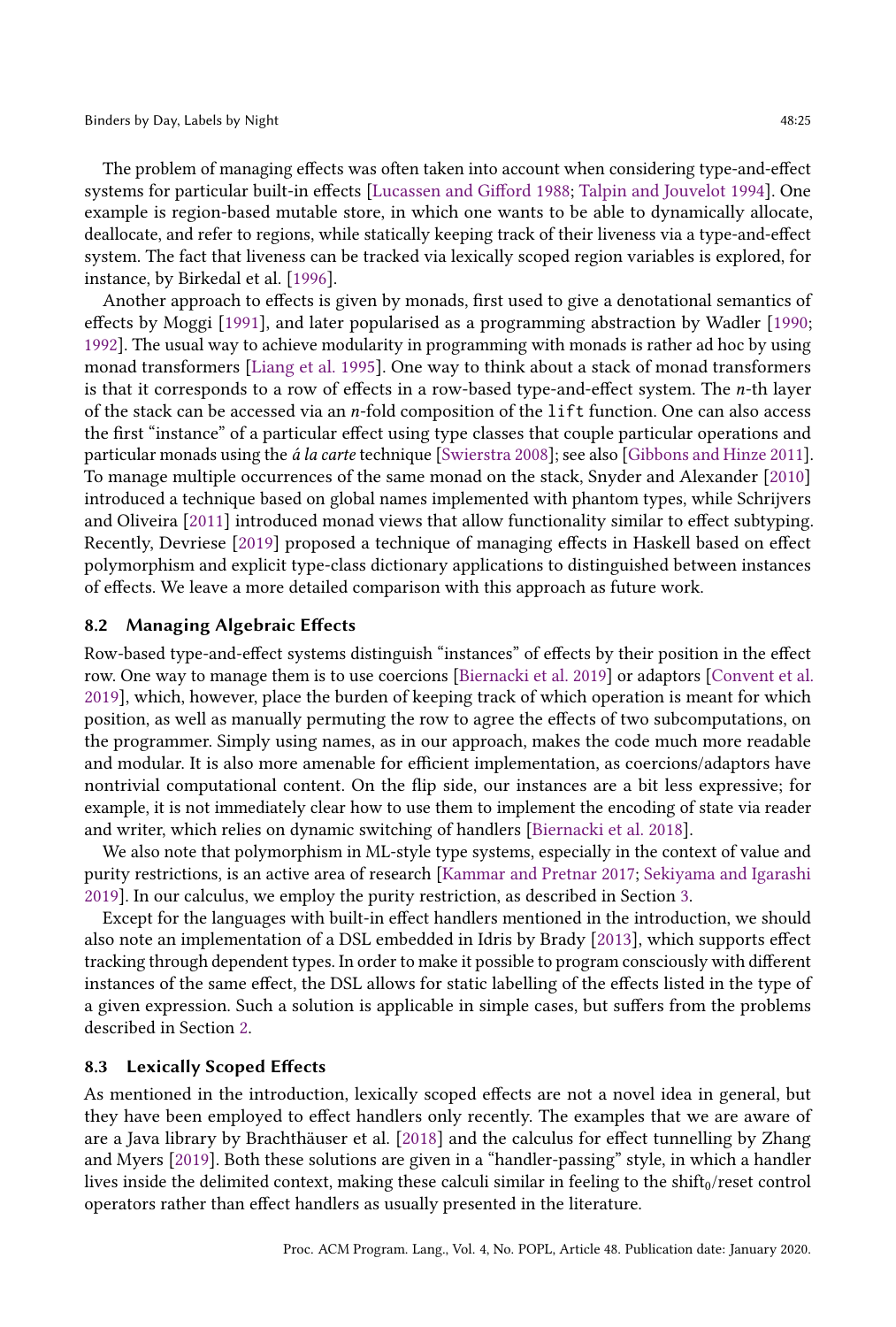Zhang and Myers solve a problem of parametricity of effect polymorphism [\[Biernacki et al.](#page-26-6) [2018,](#page-26-6) Example 2.4]. Our results subsume their solution, and the general technical ideas in both papers are actually very much alike: to use lexically scoped variables to couple operations and handlers. The difference is that Zhang and Myers's calculus (equipped with an operational semantics akin to our open semantics) has a rather restricted type system. In particular, their effect signatures can be neither effectful nor polymorphic. They also construct a logical relation for their calculus, which is much simpler than the one we introduce to deal with the open semantics, but their relation seems to rely on the type restrictions in a nontrivial manner. Thus, it does not seem to be extendable to more advanced but practical language features. In the Coq formalisation of their results, however, Zhang and Myers use a semantics that is closely related to our generative semantics: as discussed in Sections [4](#page-8-0) and [5,](#page-11-0) this leads to a discrepancy between the semantics formalised in the development and the one presented in the paper in the untyped case. Since the logical relation works over untyped terms, we fear that this means the formalisation is not adequate with respect to the presentation in the paper – although by itself this does not invalidate the results as presented.

## 8.4 Logical Relations for Generative Semantics

As already mentioned, generative semantics has found applications in the study of polymorphic exceptions and dynamically allocated mutable references. More recently, generative semantics has been defined, and investigated, for polymorphic blame calculi [\[Ahmed et al.](#page-26-18) [2017;](#page-26-18) [Toro et al.](#page-28-4) [2019\]](#page-28-4) that marry polymorphic static typing with dynamic typing. In such semantics it is type instances that are dynamically generated and have to be kept track of in the logical relation that is meant to ensure parametricity of the type system. Such relations, unsurprisingly, are given in the Kripke style and their overall underlying structure resembles that of the logical relations for ML-style mutable references [\[Ahmed et al.](#page-26-19) [2010,](#page-26-19) [2009\]](#page-26-20) as well as of the one we present in Section [6.1.](#page-14-0)

## 9 CONCLUSION

In this paper, we propose a solution to the practical problem of managing instances in languages with effect handlers. The advantage of using lexically scoped effects is that the resulting calculus is simple and intuitive on the level of syntax and types – we dare say simpler than calculi with row-based type systems. Obstacles begin with considerations on possible operational semantics, and the main theme of this paper is exploring the space of design choices, inhabited by (perhaps among others) the open and generative semantics. Importantly, we try to take into account both the theoretical properties and practical aspects of programming with lexically scoped instances.

We put much emphasis on understanding parametric polymorphism in the presence of effects. Polymorphism is known to be a major troublemaker, hence the need for the value restriction, generative exceptions, and similar restraints in non-pure functional languages, which might not be obvious to the programmer at first, but are necessary to maintain type safety. We hope that our novel approach to Kripke-style logical relations will allow us to reason about the marriage of polymorphism and effects in other contexts as well. An obvious example would be reasoning about region-based store in which the name or address of a deallocated region is not presumed definitively dead, but can be reused, just like an instance variable name in our open semantics.

## ACKNOWLEDGMENTS

We would like to thank the anonymous reviewers for helpful comments regarding the presentation and related work. We are also grateful to the participants of the NII Shonan Meeting "Programming and reasoning with algebraic effects" and of the ChoCoLa seminar at ENS Lyons for useful discussions that led to this work. This work was supported by the National Science Centre, Poland under grant no. 2018/31/D/ST6/03951 and grant no. 2016/23/D/ST6/01387.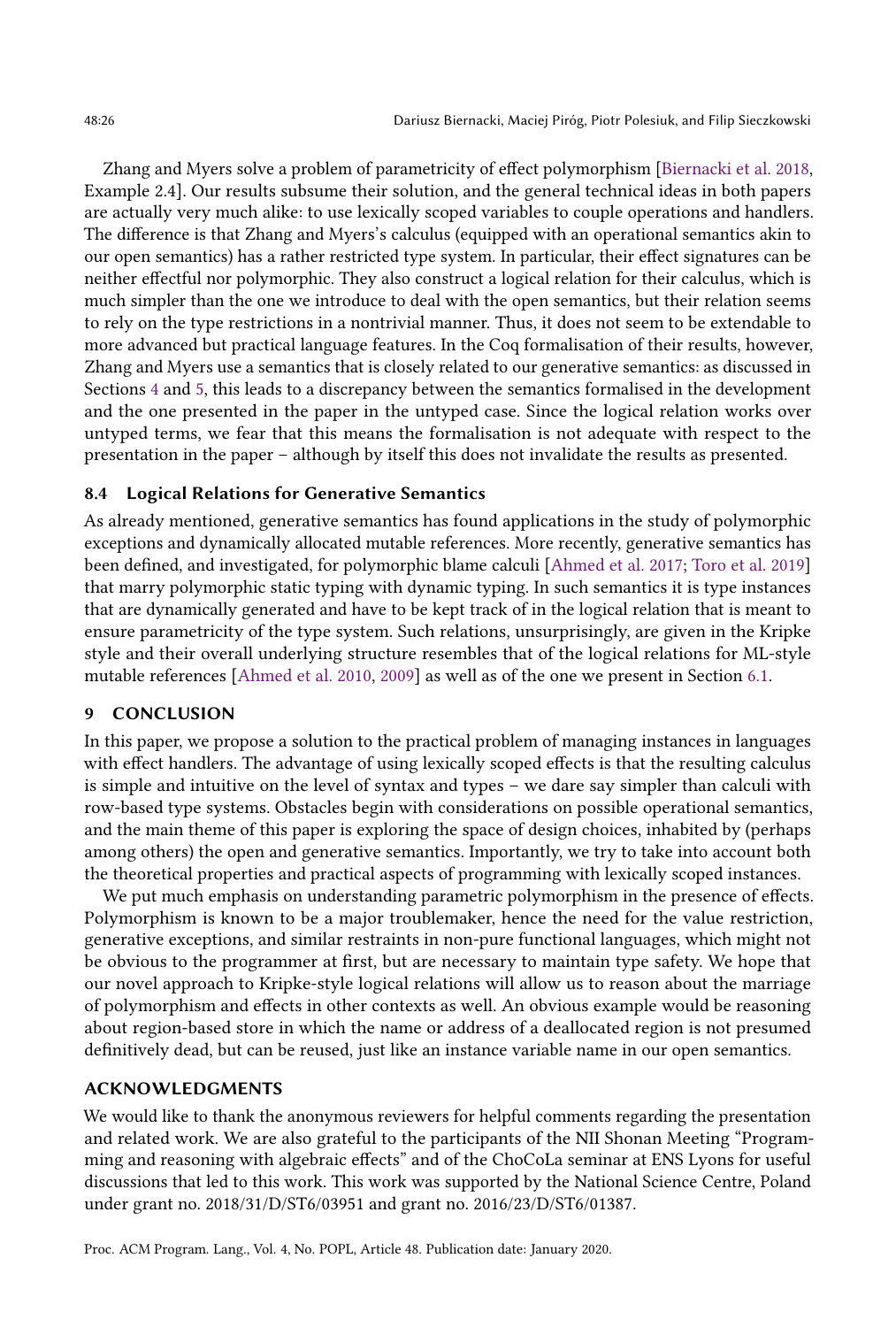#### REFERENCES

- <span id="page-26-19"></span>Amal Ahmed, Andrew W. Appel, Christopher D. Richards, Kedar N. Swadi, Gang Tan, and Daniel C. Wang. 2010. Semantic foundations for typed assembly languages. ACM Trans. Program. Lang. Syst. 32, 3 (2010), 7:1–7:67. [https://doi.org/10.](https://doi.org/10.1145/1709093.1709094) [1145/1709093.1709094](https://doi.org/10.1145/1709093.1709094)
- <span id="page-26-20"></span>Amal Ahmed, Derek Dreyer, and Andreas Rossberg. 2009. State-dependent representation independence. In Proceedings of the 36th ACM SIGPLAN-SIGACT Symposium on Principles of Programming Languages, POPL 2009, Savannah, GA, USA, January 21-23, 2009, Zhong Shao and Benjamin C. Pierce (Eds.). ACM, 340–353. <https://doi.org/10.1145/1480881.1480925>
- <span id="page-26-18"></span>Amal Ahmed, Dustin Jamner, Jeremy G. Siek, and Philip Wadler. 2017. Theorems for free for free: parametricity, with and without types. PACMPL 1, ICFP (2017), 39:1–39:28. <https://doi.org/10.1145/3110283>
- <span id="page-26-11"></span>Amal J. Ahmed. 2006. Step-Indexed Syntactic Logical Relations for Recursive and Quantified Types. In Programming Languages and Systems, 15th European Symposium on Programming, ESOP 2006, Held as Part of the Joint European Conferences on Theory and Practice of Software, ETAPS 2006, Vienna, Austria, March 27-28, 2006, Proceedings (Lecture Notes in Computer Science), Peter Sestoft (Ed.), Vol. 3924. Springer, 69–83. [https://doi.org/10.1007/11693024\\_6](https://doi.org/10.1007/11693024_6)
- <span id="page-26-12"></span>Andrew W. Appel and David A. McAllester. 2001. An indexed model of recursive types for foundational proof-carrying code. ACM Trans. Program. Lang. Syst. 23, 5 (2001), 657–683. <https://doi.org/10.1145/504709.504712>
- <span id="page-26-14"></span>Andrew W. Appel, Paul-André Melliès, Christopher D. Richards, and Jérôme Vouillon. 2007. A very modal model of a modern, major, general type system. In Proceedings of the 34th ACM SIGPLAN-SIGACT Symposium on Principles of Programming Languages, POPL 2007, Nice, France, January 17-19, 2007. 109–122. <https://doi.org/10.1145/1190216.1190235>
- <span id="page-26-1"></span>Andrej Bauer and Matija Pretnar. 2014. An Effect System for Algebraic Effects and Handlers. Logical Methods in Computer Science 10, 4:9 (2014), 1–29. [https://doi.org/10.2168/LMCS-10\(4:9\)2014](https://doi.org/10.2168/LMCS-10(4:9)2014)
- <span id="page-26-0"></span>Andrej Bauer and Matija Pretnar. 2015. Programming with algebraic effects and handlers. J. Log. Algebr. Meth. Program. 84, 1 (2015), 108–123. <https://doi.org/10.1016/j.jlamp.2014.02.001>
- <span id="page-26-9"></span>Nick Benton and Andrew Kennedy. 2001. Exceptional Syntax. Journal of Functional Programming 11, 4 (2001), 395–410. <https://doi.org/10.1017/S0956796801004099>
- <span id="page-26-6"></span>Dariusz Biernacki, Maciej Piróg, Piotr Polesiuk, and Filip Sieczkowski. 2018. Handle with care: Relational interpretation of algebraic effects and handlers. PACMPL 2, POPL (2018), 8:1–8:30. <https://doi.org/10.1145/3158096>
- <span id="page-26-2"></span>Dariusz Biernacki, Maciej Piróg, Piotr Polesiuk, and Filip Sieczkowski. 2019. Abstracting Algebraic Effects. PACMPL 3, POPL, Article 6 (2019), 28 pages. <https://doi.org/10.1145/3290319>
- <span id="page-26-3"></span>Eli Bingham, Jonathan P. Chen, Martin Jankowiak, Fritz Obermeyer, Neeraj Pradhan, Theofanis Karaletsos, Rohit Singh, Paul Szerlip, Paul Horsfall, and Noah D. Goodman. 2018. Pyro: Deep Universal Probabilistic Programming. Journal of Machine Learning Research (2018).
- <span id="page-26-7"></span>Lars Birkedal, Mads Tofte, and Magnus Vejlstrup. 1996. From Region Inference to von Neumann Machines via Region Representation Inference. In Conference Record of POPL'96: The 23rd ACM SIGPLAN-SIGACT Symposium on Principles of Programming Languages, Papers Presented at the Symposium, St. Petersburg Beach, Florida, USA, January 21-24, 1996, Hans-Juergen Boehm and Guy L. Steele Jr. (Eds.). ACM Press, 171–183. <https://doi.org/10.1145/237721.237771>
- <span id="page-26-8"></span>Jonathan Immanuel Brachthäuser, Philipp Schuster, and Klaus Ostermann. 2018. Effect handlers for the masses. PACMPL 2, OOPSLA (2018), 111:1–111:27. <https://doi.org/10.1145/3276481>
- <span id="page-26-17"></span>Edwin Brady. 2013. Programming and reasoning with algebraic effects and dependent types. In ACM SIGPLAN International Conference on Functional Programming, ICFP'13, Boston, MA, USA - September 25 - 27, 2013, Greg Morrisett and Tarmo Uustalu (Eds.). ACM, 133–144. <https://doi.org/10.1145/2500365.2500581>
- <span id="page-26-22"></span>Giuseppe Castagna and Andrew D. Gordon (Eds.). 2017. Proceedings of the 44th ACM SIGPLAN Symposium on Principles of Programming Languages, POPL 2017, Paris, France, January 18-20, 2017. ACM. <https://doi.org/10.1145/3009837>
- <span id="page-26-21"></span>Manuel M. T. Chakravarty, Zhenjiang Hu, and Olivier Danvy (Eds.). 2011. Proceeding of the 16th ACM SIGPLAN International Conference on Functional Programming, ICFP 2011, Tokyo, Japan, September 19-21, 2011. ACM.
- <span id="page-26-5"></span>Lukas Convent, Sam Lindley, Conor McBride, and Craig McLaughlin. 2019. Doo bee doo bee doo. (2019). Draft.
- <span id="page-26-16"></span>Dominique Devriese. 2019. Modular Effects in Haskell Through Effect Polymorphism and Explicit Dictionary Applications: A New Approach and the µVeriFast Verifier As a Case Study. In Proceedings of the 12th ACM SIGPLAN International Symposium on Haskell (Haskell 2019). ACM, New York, NY, USA, 1–14. <https://doi.org/10.1145/3331545.3342589>
- <span id="page-26-4"></span>Stephen Dolan, Leo White, KC Sivaramakrishnan, Jeremy Yallop, and Anil Madhavapeddy. 2015. Effective Concurrency through Algebraic Effects. (2015). OCaml Users and Developers Workshop, September 2015, Vancouver, Canada.
- <span id="page-26-15"></span>Derek Dreyer, Amal Ahmed, and Lars Birkedal. 2011. Logical Step-Indexed Logical Relations. Logical Methods in Computer Science 7, 2 (2011). [https://doi.org/10.2168/LMCS-7\(2:16\)2011](https://doi.org/10.2168/LMCS-7(2:16)2011)
- <span id="page-26-10"></span>Yannick Forster, Ohad Kammar, Sam Lindley, and Matija Pretnar. 2017. On the expressive power of user-defined effects: effect handlers, monadic reflection, delimited control. PACMPL 1, ICFP (2017), 13:1-13:29. <https://doi.org/10.1145/3110257>
- <span id="page-26-13"></span>Pietro Di Gianantonio and Marino Miculan. 2002. A Unifying Approach to Recursive and Co-recursive Definitions. In Types for Proofs and Programs, Second International Workshop, TYPES 2002, Berg en Dal, The Netherlands, April 24-28, 2002, Selected Papers. 148-161. [https://doi.org/10.1007/3-540-39185-1\\_9](https://doi.org/10.1007/3-540-39185-1_9)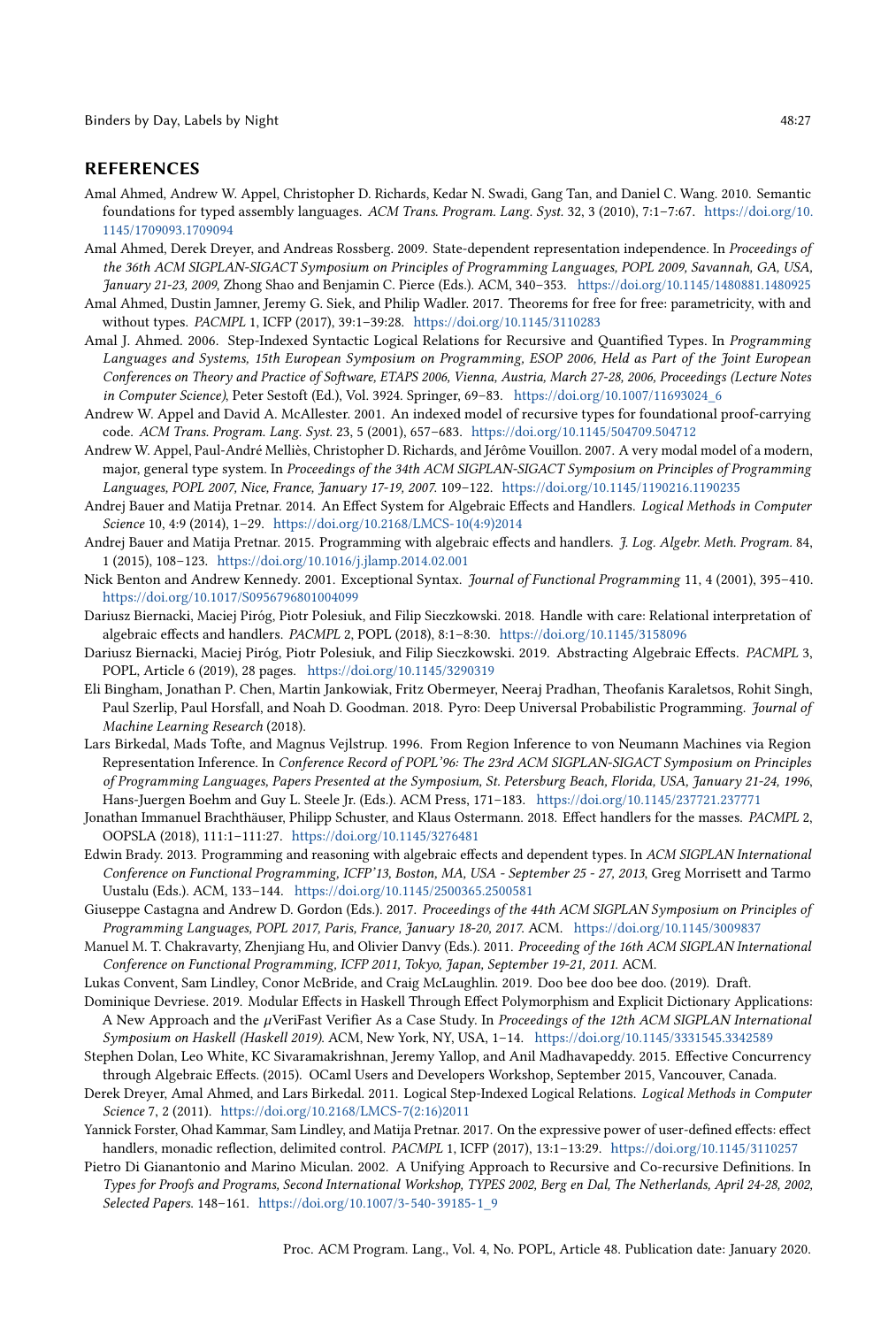- <span id="page-27-18"></span>Jeremy Gibbons and Ralf Hinze. 2011. Just do it: simple monadic equational reasoning, See [\[Chakravarty et al.](#page-26-21) [2011\]](#page-26-21), 2–14. <https://doi.org/10.1145/2034773.2034777>
- <span id="page-27-2"></span>Daniel Hillerström and Sam Lindley. 2016. Liberating effects with rows and handlers. In Proceedings of the 1st International Workshop on Type-Driven Development, TyDe@ICFP 2016, Nara, Japan, September 18, 2016, James Chapman and Wouter Swierstra (Eds.). ACM, 15–27. <https://doi.org/10.1145/2976022.2976033>
- <span id="page-27-21"></span>Ohad Kammar and Matija Pretnar. 2017. No value restriction is needed for algebraic effects and handlers. J. Funct. Program. 27 (2017), e7. <https://doi.org/10.1017/S0956796816000320>
- <span id="page-27-3"></span>Daan Leijen. 2014. Koka: Programming with Row Polymorphic Effect Types. In Proceedings 5th Workshop on Mathematically Structured Functional Programming, MSFP@ETAPS 2014, Grenoble, France, 12 April 2014. 100–126. [https://doi.org/10.4204/](https://doi.org/10.4204/EPTCS.153.8) [EPTCS.153.8](https://doi.org/10.4204/EPTCS.153.8)
- <span id="page-27-5"></span>Daan Leijen. 2017a. Implementing Algebraic Effects in C - "Monads for Free in C". In Programming Languages and Systems - 15th Asian Symposium, APLAS 2017, Suzhou, China, November 27-29, 2017, Proceedings (Lecture Notes in Computer Science), Bor-Yuh Evan Chang (Ed.), Vol. 10695. Springer, 339–363. [https://doi.org/10.1007/978-3-319-71237-6\\_17](https://doi.org/10.1007/978-3-319-71237-6_17)
- <span id="page-27-6"></span>Daan Leijen. 2017b. Structured asynchrony with algebraic effects. In Proceedings of the 2nd International Workshop on Type-Driven Development, TyDe@ICFP 2017, Oxford, UK, September 2017.
- <span id="page-27-7"></span>Daan Leijen. 2017c. Type directed compilation of row-typed algebraic effects, See [\[Castagna and Gordon](#page-26-22) [2017\]](#page-26-22), 486–499. <https://doi.org/10.1145/3009837>
- <span id="page-27-4"></span>Daan Leijen. 2018. Algebraic Effect Handlers with Resources and Deep Finalization. Technical Report MSR-TR-2018-10. Microsoft Research.
- <span id="page-27-11"></span>Paul Blain Levy, John Power, and Hayo Thielecke. 2003. Modelling environments in call-by-value programming languages. Inf. Comput. 185, 2 (2003), 182–210. [https://doi.org/10.1016/S0890-5401\(03\)00088-9](https://doi.org/10.1016/S0890-5401(03)00088-9)
- <span id="page-27-16"></span>Sheng Liang, Paul Hudak, and Mark P. Jones. 1995. Monad Transformers and Modular Interpreters. In Conference Record of POPL'95: 22nd ACM SIGPLAN-SIGACT Symposium on Principles of Programming Languages, San Francisco, California, USA, January 23-25, 1995, Ron K. Cytron and Peter Lee (Eds.). ACM Press, 333–343. <https://doi.org/10.1145/199448.199528>
- <span id="page-27-14"></span>John M. Lucassen and David K. Gifford. 1988. Polymorphic Effect Systems. In Conference Record of the Fifteenth Annual ACM Symposium on Principles of Programming Languages, San Diego, California, USA, January 10-13, 1988. 47–57. <https://doi.org/10.1145/73560.73564>
- <span id="page-27-13"></span>Robin Milner, Mads Tofte, and David Macqueen. 1997. The Definition of Standard ML. MIT Press, Cambridge, MA, USA.
- <span id="page-27-15"></span>Eugenio Moggi. 1991. Notions of Computation and Monads. Inf. Comput. 93, 1 (1991), 55–92. [https://doi.org/10.1016/0890-](https://doi.org/10.1016/0890-5401(91)90052-4) [5401\(91\)90052-4](https://doi.org/10.1016/0890-5401(91)90052-4)
- <span id="page-27-9"></span>Maciej Piróg, Piotr Polesiuk, and Filip Sieczkowski. 2019. Typed Equivalence of Effect Handlers and Delimited Control. In 4th International Conference on Formal Structures for Computation and Deduction, FSCD 2019, June 24-30, 2019, Dortmund, Germany. (LIPIcs), Herman Geuvers (Ed.), Vol. 131. Schloss Dagstuhl - Leibniz-Zentrum fuer Informatik, 30:1–30:16. <https://doi.org/10.4230/LIPIcs.FSCD.2019.30>
- <span id="page-27-12"></span>Andrew Pitts and Ian Stark. 1998. Operational Reasoning for Functions with Local State. In Higher Order Operational Techniques in Semantics, Andrew Gordon and Andrew Pitts (Eds.). Publications of the Newton Institute, Cambridge University Press, 227–273. <http://www.inf.ed.ac.uk/~stark/operfl.html>
- <span id="page-27-0"></span>Gordon D. Plotkin and A. John Power. 2004. Computational Effects and Operations: An Overview. Electronic Notes in Theoretical Computer Science 73 (2004), 149–163. <https://doi.org/10.1016/j.entcs.2004.08.008>
- <span id="page-27-1"></span>Gordon D. Plotkin and Matija Pretnar. 2013. Handling Algebraic Effects. Logical Methods in Computer Science 9, 4:23 (2013), 1–36. [https://doi.org/10.2168/LMCS-9\(4:23\)2013](https://doi.org/10.2168/LMCS-9(4:23)2013)
- <span id="page-27-8"></span>Matija Pretnar. 2015. An Introduction to Algebraic Effects and Handlers. Invited tutorial paper. Electr. Notes Theor. Comput. Sci. 319 (2015), 19–35. <https://doi.org/10.1016/j.entcs.2015.12.003>
- <span id="page-27-20"></span>Tom Schrijvers and Bruno C. d. S. Oliveira. 2011. Monads, zippers and views: virtualizing the monad stack, See [\[Chakravarty](#page-26-21) [et al.](#page-26-21) [2011\]](#page-26-21), 32–44. <https://doi.org/10.1145/2034773.2034781>
- <span id="page-27-22"></span>Taro Sekiyama and Atsushi Igarashi. 2019. Handling Polymorphic Algebraic Effects. In Programming Languages and Systems - 28th European Symposium on Programming, ESOP 2019, Held as Part of the European Joint Conferences on Theory and Practice of Software, ETAPS 2019, Prague, Czech Republic, April 6-11, 2019, Proceedings (Lecture Notes in Computer Science), Luís Caires (Ed.), Vol. 11423. Springer, 353–380. [https://doi.org/10.1007/978-3-030-17184-1\\_13](https://doi.org/10.1007/978-3-030-17184-1_13)
- <span id="page-27-19"></span>Mark Snyder and Perry Alexander. 2010. Monad Factory: Type-Indexed Monads. In Trends in Functional Programming - 11th International Symposium, TFP 2010, Norman, OK, USA, May 17-19, 2010. Revised Selected Papers (Lecture Notes in Computer Science), Rex L. Page, Zoltán Horváth, and Viktória Zsók (Eds.), Vol. 6546. Springer, 198–213. [https://doi.org/10.1007/978-](https://doi.org/10.1007/978-3-642-22941-1_13) [3-642-22941-1\\_13](https://doi.org/10.1007/978-3-642-22941-1_13)
- <span id="page-27-17"></span>Wouter Swierstra. 2008. Data types à la carte. J. Funct. Program. 18, 4 (2008), 423–436. [https://doi.org/10.1017/](https://doi.org/10.1017/S0956796808006758) [S0956796808006758](https://doi.org/10.1017/S0956796808006758)
- <span id="page-27-10"></span>Jean-Pierre Talpin and Pierre Jouvelot. 1994. The Type and Effect Discipline. Inf. Comput. 111, 2 (1994), 245-296. [https:](https://doi.org/10.1006/inco.1994.1046) [//doi.org/10.1006/inco.1994.1046](https://doi.org/10.1006/inco.1994.1046)